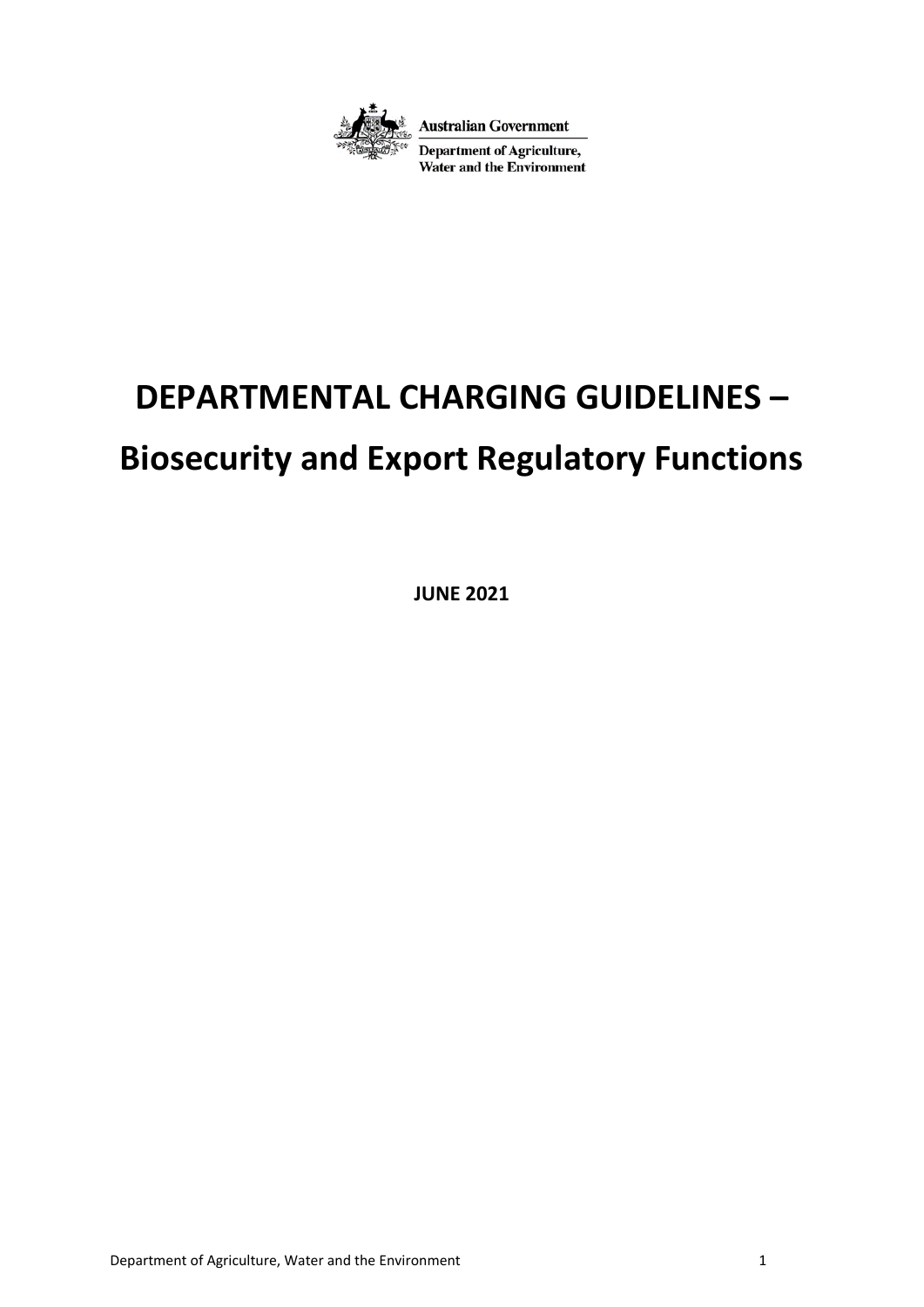© Commonwealth of Australia 2021

#### **Ownership of intellectual property rights**

Unless otherwise noted, copyright (and any other intellectual property rights, if any) in this publication is owned by the Commonwealth of Australia (referred to as the Commonwealth).

#### **Creative Commons licence**

All material in this publication is licensed under a Creative Commons Attribution 3.0 Australia Licence, save for content supplied by third parties, logos and the Commonwealth Coat of Arms.



Creative Commons Attribution 3.0 Australia Licence is a standard form licence agreement that allows you to copy, distribute, transmit and adapt this publication provided you attribute the work. A summary of the licence terms is available from creativecommons.org/licenses/by/3.0/au/deed.en. The full licence terms are available from creativecommons.org/licenses/by/3.0/au/legalcode.

Inquiries about the licence and any use of this document should be sent to copyright@agriculture.gov.au.

#### **Cataloguing data**

This publication (and any material sourced from it) should be attributed as: DAWE 2021, *Charging Guidelines 2021* Department of Agriculture, Water and the Environment, Canberra, June 2021.

ISBN 978-1-76003-112-1 (online) This publication is available at <u>awe.gov.au/publications</u>. Department of Agriculture, Water and the Environment Postal address GPO Box 858 Canberra ACT 2601 Telephone 1800 900 090 Web agriculture.gov.au

The Australian Government acting through the Department of Agriculture, Water and the Environment has exercised due care and skill in preparing and compiling the information and data in this publication. Notwithstanding, the Department of Agriculture, Water and the Environment, its employees and advisers disclaim all liability, including liability for negligence and for any loss, damage, injury, expense or cost incurred by any person as a result of accessing, using or relying upon any of the information or data in this publication to the maximum extent permitted by law.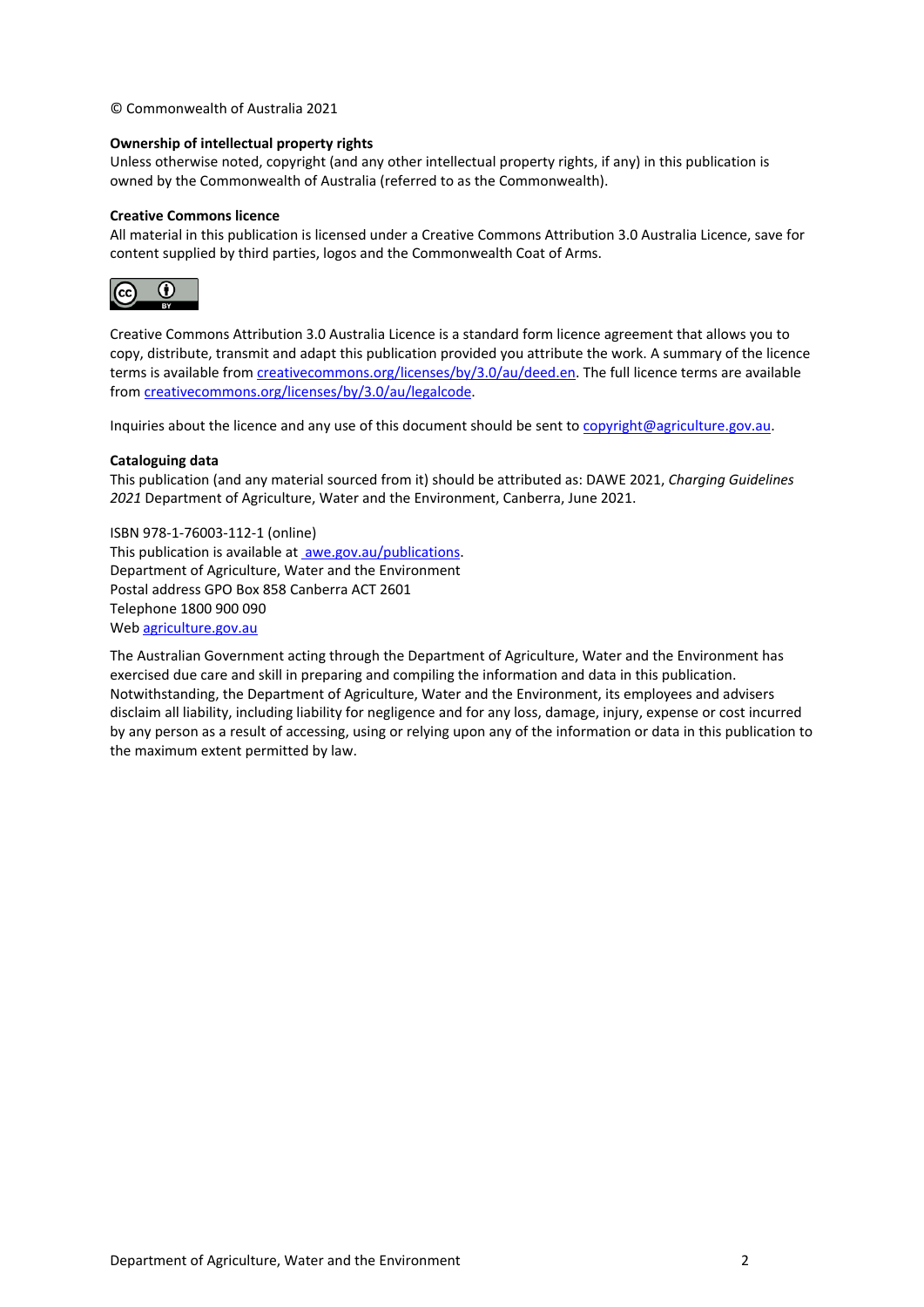# **Contents**

| $\mathbf{1}$   |       |        |                                                                       |  |  |
|----------------|-------|--------|-----------------------------------------------------------------------|--|--|
| $\overline{2}$ |       |        |                                                                       |  |  |
| 3              |       |        |                                                                       |  |  |
|                | 3.1   |        |                                                                       |  |  |
|                | 3.2   |        |                                                                       |  |  |
|                | 3.3   |        |                                                                       |  |  |
|                | 3.3.1 |        |                                                                       |  |  |
|                |       | 3.3.2  |                                                                       |  |  |
|                | 3.3.3 |        |                                                                       |  |  |
|                |       | 3.3.4  |                                                                       |  |  |
|                | 3.3.5 |        |                                                                       |  |  |
|                | 3.3.6 |        |                                                                       |  |  |
|                |       | 3.3.7  |                                                                       |  |  |
|                |       | 3.3.8  |                                                                       |  |  |
|                |       | 3.3.9  |                                                                       |  |  |
|                |       | 3.3.10 |                                                                       |  |  |
|                |       | 3.3.11 |                                                                       |  |  |
| 4              |       |        |                                                                       |  |  |
|                | 4.1   |        |                                                                       |  |  |
|                | 4.2   |        |                                                                       |  |  |
|                | 4.3   |        |                                                                       |  |  |
|                | 4.4   |        |                                                                       |  |  |
|                | 4.5   |        |                                                                       |  |  |
|                |       | 4.5.1  |                                                                       |  |  |
|                | 4.6   |        |                                                                       |  |  |
|                | 4.7   |        |                                                                       |  |  |
|                | 4.8   |        |                                                                       |  |  |
|                | 4.8.1 |        |                                                                       |  |  |
|                |       | 4.8.2  |                                                                       |  |  |
|                | 4.9   |        | Approved arrangements and Food Import Compliance Agreements (FICA) 29 |  |  |
|                | 4.10  |        |                                                                       |  |  |
| 5              |       |        |                                                                       |  |  |
|                | 5.1   |        |                                                                       |  |  |
|                | 5.2   |        |                                                                       |  |  |
|                | 5.3   |        |                                                                       |  |  |
| 6              |       |        |                                                                       |  |  |
|                | 6.1   |        |                                                                       |  |  |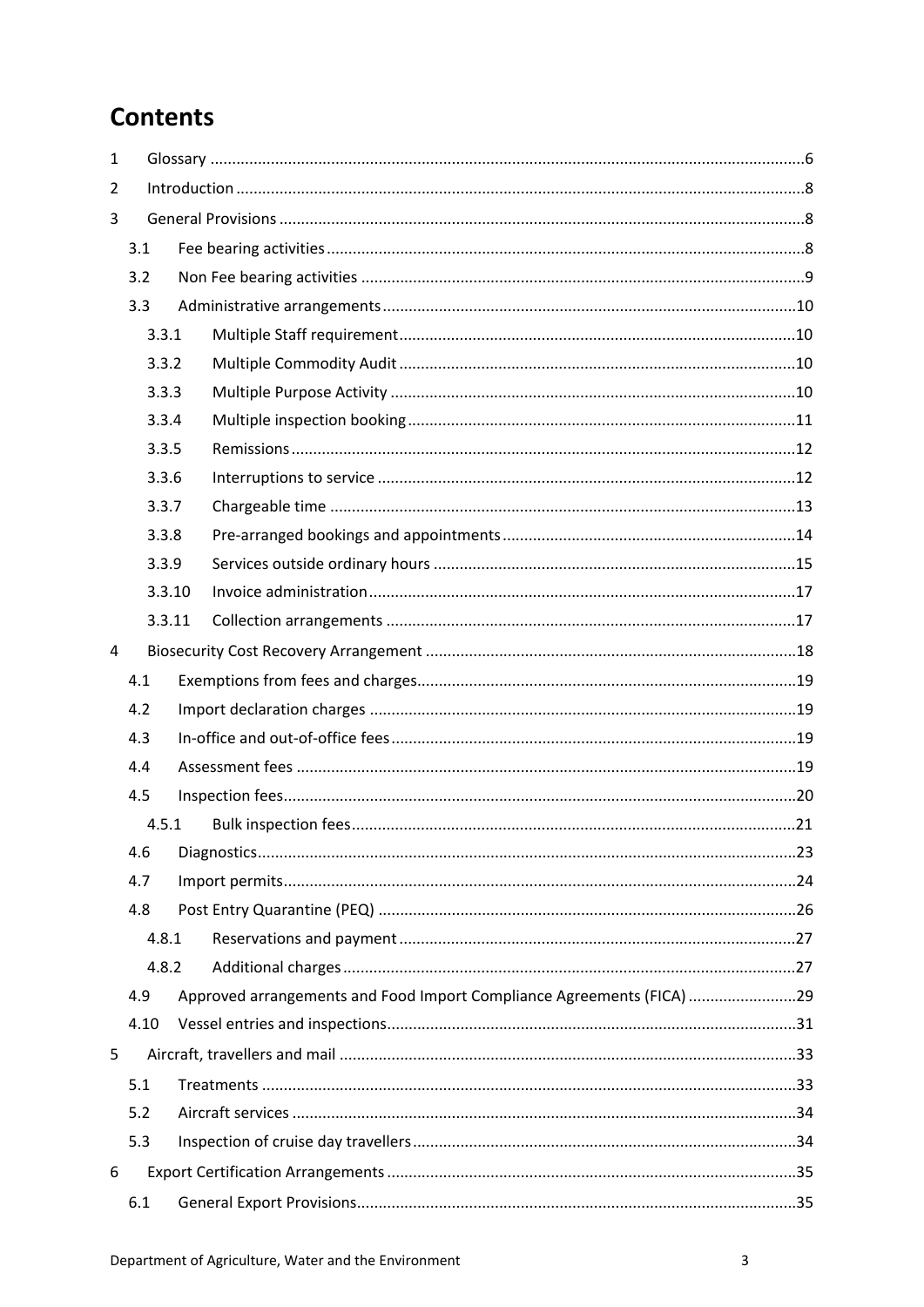| 6.1.1 |                                                                              |  |
|-------|------------------------------------------------------------------------------|--|
| 6.1.2 |                                                                              |  |
| 6.1.3 |                                                                              |  |
| 6.1.4 |                                                                              |  |
| 6.1.5 |                                                                              |  |
| 6.1.6 |                                                                              |  |
| 6.2   |                                                                              |  |
| 6.2.1 |                                                                              |  |
| 6.2.2 |                                                                              |  |
| 6.2.3 |                                                                              |  |
| 6.2.4 |                                                                              |  |
| 6.2.5 |                                                                              |  |
| 6.2.6 |                                                                              |  |
| 6.2.7 |                                                                              |  |
| 6.2.8 |                                                                              |  |
| 6.2.9 |                                                                              |  |
| 6.3   |                                                                              |  |
| 6.3.1 | Assessment of accredited property applications and pre-season site visits 49 |  |
| 6.3.2 |                                                                              |  |
| 6.3.3 |                                                                              |  |
| 6.3.4 |                                                                              |  |
| 6.3.5 |                                                                              |  |
| 6.3.6 |                                                                              |  |
| 6.3.7 |                                                                              |  |
|       |                                                                              |  |
| 6.4.1 |                                                                              |  |
| 6.4.2 |                                                                              |  |
| 6.4.3 |                                                                              |  |
| 6.4.4 |                                                                              |  |
| 6.4.5 |                                                                              |  |
| 6.4.6 |                                                                              |  |
| 6.4.7 |                                                                              |  |
| 6.5   |                                                                              |  |
| 6.5.1 |                                                                              |  |
| 6.5.2 |                                                                              |  |
| 6.5.3 |                                                                              |  |
| 6.6   |                                                                              |  |
| 6.6.1 |                                                                              |  |
| 6.6.2 |                                                                              |  |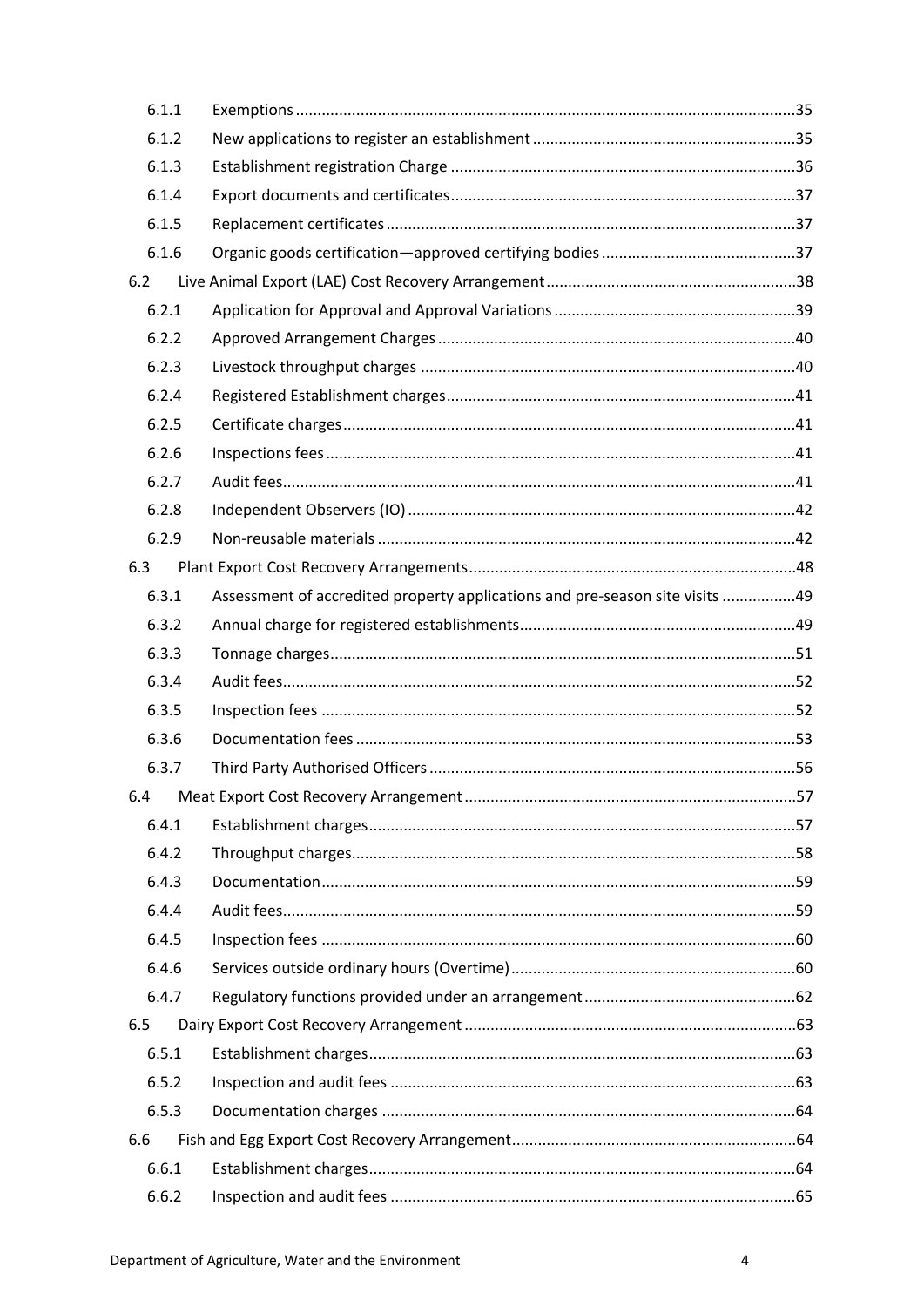|   | 6.6.3 |                                                                                   |  |
|---|-------|-----------------------------------------------------------------------------------|--|
|   | 6.7   |                                                                                   |  |
|   | 6.7.1 |                                                                                   |  |
|   | 6.7.2 |                                                                                   |  |
|   |       |                                                                                   |  |
| 8 |       | Attachment A - Additional detail on fee bearing and non-fee bearing activities 68 |  |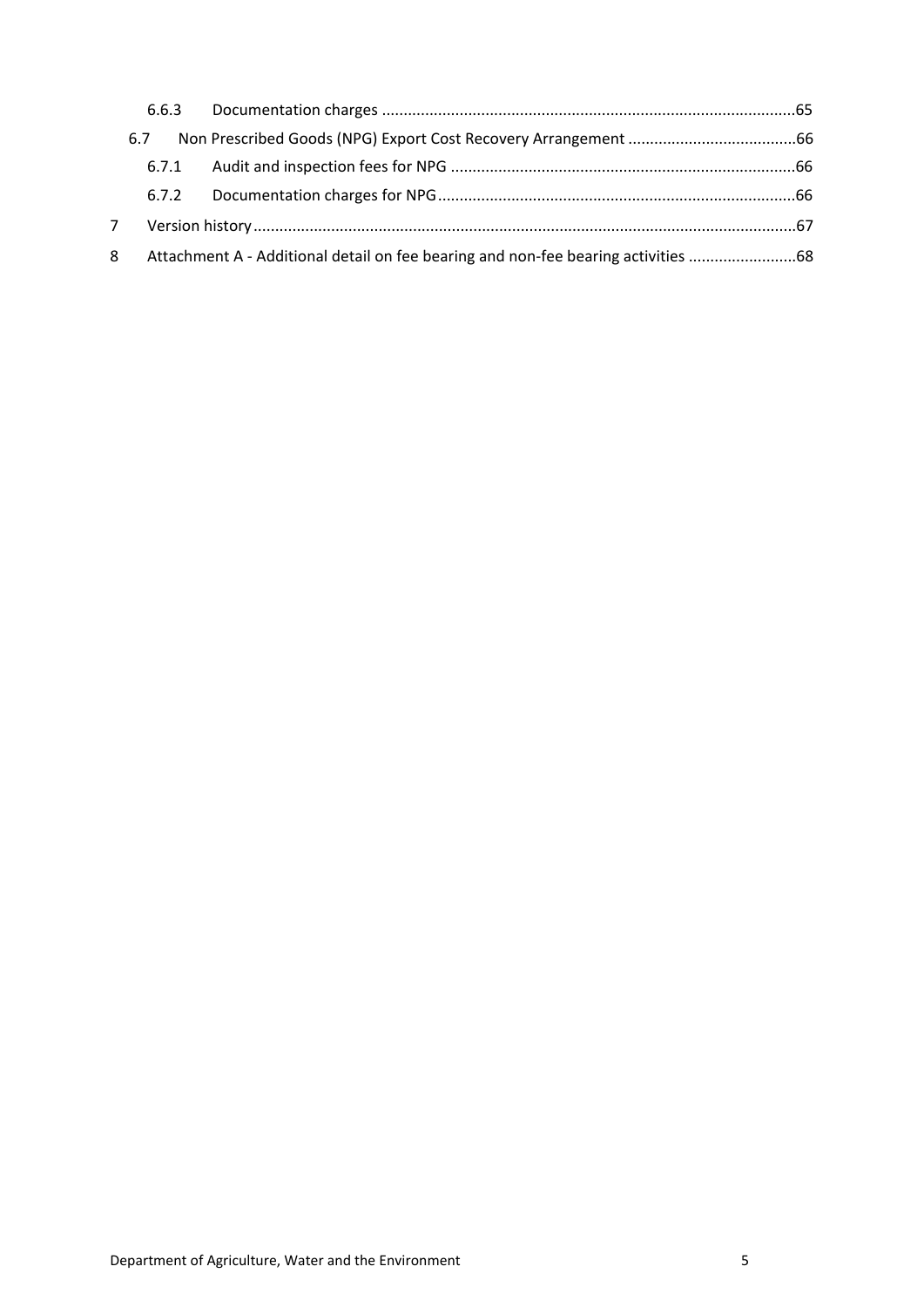# <span id="page-5-0"></span>**1 Glossary**

Table 1 defines some of the terms used in this document. Additional definitions are in the relevant legislation and legislative instruments which set out the specific fees and charges for each regulatory function undertaken by the department.

| <b>Table 1: Glossary</b> |                                                                                                                                                                                                                                                                                                                                                                                                                                                                                                                                                                                                  |
|--------------------------|--------------------------------------------------------------------------------------------------------------------------------------------------------------------------------------------------------------------------------------------------------------------------------------------------------------------------------------------------------------------------------------------------------------------------------------------------------------------------------------------------------------------------------------------------------------------------------------------------|
| <b>Term</b>              | <b>Definition</b>                                                                                                                                                                                                                                                                                                                                                                                                                                                                                                                                                                                |
| <b>AIMS</b>              | Agriculture Import Management System (AIMS). A system used to<br>manage biosecurity and food safety risks associated with imported<br>cargo. Includes functionality to trace and record imported cargo in<br>addition to assign and collect many of the departments import<br>charges.                                                                                                                                                                                                                                                                                                           |
| Assessment               | Involves assessing goods, information, facilities, premises, approved<br>arrangements, establishments, or products to determine if it meets<br>biosecurity requirements for import, or legislative requirements for<br>export. This includes all preparatory work (such as confirming<br>importing country or export requirements) and post work (such as<br>assessment report preparation) in addition to providing assistance<br>to the regulated entity in relation to the assessment. Examples<br>include assessments of licenses, permits, registrations,<br>accreditations and exemptions. |
| Audit                    | A regulatory function performed by an auditor to systematically<br>assess and determine whether activities and related results comply<br>with legislative or documented requirements. This includes all pre<br>and post work, and follow up in relation to the audit. Examples may<br>include audit compliance of a location, establishment, arrangement<br>or external authorised officer; audit report writing and identifying<br>corrective actions.                                                                                                                                          |
| Charge                   | A cost recovery measure imposed when activities are provided to a<br>group of individuals or organisations (e.g. an industry sector) rather<br>than to a specific individual or organisation. A charge is imposed<br>under separate charging legislation, in compliance with<br>constitutional requirements. A cost recovery charge funds activities<br>provided to the group being charged, which differs from general<br>taxation.                                                                                                                                                             |
| Department               | Department of Agriculture, Water and the Environment.                                                                                                                                                                                                                                                                                                                                                                                                                                                                                                                                            |
| Departmental officer     | A public service officer employed in the department.                                                                                                                                                                                                                                                                                                                                                                                                                                                                                                                                             |
| Departmental holiday     | A departmental holiday in relation to a fee-bearing or chargeable<br>activity means a Monday, Tuesday, Wednesday, Thursday or Friday<br>that is a day observed as a public holiday in the place where the fee-<br>bearing or chargeable activity is performed.                                                                                                                                                                                                                                                                                                                                   |
| <b>EXDOC</b>             | The Export Documentation System, which has been designed to<br>electronically process notices of intention to export and where<br>required provide certification for meat, dairy, grain, horticulture,<br>fish, skins and hides, wool and inedible meat products.                                                                                                                                                                                                                                                                                                                                |
| Export document          | An export permit, government certificate or any other document<br>that confirms eligibility of goods for export and facilitates the exit of                                                                                                                                                                                                                                                                                                                                                                                                                                                      |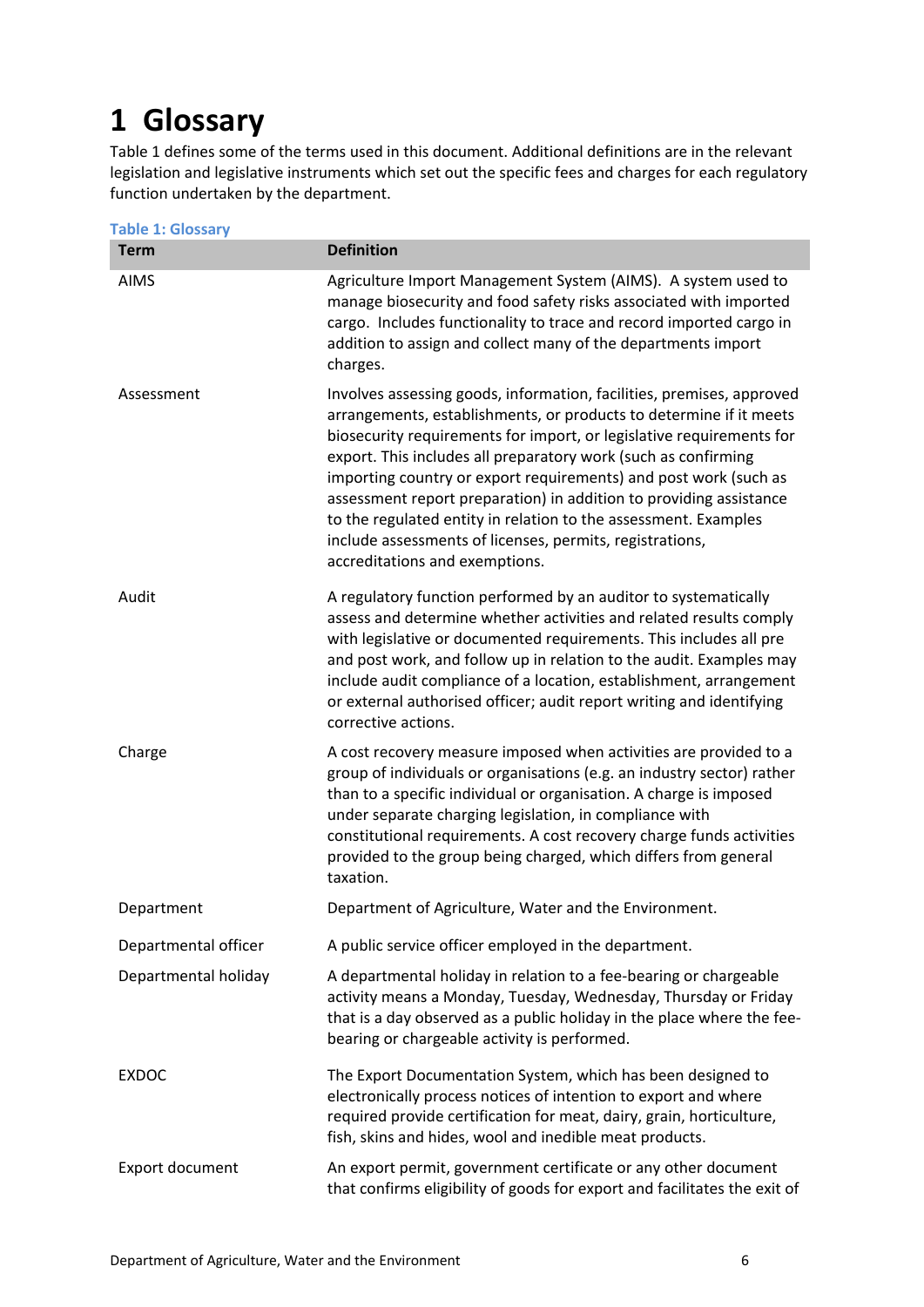|                                   | these goods from Australia or the import of goods into a destination<br>country.                                                                                                                                                                                                                                                    |
|-----------------------------------|-------------------------------------------------------------------------------------------------------------------------------------------------------------------------------------------------------------------------------------------------------------------------------------------------------------------------------------|
| Fee                               | A cost recovery measure imposed when activities are provided<br>directly to a specific individual or organisation.                                                                                                                                                                                                                  |
| FID (Full Import<br>Declarations) | Information required by the Australian Government to process<br>imported goods with a value exceeding AUD\$1,000. All importers<br>lodging a FID must pay a charge to assess biosecurity risk of<br>imported goods.                                                                                                                 |
| <b>Financial Year</b>             | For these Guidelines, the period from 1 July to 30 June.                                                                                                                                                                                                                                                                            |
| Husbandry                         | In relation to an animal, eggs or a plant in a post-entry quarantine<br>facility. Means activities relating to the care and maintenance of the<br>animal, eggs, or plant (for example, transport, housing, daily<br>monitoring, feeding, cleaning of facilities and administration of<br>medication).                               |
| In-office activity                | A fee-bearing activity that is carried out at a location where<br>departmental officers are available to carry out the activity on an<br>ongoing basis.                                                                                                                                                                             |
| Inspection                        | Involves the physical examination (and supervision of a physical<br>examination) of goods, animals, plants, conveyances (like containers<br>and vessels) and treatments to determine compliance with<br>biosecurity and food safety requirements (imports), and export<br>legislation and importing country requirements (exports). |
| Ordinary hours of duty            | The department's ordinary hours of duty for all regulatory<br>functions, other than functions performed in relation to meat or<br>meat products, are weekdays between 6.30 am and 6.30 pm,<br>excluding departmental holidays.                                                                                                      |
|                                   | For functions performed in relation to meat or meat products the<br>ordinary hours of duty are weekdays from 5:30am to 5:30pm,<br>excluding departmental holidays.                                                                                                                                                                  |
| Out-of-office activity            | Means a fee bearing activity that is carried out at a location where<br>the provision of departmental staff are not available on an ongoing<br>basis.                                                                                                                                                                               |
| Outside ordinary hours            | For all functions performed, other than those in relation to meat or<br>meat products, functions outside ordinary hours include 6.30 pm to<br>6.30 am, Saturday, Sunday and public holidays.                                                                                                                                        |
|                                   | For functions performed in relation to meat or meat products,<br>functions outside ordinary hours include 5.30 pm to 5.30 am,<br>Saturday, Sunday and public holidays.                                                                                                                                                              |
| Third Party authorised<br>officer | An authorised officer who is not an employee of a Commonwealth<br>body or a State or Territory body. Also referred to as an external or<br>industry authorised officer.                                                                                                                                                             |
| Weekday                           | For the carrying out of a fee-bearing activity, means a Monday,<br>Tuesday, Wednesday, Thursday or Friday that is not a departmental<br>holiday in the place where the activity is carried out.                                                                                                                                     |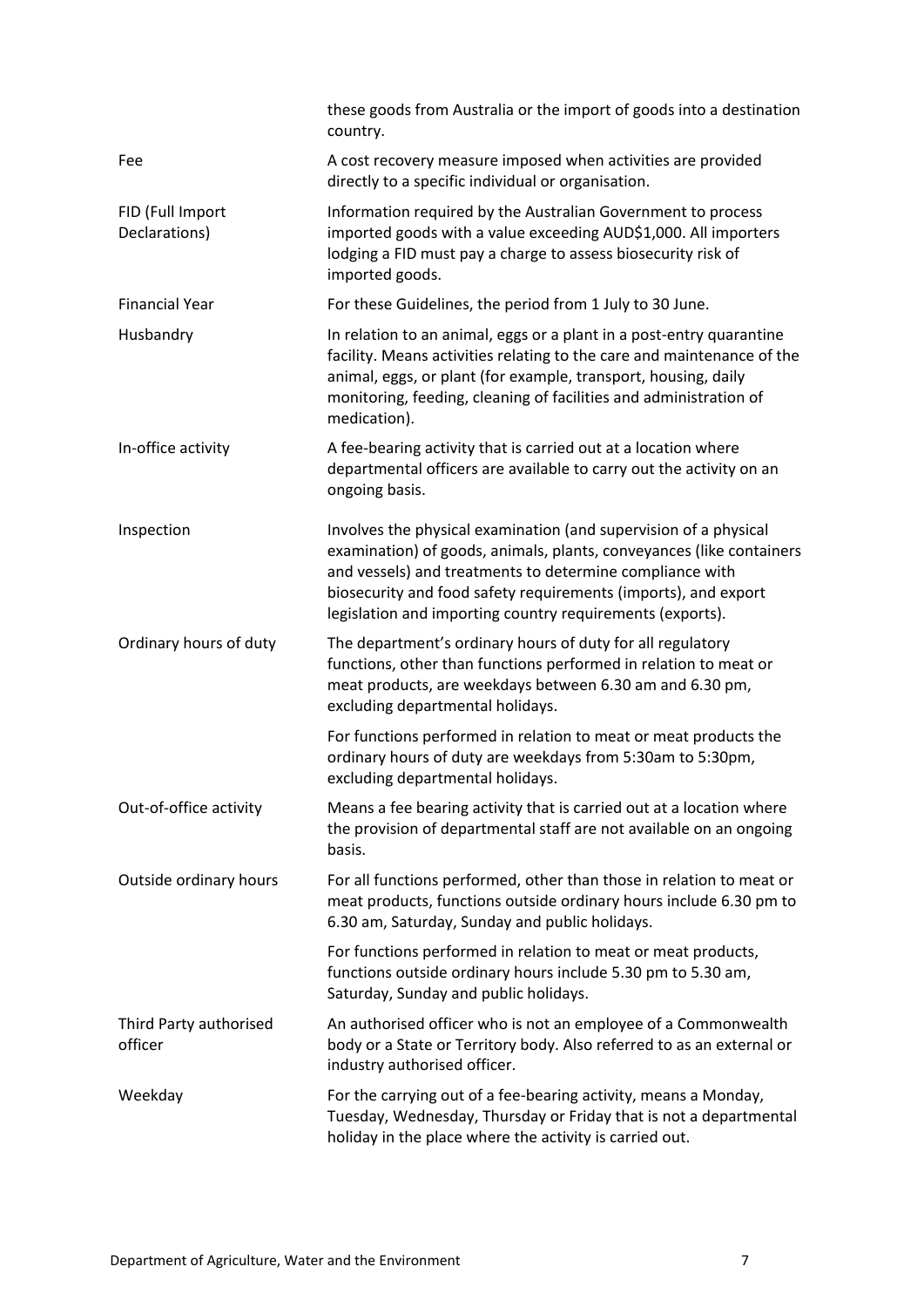Working day Means a period of 7.5 hours for which a departmental officer provides a regulatory function during the ordinary hours of duty on a weekday. For functions performed under the meat export arrangement a working day is 8 hours.

# <span id="page-7-0"></span>**2 Introduction**

The Departmental Charging Guidelines (the guidelines) provide instruction about the application of the Department of Agriculture, Water and the Environment's (the department) biosecurity and export certification fees and charges applicable to biosecurity, live animal export, plant export and food export programs.

The guidelines provide guidance on the department's charges to industry and the public when using biosecurity or export certification functions. They do not include any other charges applied by commercial entities such as custom brokers, freight forwarders, express carriers, cold stores, abattoirs, pack houses, third party authorised officers and other entities in the import and export logistics process.

Information about the department's cost recovery legislation and policy authority, as well as information on the department's cost recovery policy and Cost Recovery Implementation Statement (CRIS) documents is available at https://www.agriculture.gov.au/fees

The department's Service Charter outlines the service standards we provide, who our clients are, what our role is, what your rights are and how you can help us improve and deliver our functions.

A copy of the Service Charter is available on the department's website at: https://www.awe.gov.au/about/commitment/client-service-charter If you have questions or need more information about cost recovery, please contact the department at costrecovery@awe.gov.au

These guidelines supersede all other earlier versions of charging guidelines.

Examples and scenarios to help explain the application of the charging guidelines are shown in blue boxes. These guidelines and scenarios are indicative examples only – the details of the specific fees and charges payable (and the exact calculation methodology applicable) are set out in the relevant legislative instruments, as listed in the CRISs. If you have specific questions about particular cost recovery charges, please contact the department for further detailed advice.

# <span id="page-7-1"></span>**3 General Provisions**

This document outlines the charges applicable for departmental officers undertaking biosecurity and export regulatory functions. It also provides guidance on the application of charges for each activity performed, noting that the formal requirements are set out in the relevant legislation and regulations identified in each CRIS.

Charges apply to activities in Australia and may apply to its external territories. Activities that occur offshore (outside Australia and its external territories) are charged under contractual agreements. Please contact the department for further information relating to any offshore proposals.

# <span id="page-7-2"></span>**3.1 Fee bearing activities**

Where the department directly intervenes in the import or export process for a particular regulated entity (i.e. regulatory functions are provided directly to an individual or organisation), charges may apply.

Fee bearing activities may include assessment, inspection, husbandry and audit; in addition to other regulatory functions the department performs (see Attachment A for more details).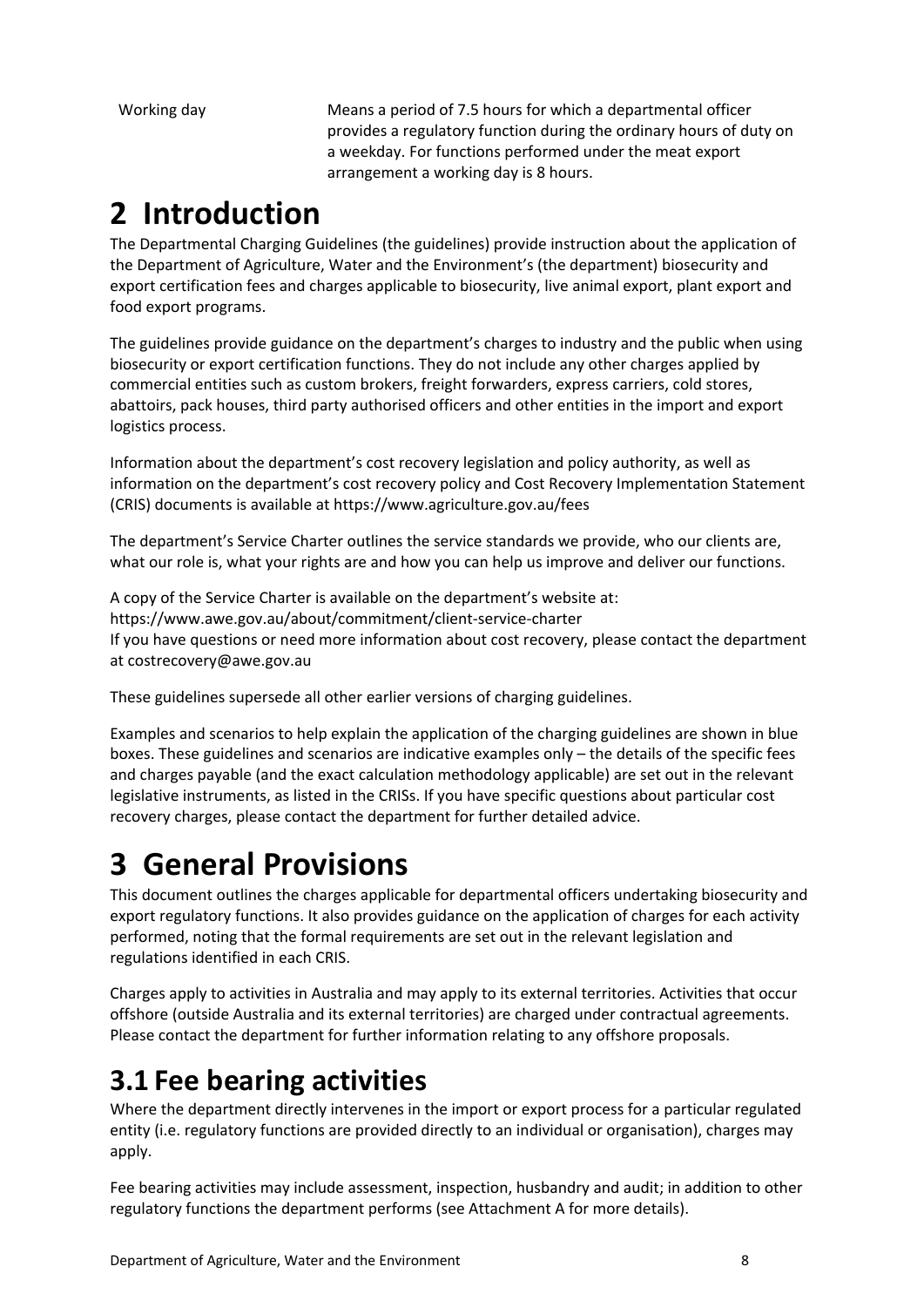Fee bearing assessment activities include assessment of:

- applications for import or export permits and certificates
- applications for approved arrangements and approved export programs
- applications for registration and licencing
- applications for notices of intention
- applications for accredited properties for plant exports
- applications for exemption under Export Control legislation
- applications for Exporter Supply Chain Assurance System (ESCAS)
- applications for External Authorised Officers including Accredited Veterinarians.

Fee bearing inspection activities include:

- preparatory work required to conduct an inspection
- reviewing the department's or import country's import conditions and/or permits
- reviewing documents to determine inspection requirements to meet eligibility for export
- travel from the agreed meeting place with the regulated entity to the inspection area
- time waiting for the regulated entity or consignment to be ready
- staff from the regulated entity providing work, health and safety induction
- performing inspection activities (such as physical examination of a consignment)
- issuing directions and/or organising follow up activities, such as treatments, required as a result of an inspection
- completing consignment specific paperwork post inspection
- releasing consignments / goods.

Fee bearing husbandry activities include:

- care and maintenance of animals, eggs or plants
- transport, housing, feeding, cleaning of facilities and daily monitoring
- administration of medication
- supervision of on-site visitation at the department's Post Entry Quarantine (PEQ) facility.

Fee bearing audit activities include:

- on-site and off-site meetings with staff from the regulated entity to discuss requirements as part of an application
- providing formal notification of the audit
- pre audit activities including undertaking trace forward and trace back exercises
- conducting the audit whether in person, remote or desktop
- staff from the regulated entity providing work, health and safety induction
- audit report writing
- post audit activities including management of corrective action requests.

Definitions of some common chargeable activities and terms are in the Glossary.

Additional details on common elements of chargeable activities are at **Attachment A**. Note these lists are not exhaustive and charges may apply for other regulatory functions performed for regulated entities across the department's cost recovery arrangements.

# <span id="page-8-0"></span>**3.2 Non Fee bearing activities**

The department undertakes a range of activities in support of biosecurity and/or export systems that have broad benefits (i.e. do not relate to individual consignments or premises). These activities although not fee bearing are cost recovered via cost recovery charges. Further examples are provided at Attachment A.

Program Management and Administration activities include:

workforce and business management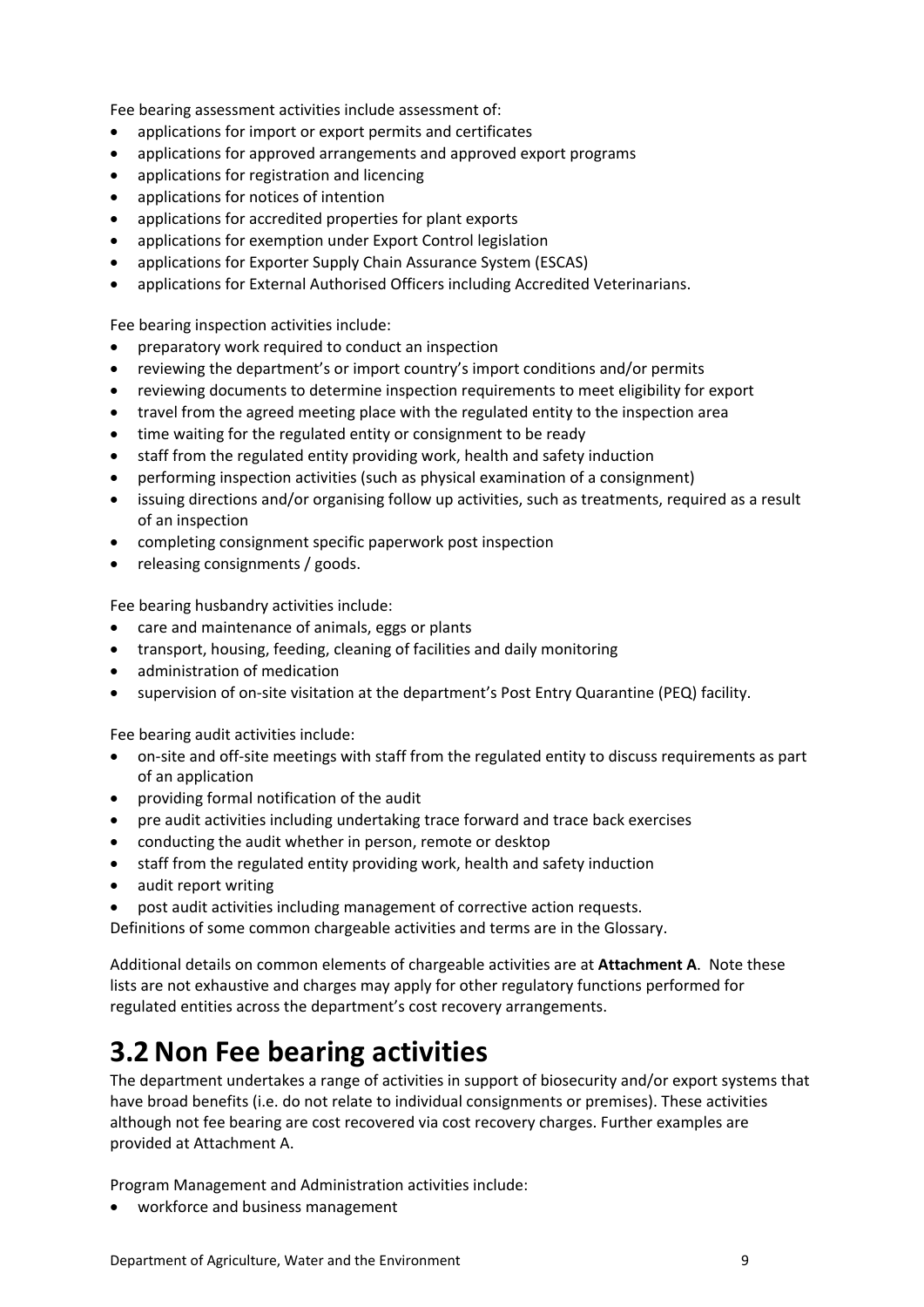- business system administration
- stakeholder engagement
- policy and instructional material
- business improvement.

The department also undertakes a range of activities that are required to support direct service delivery. These activities, although not fee bearing, are recovered via charges and may include:

- organising initial appointments
- staff training, assessment or mentoring
- attending general phone and email enquiries.

Additional detail on common elements of non-fee bearing activities are at **Attachment A**.

# <span id="page-9-0"></span>**3.3 Administrative arrangements**

## <span id="page-9-1"></span>3.3.1 **Multiple Staff requirement**

In cases where multiple staff are required to provide a pre-arranged service, the relevant fee is applied for each officer performing the service. The option to have multiple staff is agreed to in consultation with the regulated entity at the time of booking the appointment. Noting there are certain circumstances for which the department must deploy at least two officers due to work, health and safety reasons.

# <span id="page-9-2"></span>3.3.2 **Multiple Commodity Audit**

Where a fee bearing activity is undertaken across multiple export commodities, the rate applied is based on the commodities audited, rather than the commodities for which the establishment is registered. If the establishment prepares more than one export commodity, the export fee is divided across the commodities audited.

### Scenario 1 – Audit of a multiple commodity premises

An establishment is registered for the storage of meat, dairy and seafood products. The facility is audited quarterly for meat due to importing country requirements. At each quarterly audit, the audit scope includes elements common to dairy and seafood, as well as meat. The time spent at audit is equally divided across the three commodities and is charged at the fee rate applicable to each. For example, if the quarterly audit takes 3 hours, the fee rate charged is one hour at the meat rate, one hour at the dairy rate and one hour at the seafood rate.

The same approach applies for applicable fee-bearing activities associated with the assessment of applications for multi-commodity registrations, variations that affect more than one commodity and site visits.

## <span id="page-9-3"></span>3.3.3 **Multiple Purpose Activity**

Where an audit of a premise/establishment is undertaken for the purposes of satisfying both biosecurity and export legislation (e.g. a storage facility operating under a biosecurity approved arrangement and registered for the export of one or more commodities), biosecurity and export fee rates are applied separately but are not cumulative. Fees are applied once for the audit time, though they are to be split across the biosecurity and export fees. For clarity, fees are to be apportioned across the biosecurity and export charges based on the time dedicated to the arrangement/commodity specific elements audited. This should include elements common to all arrangements/commodities.

Scenario 2 – Audit of a multiple purpose premises

The audit of a premise registered to both store food for export and receive quarantine product under a biosecurity approved arrangement takes five hours. The audit includes an examination of elements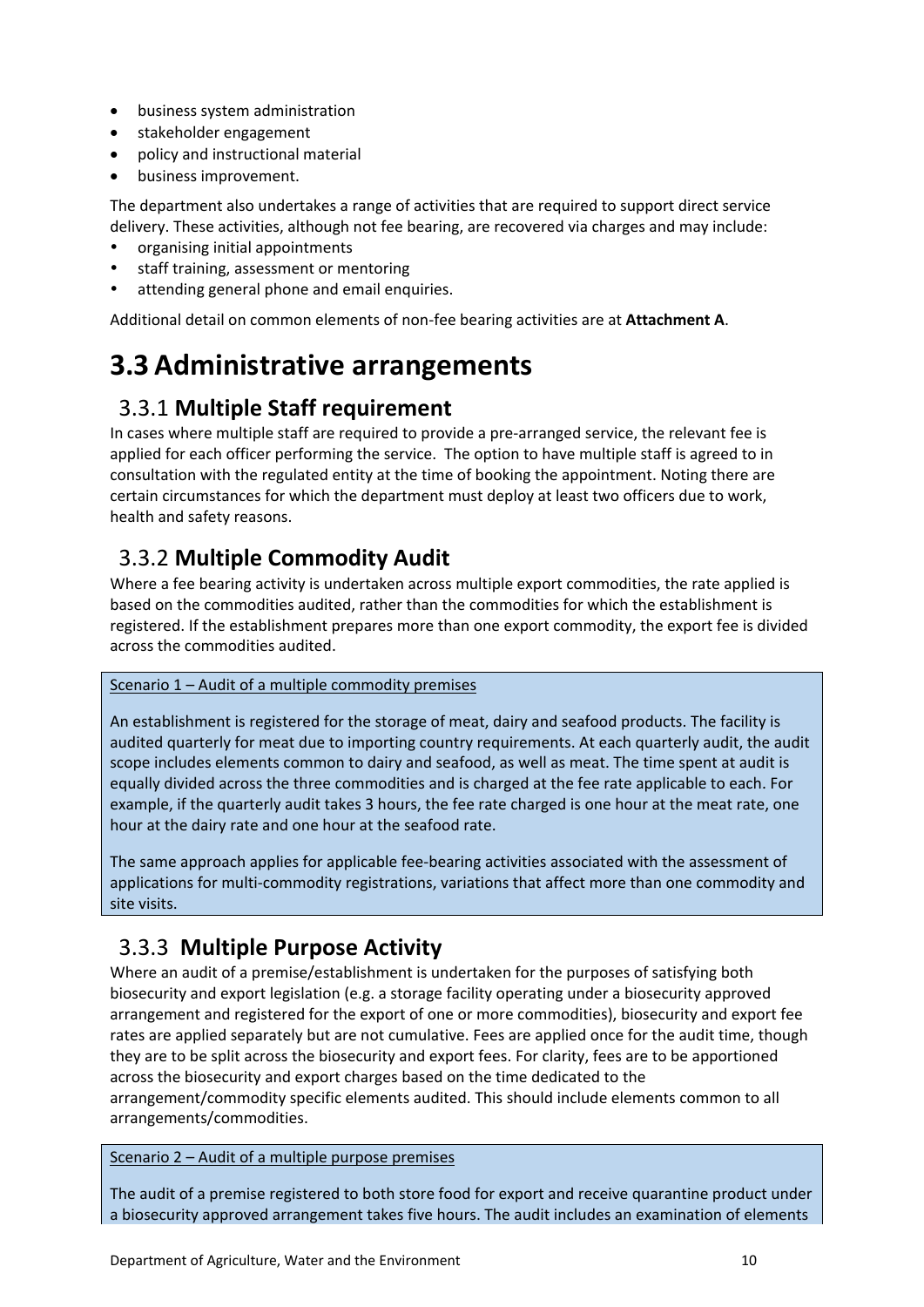common to both systems and elements specific to biosecurity and exports. The export commodity fee is applied for two and a half hours, and the biosecurity fee is applied for the remaining two and a half hours.

If the establishment prepares more than one export commodity, the export fee is divided across the commodities audited (see Multiple Commodity Activity scenario above).

# <span id="page-10-0"></span>3.3.4 **Multiple inspection booking**

Where a person or organisation has booked the department to undertake multiple inspections following each other at the one facility, charges are to be applied as follows:

- Full Import Declarations (FID) all charges specific to an individual inspection will be applied to the respective FID and invoiced to the importer or their agent. An additional invoice may be applied to the booking requester, i.e. the Approved Arrangement; where the time booked is greater than the service delivered, Section 3.3.8.1 refers.
- Booking/Billing Entries (BBE) including manual entries all charges specific to the booking will be applied to the BBE and invoiced to the Approved Arrangement, Section 4.5.1 refers.

The department endeavours to provide biosecurity and export certification functions in the most efficient and effective manner to support industry in the conduct of their business. Invoices will only be split where the time booked for the multiple inspections is less than the functions performed.

Scenario 3 – Daily three hour pre-arranged permanent booking at Approved Arrangement Site

ABC Bond is a category 1.1 Approved Arrangement operating close to a large port. It has a daily three hour pre-arranged permanent booking for a departmental officer to attend the site and conduct inspections for multiple importers on various FIDs or manual AIMS entries. The officer attends ABC Bond at the booked time of 9.00 am. The officer completes two tailgate inspections on separate FIDs, which take 15 minutes each. The officer then inspects a small consignment of PEs that takes 30 minutes. The officer is then requested to inspect four used vehicles on a single FID, which takes 45 mins in total. The officer is then told that there are no further inspections available on the premises. As the officer has only charged for 1 hour and 45 mins out of a total of 3 hours for the pre-arranged booking, the officer then generates a record service issued to the regulated entity for the 1 hour and 15 minutes of unused inspection time.

| <b>Activity Charged</b>               | Time taken        | <b>Total Time</b> |
|---------------------------------------|-------------------|-------------------|
|                                       |                   | (cumulative)      |
| Tailgate 1 (FID)                      | 15 minutes        | 15 minutes        |
| Tailgate 2 (FID)                      | 15 minutes        | 30 minutes        |
| PE Consignment (AIMS Entry)           | 30 minutes        | 1 hour            |
| Four used vehicles (FID)              | 45 minutes        | 1 hour 45 minutes |
| Regulated entity Approved Arrangement | 1 hour 15 minutes | 3 hours           |

Scenario 4 – Booked and Billing Entry (BBE) appointment time under utilised

Easy Removals is an international removals company operating a category 1.3 Approved Arrangement. It has a pre-arranged appointment for a departmental officer to attend the site each Tuesday morning for 4 hours. As Easy Removals operates under a bond register, a Booking and Billing Entry (BBE) has been set up for them, each pre-arranged appointment is recorded as a separate inspection line on the BBE.

The departmental officer arrives at Easy Removals at the appointed time of 8.00 am. There are four inspections scheduled for the day. Two jobs take 1 hour each and the other two take 30 minutes each. The officer records the appropriate number of units against the inspection line in the BBE. As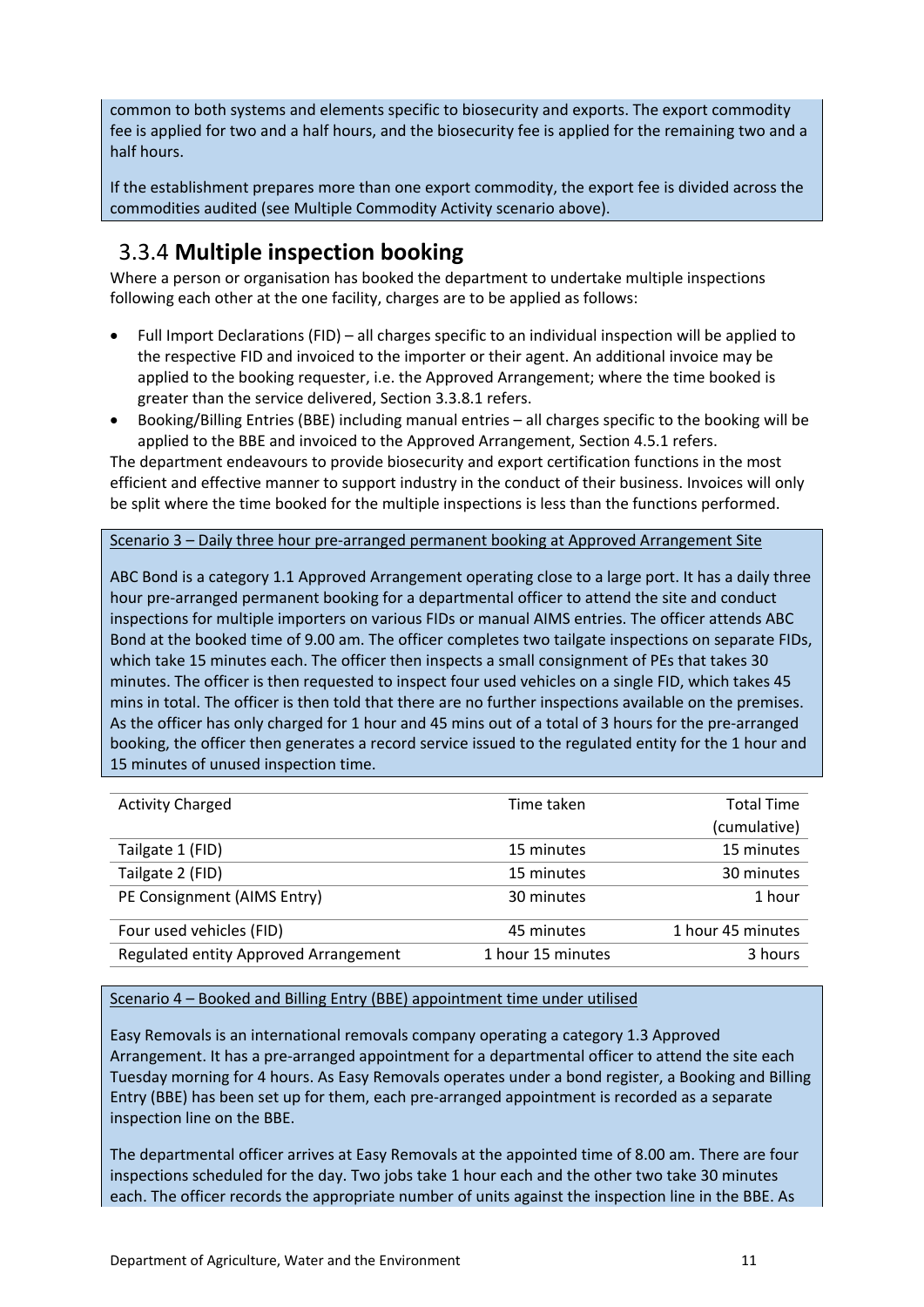the total inspection time is 3 hours and the actual pre-arranged appointment was 4 hours the officer adds another inspection line to the BBE to charge for the 1 hour of unused inspection time.

| <b>Activity Charged</b> | Time taken | <b>Total Time</b><br>(cumulative) |
|-------------------------|------------|-----------------------------------|
| <b>Inspection One</b>   | 60 minutes | 1 hour                            |
| <b>Inspection Two</b>   | 60 minutes | 2 hours                           |
| <b>Inspection Three</b> | 30 minutes | 2 hours 30 minutes                |
| <b>Inspection Four</b>  | 30 minutes | 3 hours                           |
| Additional hour booked  | 60 minutes | 4 hours                           |

### <span id="page-11-0"></span>3.3.5 **Remissions**

Remissions may be applied to departmental fees and charges in certain circumstances. All remissions are temporary and are closely monitored to ensure their ongoing affordability. Remissions may be adjusted if trade volumes and/or costs change unexpectedly. Details of current remissions are available via the department website at https://www.agriculture.gov.au/fees .

### <span id="page-11-1"></span>3.3.6 **Interruptions to service**

Interruptions attributable to the regulated entity or their representatives that delay the conduct of a fee bearing activity (Section 3.1 refers) is part of the chargeable time. Examples include delays in access being provided to a vessel or plane and unavailability of regulated entity staff to provide work, health and safety briefings, etc. The time recorded for a service interrupted by the regulated entity is treated as a continuous period.

Scenario 5 – regulated entity interruption to a fee bearing activity

A regulated entity requests a two hour inspection of cut flowers to be undertaken at a department inspection room at 10.00 am on Wednesday. The regulated entity representative and half of the cut flowers arrive at 10.00 am. The officer inspects the flowers from 10.00 – 10.55 am. The representative of the regulated entity advises the rest of the consignment has been delayed and will not arrive for another 45 minutes.

At 11:35 am the rest of the consignment arrives, and the officer resumes the inspection, finishing at 12.30 pm. The regulated entity is charged at total of 2 hours and 30 minutes, being from 10.00 am until 12.30 pm.

Where a service interruption is due to a departmental officer, the time of the interruption will not:

- be charged to the regulated entity
- have any impact on outside ordinary hours of service in regard to applying non-continuous fees. Examples include interruptions caused by the officer responding to phone calls and/or rest breaks.

Scenario 6 – Departmental interruption to a fee bearing activity during ordinary hours

A fee bearing activity commences at 9.00 am, at 10.30 am the departmental officer takes a 15 minute phone call that is not related to the fee bearing activity. The fee bearing activity is completed at 11.30 am. The regulated entity is charged 2 ¼ hours in total, being 2 ½ hours less the 15 minute departmental interruption.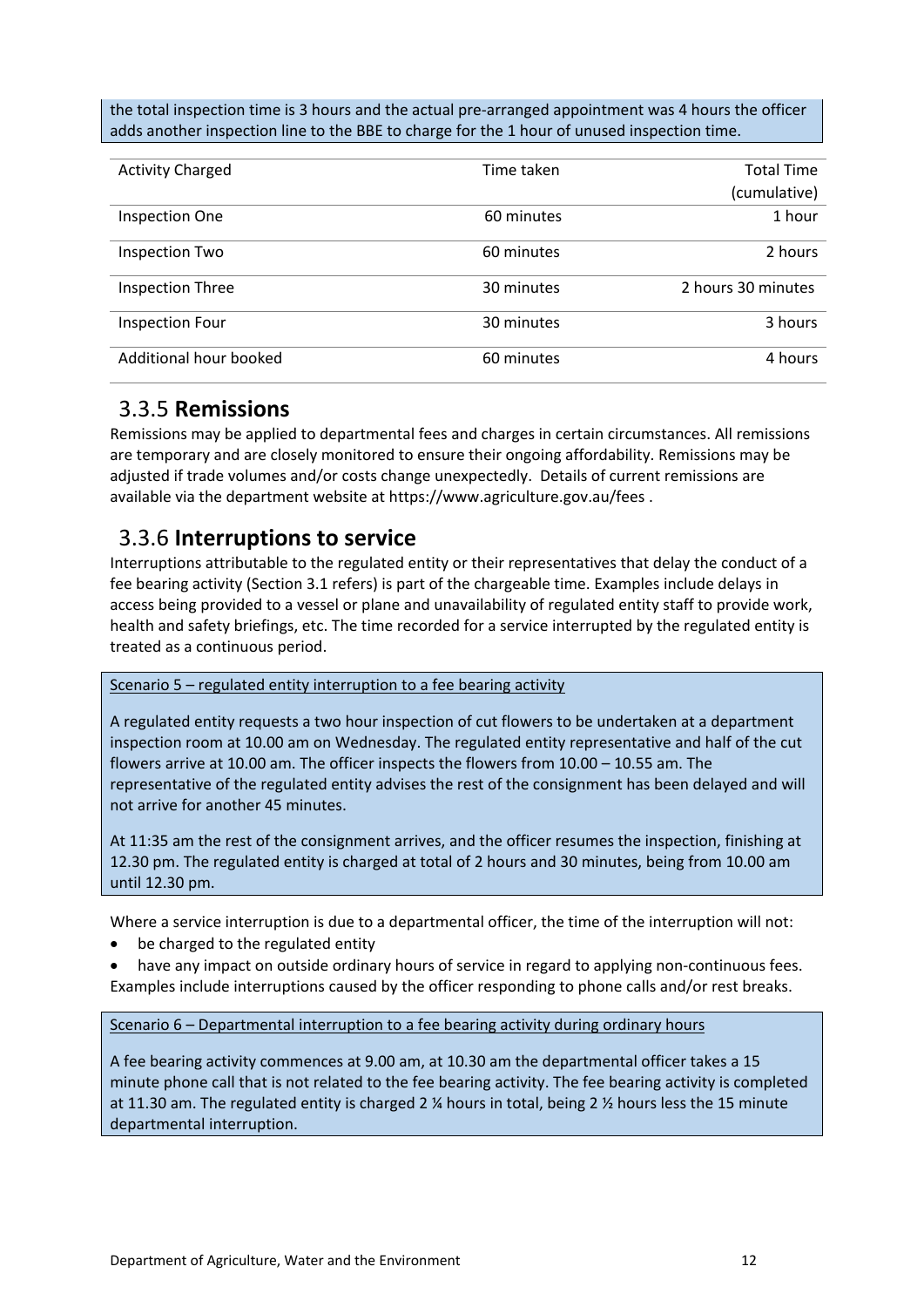### Scenario 7 – Departmental interruption to a fee bearing activity outside ordinary hours

A regulated entity requests an urgent 3 hour inspection of horticultural product on a Saturday at 1.00 pm at an export premises. The officer arrives and commences the inspection at 1.00 pm. After one hour of inspection the officer is required to return to the department office, as the seals he has brought with him are faulty. The officer returns to the premises at 2.30 pm and completes the remaining two hours of inspection. The regulated entity is charged a total of 3 hours out of office inspection only, as the interruption to service was departmental and not the fault of the regulated entity.

### <span id="page-12-0"></span>3.3.7 **Chargeable time**

### 3.3.7.1 *Chargeable start time in office*

For time-based activity fees, such as inspections, audits and assessments, the chargeable time includes both the service and any pre or post activity in support of the service. Pre- and post-activity work is covered in fees and charges that are applied per activity, such as the fee for assessment of an application for an export permit.

For chargeable activities that are undertaken in-office, the chargeable time starts when the officer commences both service and any pre or post activity in support of the service.

### 3.3.7.2 *Chargeable start time out of office*

For inspections, audits and assessments the chargeable time includes both the service and any pre or post activity in support of the service.

Where an officer travels to a regulated entity's establishment, business or a port, the on-site chargeable time of the service starts when the officer arrives at the agreed meeting place, such as the 'site entry point', 'visitors car park' etc.

Chargeable time includes the time to walk, drive or other from the agreed meeting place with the regulated entity to the inspection area. It also includes the time to walk, drive or other between inspection points within the one establishment for the one inspection event.

Charges do not ordinarily apply to surveillance activity. Where non-compliance is detected, chargeable time starts for all activities directly related to responding to and remediating the noncompliance is chargeable. This may include additional remedial action or reinspection by the department later.

### 3.3.7.3 *Departmental officer arrives early*

If an officer arrives early and is able to start work, then chargeable time starts from when the regulated entity agrees that the activity can start, even if this is before the agreed booked time.

### 3.3.7.4 *Departmental officer arrives late*

If an officer arrives late and is able to start work, then chargeable time starts from when both the officer and the representative of the regulated entity agree that the activity can commence.

### 3.3.7.5 *Regulated entity delay*

For all departmental regulatory functions, including inspection, audit and assessment, if an officer has been requested to attend at a specified time and arrives to find the vessel, establishment, consignment or regulated entity is not ready, the regulated entity is charged from the pre-arranged start time or from when the officer arrived, whichever is later.

The regulated entity may request that the officer wait until the vessel, establishment, consignment or staff from the regulated entity are ready. It is at the discretion of the department whether the officer remains on-site and waits, or the officer is recalled. Key considerations in this include:

the anticipated delay (i.e. less than 1-2 hours, less than a day and greater than a day)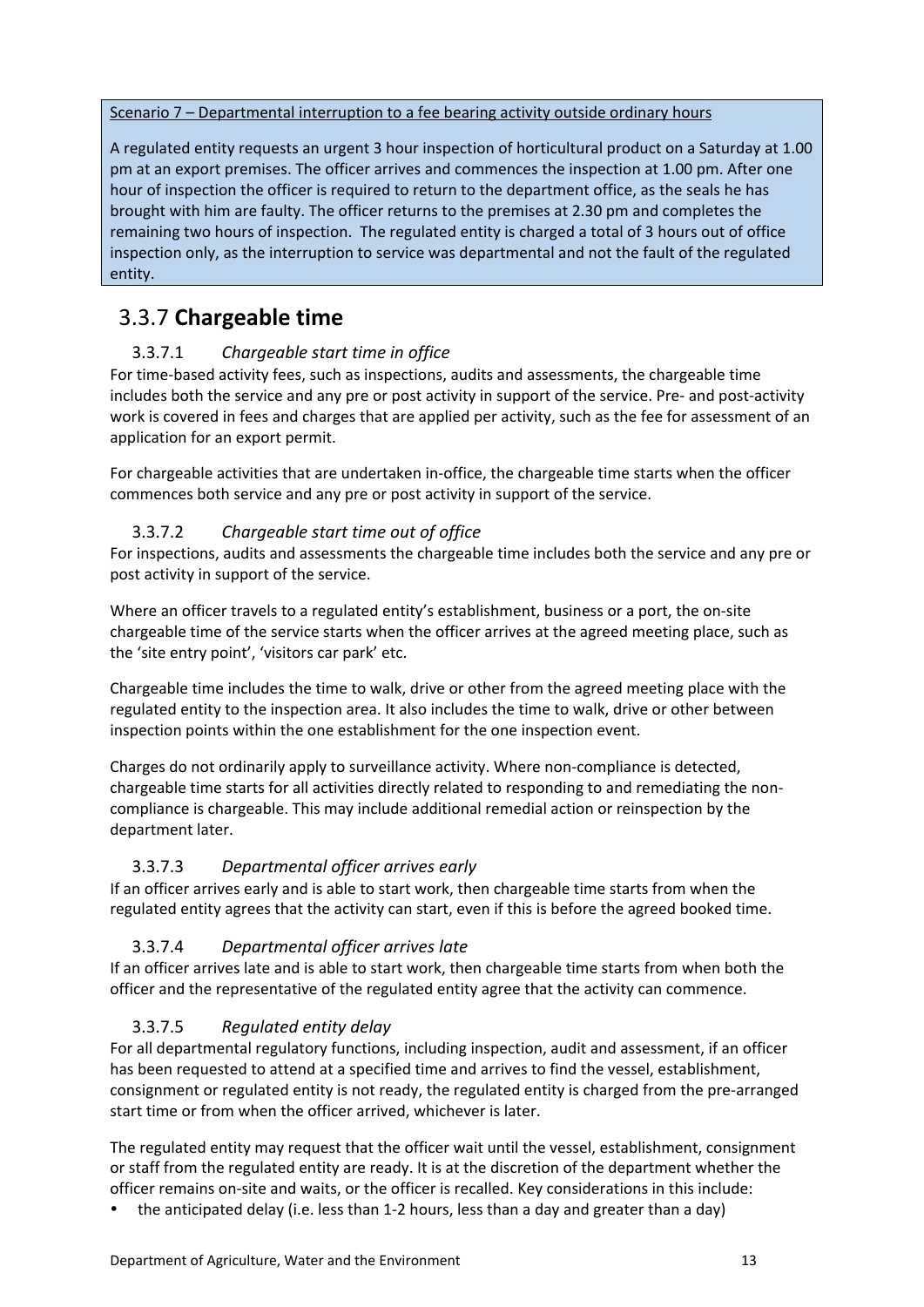- the location type (e.g. manned/unmanned)
- the availability of transportation (e.g. remote locations).

The department may also take into consideration adverse impacts on other regulated entities and, the history and circumstances of the regulated entity in previous delays.

Where there is a pattern of delays that occur due to action or inaction by the regulated entity or their agents, the department may consider requiring upfront payment and/or options for the prioritisation of services based on the likelihood of demand.

### Officer Remains On-Site

Where the officer remains on-site, the regulated entity is to be charged on a time basis until the vessel, establishment, consignment or representative of the regulated entity are ready. This includes overtime charges where appropriate. While the officer remains on-site, they are to be undertaking alternate work far as is possible in the location (e.g. document assessment or preparation etc.), verification (e.g. surveillance) or program management (e.g. responding to general emails). This is an efficient use of the department's resources and provides benefits to the biosecurity and export system.

### Officer Recalled

Where the officer is recalled from a fee bearing activity due to delay by the regulated entity, the activity is to be treated as a 'cancellation with the officer on-site', refer to the section on Pre-arranged booking and appointments at Section 3.3.9. The service would then need to be re-booked and placed in the queue for service prioritisation within the usual timeframes.

### 3.3.7.6 *Chargeable finish time*

For activities that are undertaken in-office, the chargeable time finishes when the activity is complete, including relevant post-service activities.

The chargeable time for an out-of-office service finishes when an officer completes the chargeable activity and returns to the pre-arranged meeting location, such as the 'site entry point', 'visitors car park' etc.

The department aims to provide services in the most efficient and effective manner. It is at the discretion of the department or their representative (the officer) whether some activities are undertaken on-site or in-office.

On a case-by-case basis, officers will identify that some post service activities are most efficiently completed on-site enabling interaction with staff from the regulated entity to ensure the accuracy of details captured. This activity is to be undertaken on-site at the discretion of the officer.

Additional post inspection, audit or assessment activity may be required to complete the service. For example, systems entry, reporting and assessing results, finalising the record of service, releasing the consignment/goods. Such activity is to be charged at the relevant in-office rate.

## <span id="page-13-0"></span>3.3.8 **Pre-arranged bookings and appointments**

### 3.3.8.1 *Pre-arranged booking period—booked time overstated*

If an officer has been booked for service by a regulated entity to attend for a specified period of time, and finds that the booking made is greater than the amount of time required to complete the task, then the regulated entity is charged for the entire booked for service time, regardless of whether the inspection finished earlier.

### 3.3.8.2 *Cancellation or rescheduling of pre-arranged bookings – More than one business days' notice*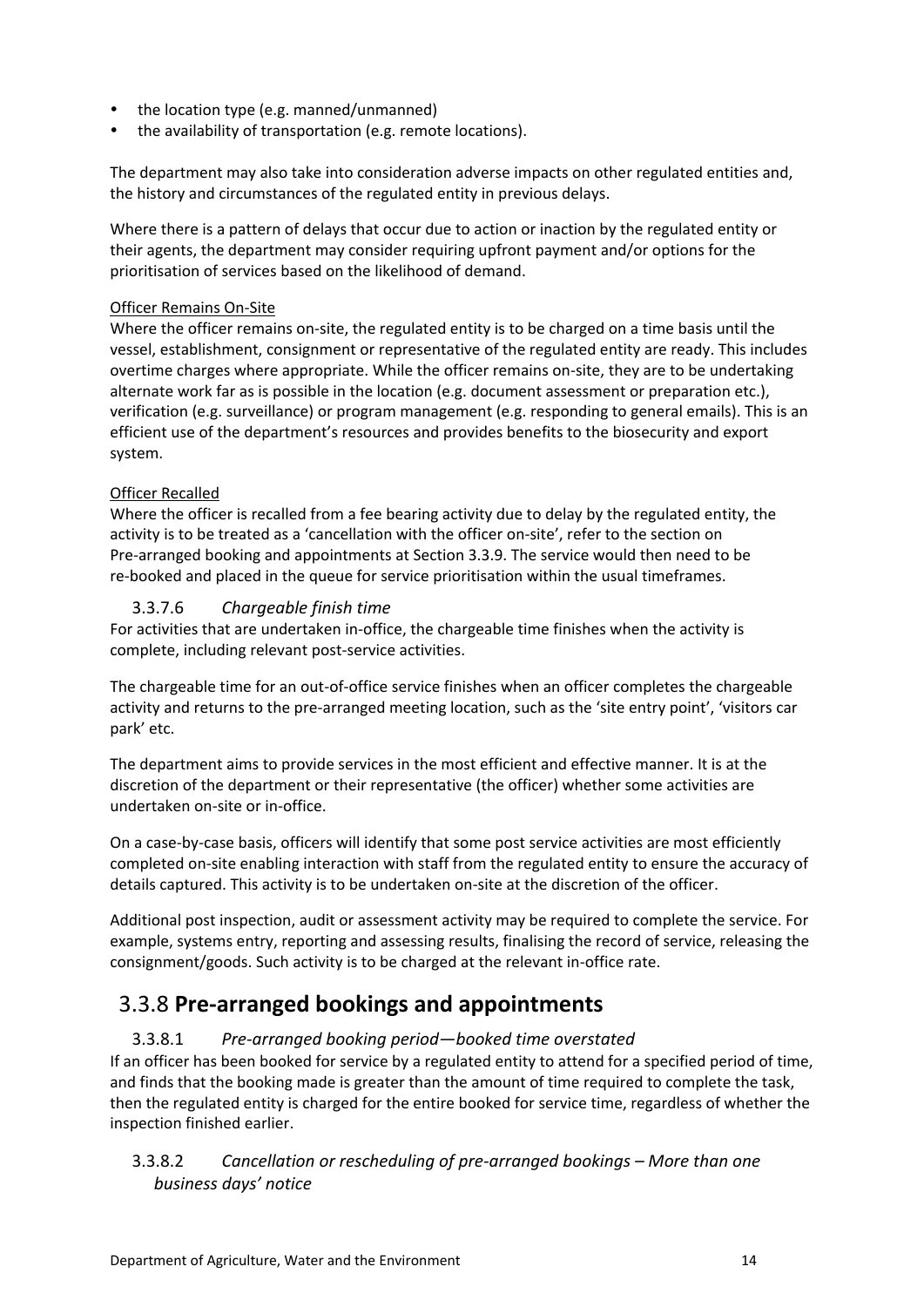Where a pre-arranged service is cancelled with more than one business days' notice, no charge is applied. This does not apply to meat export service arrangements where a service is being provided on a monthly basis. Refer to 'Meat Export Cost Recovery Arrangement', section 6.4 below.

### 3.3.8.3 *Cancellation or rescheduling of pre-arranged bookings – With less than one business days' notice*

Where a pre-arranged service is cancelled with less than one business days' notice, the charge that is to be applied is the greater of:

- all preparatory work undertaken to that point and a quarter hour for the officer's time taken to reschedule resources, including where booked outside ordinary hours of duty, or
- the specified period the service was booked for (excluding outside ordinary hours of duty).

3.3.8.4 *Cancellation or rescheduling of pre-arranged bookings – With officer on site* When an officer arrives on site and a regulated entity is not ready and the pre-arranged service does not eventuate, the charge that is to be applied will reflect the greater of:

- a minimum 15 minute fee rate
- all preparatory work undertaken to that point and a further quarter hour for the officer's time taken to reschedule resources, including where booked outside ordinary hours of duty, or
- the specified period the service was booked for (excluding outside ordinary hours of duty).

Cancellations include scenarios where appointments are moved due to vessel, establishment, regulated entity staff delays or consignment unavailability. Where a pre-arranged booking or appointment is cancelled during a multiple consignment inspection, the charge will be applied to the person requesting the service. In the case where an agent is acting on behalf of a number of regulated entities, the agent will be charged for the cancellation.

### <span id="page-14-0"></span>3.3.9 **Services outside ordinary hours**

The department's ordinary hours of duty are on a weekday between 6.30 am and 6.30 pm, except for functions performed in relation to meat and meat products where ordinary hours of duty are 5:30 am – 5:30 pm on a weekday.

Functions performed outside ordinary hours of duty include those provided:

- on a weekday between 6.30 pm and 6.30 am (or, for those in relation to meat and meat products, 5:30pm and 5:30am);
- on a weekend; and
- on a departmental holiday.

Regulated entities requiring services outside the ordinary hours of duty will incur the relevant fee in addition to outside ordinary hour's charges, which include:

- time based activities such as inspection and audit
- unit based activities such as export documents.

Outside ordinary hours fees are detailed in Table 2. These charges apply for each departmental officer performing the function in addition to the relevant fee.

### 3.3.9.1 *Continuous service outside ordinary hours*

Outside ordinary hours, continuous service is a fee applied where a service commenced immediately before or immediately after the ordinary hours of duty. The outside ordinary hours continuous fee, as shown in Table 2, is charged in addition to the relevant time-based fees (e.g. inspections and audits) and/or unit based fees (e.g. certificate assessment).

### 3.3.9.2 *Non-continuous service outside ordinary hours*

Outside ordinary hours' fees for non-continuous service are applied where a service commences outside (and not immediately before or after) the ordinary hours of duty. It is charged at a minimum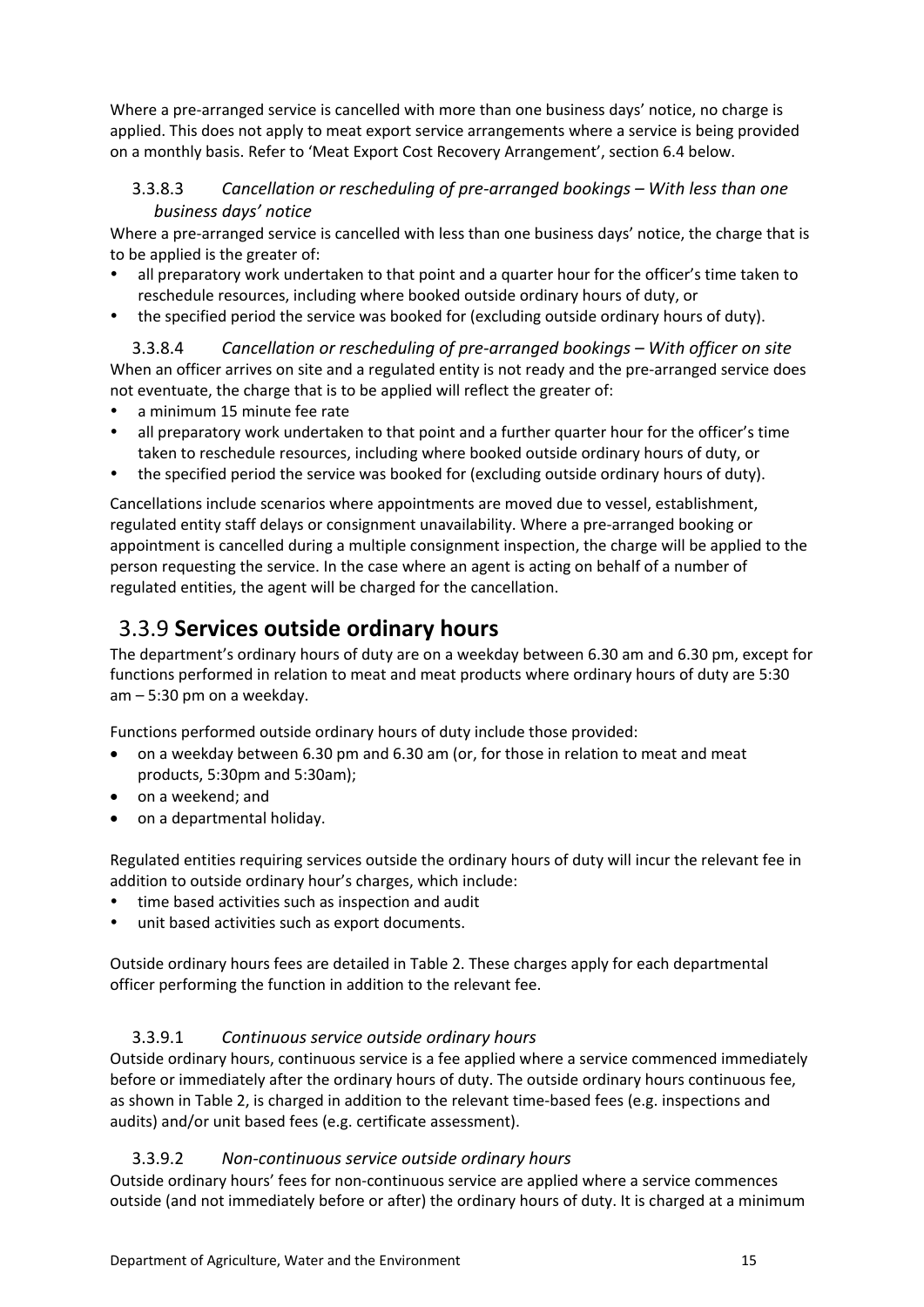of half an hour fee, and additional non-continuous service is then charged for each 15 minutes, or part thereof, of service that follows. The outside ordinary hours non-continuous fee is charged in addition to the relevant time-based fees (e.g. inspections and audits) and/or unit based fees (e.g. certificate assessment).

| <b>Outside Ordinary hours Fee</b>                                       | <b>Type</b> | <b>Legislated Rate</b> | Unit                                                                       |
|-------------------------------------------------------------------------|-------------|------------------------|----------------------------------------------------------------------------|
| Continuous (weekday) – Departmental<br>Officer                          | Fee         | \$15                   | Per 15 minutes<br>or part thereof                                          |
| Non-continuous (weekday) -<br>Departmental Officer                      | Fee         | \$30<br>\$15           | 30 minutes (minimum fee)<br>per 15 minutes (or part<br>thereof) thereafter |
| Non-continuous<br>(weekend or public holiday) -<br>Departmental Officer | Fee         | \$40<br>\$20           | 30 minutes (minimum fee)<br>per 15 minutes (or part<br>thereof) thereafter |
| Continuous (weekday) - Veterinarian                                     | Fee         | \$21                   | Per 15 minutes<br>or part thereof                                          |
| Non-continuous (weekday)-<br>Veterinarian                               | Fee         | \$42<br>\$21           | 30 minutes (minimum fee)<br>per 15 minutes (or part<br>thereof) thereafter |
| Non-continuous (weekend or<br>public holiday) -<br>Veterinarian         | Fee         | \$58<br>\$29           | 30 minutes (minimum fee)<br>per 15 minutes (or part<br>thereof) thereafter |

#### **Table 2: Outside Ordinary hours fees - Departmental Officers and Veterinarians**

**Note:** Functions performed in relation to meat and meat products have separate charging arrangements for outside ordinary hours, refer to section 6.4 Meat Export Cost Recovery Arrangement.

**Note:** Out of hours fees apply to those functions specified in the relevant fee rule or regulation. For example, out of hours fees do not apply to export functions set out in section 2-5 of the *Export Control (Fees and Payments) Rules 2021*.

Scenario 8 – Outside ordinary hours on a weekday (continuous)

A regulated entity requests an inspection to be undertaken at an approved arrangement beginning at 4.30 pm. The inspection lasts for 4½ hours, and is finished at 9.00 pm. For 2 hours between 4.30 to 6.30 pm the inspection falls in the department's ordinary hours of duty. For 2½ hours between 6.30 to 9.00 pm the inspection falls outside ordinary hours. Fees are charged for the total inspection time of 4½ hours. The regulated entity is charged as follows:

| Out-of-office Inspection (2 hours in ordinary<br>hours) (8 x 15 minute)          | 8 x \$50        | \$400   |
|----------------------------------------------------------------------------------|-----------------|---------|
| Out-of-office inspection (2 % hours outside<br>ordinary hours) (10 x 15 minutes) | 10 x \$50       | \$500   |
| Outside ordinary hours (2 % hours continuous)<br>(10 x 15 minutes)               | $10 \times $15$ | \$150   |
| Total                                                                            |                 | \$1,050 |

Scenario 9 – Outside ordinary hours on a weekday (non-continuous)

A departmental officer is requested to perform an inspection of imported genetic material at a regional office. The service is requested at 5.00 am on a Wednesday morning for one hour. Outside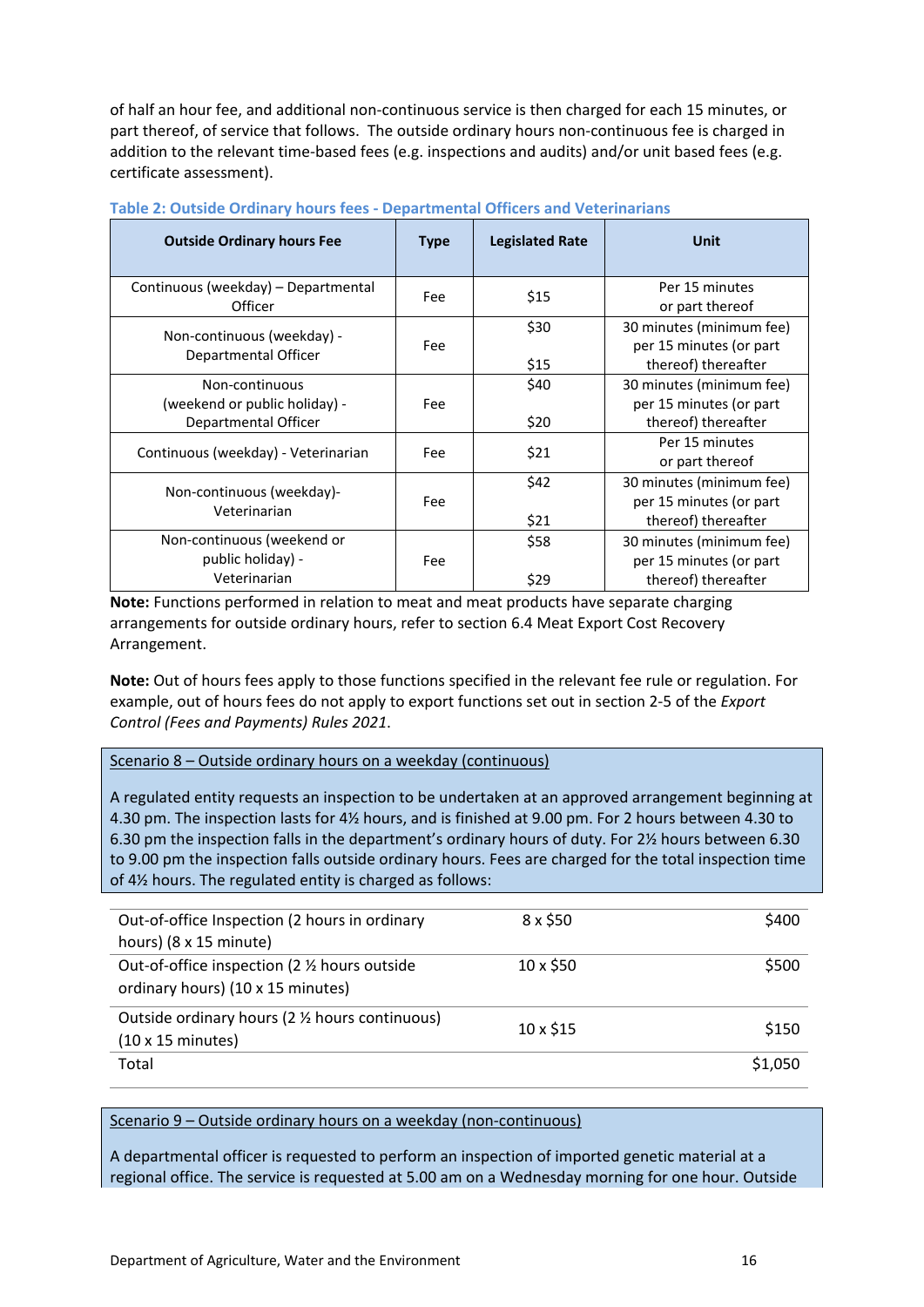ordinary hours fee is charged in addition to the fee rate for the whole inspection. The importer is charged as follows:

| In-office inspection (first 30 minutes) | $1 \times$ \$60 | \$120 |
|-----------------------------------------|-----------------|-------|
| In-office inspection (2 x 15 minutes)   | $2 \times $30$  |       |
| Outside ordinary hours (30 minutes non- | $1 \times$ \$30 | \$60  |
| continuous and 2 x 15 minutes)          | $2 \times $15$  |       |
|                                         |                 |       |

Total \$180

### Scenario 10 - Outside ordinary hours on a public holiday (non-continuous)

A departmental veterinarian officer is requested to perform an inspection at a premises exporting live birds on a public holiday and the inspection (including preparation and post inspection) takes two hours from 6.00 to 8.00 am. Outside ordinary hours fee is charged in addition to the Live Animal Export (LAE) inspection fee rate for the whole inspection. The exporter is charged as follows:

| Out-of-office inspection (LAE) (8 x 15 minutes) | $8 \times $55$  | \$440 |
|-------------------------------------------------|-----------------|-------|
|                                                 |                 |       |
| Outside ordinary hours (30 minutes non-         | $1 \times$ \$40 | \$160 |
| continuous and 6 x 15 minutes)                  | 6 x \$20        |       |
| Total                                           |                 | \$600 |

### Scenario 11 - Outside ordinary hours on the weekend (non-continuous)

A regulated entity requests a tailgate inspection of their container to be undertaken on the weekend. The inspection lasts for 15 minutes. Both outside ordinary hours and inspection fees are charged at a minimum of 30 minutes. The regulated entity is charged as follows:

| Out-of-office inspection (first 30 minutes)            | $2 \times$ \$50 | \$100 |
|--------------------------------------------------------|-----------------|-------|
| Outside ordinary hours (30 minutes non-<br>continuous) | $1 \times$ \$40 | \$40  |
| Total                                                  |                 | \$140 |

### <span id="page-16-0"></span>3.3.10 **Invoice administration**

The department will invoice regulated entities as close as practicable to the date of provision of the service.

In the Meat Export Cost Recovery Arrangement, inspection functions performed within a calendar month are compiled and invoiced in arrears monthly. This includes ordinary hours of duty and outside ordinary hours (overtime) for Food Safety Meat Assessor and On Plant Veterinarian services.

### <span id="page-16-1"></span>3.3.11 **Collection arrangements**

### 3.3.11.1 *Payment of fees and charges*

Where the full cost of the regulatory function can be determined prior to the provision of service, the department may request payment upfront (i.e. before the provision of services). Examples of functions where the department may request payment prior to the activity being conducted include:

- import permit application charges and the initial assessment fee according to the permit category
- initial assessment inspection fees for import declarations
- application charges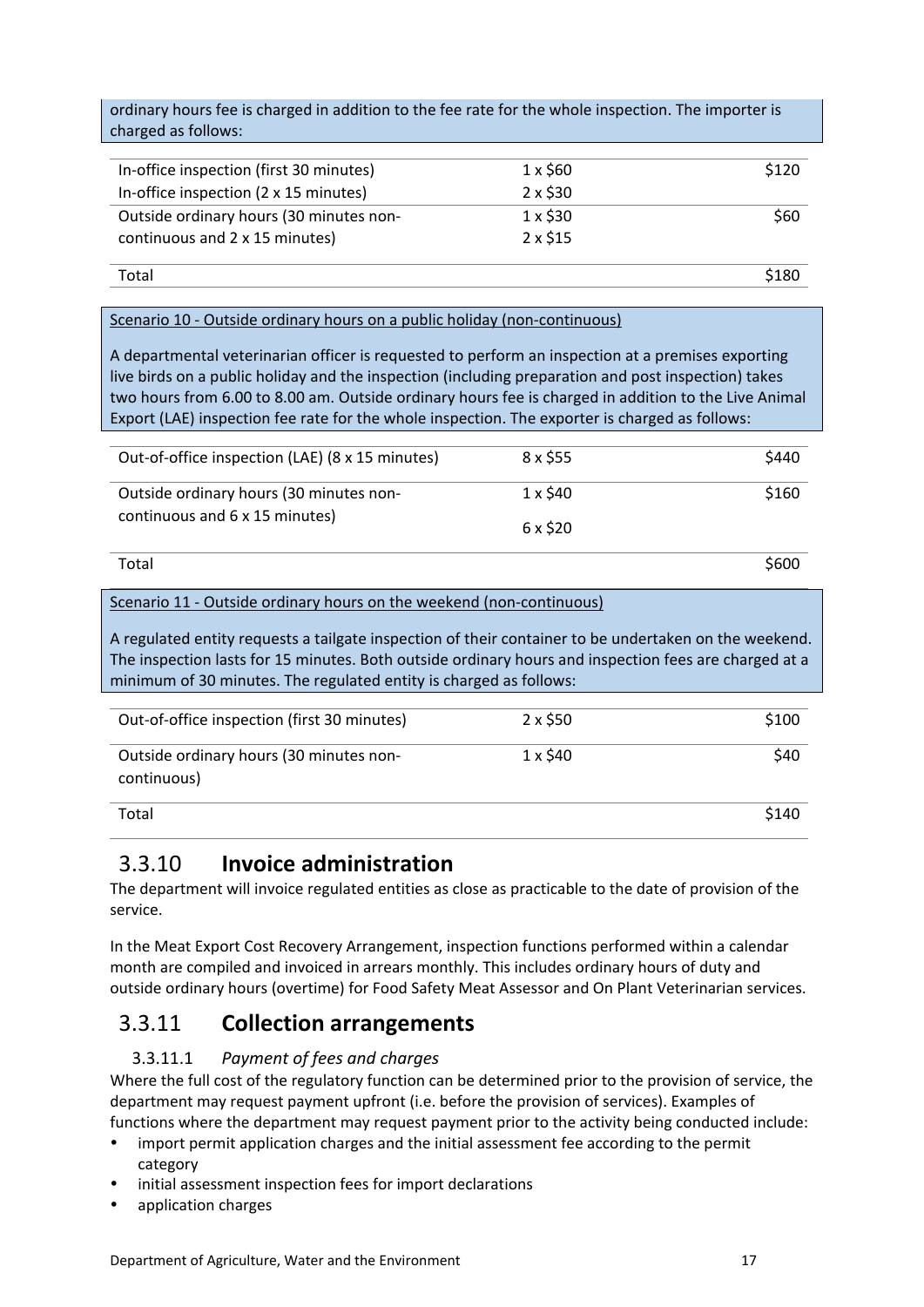- variation charges
- PEQ charges
- non-HVSO personal effects.

In all other cases, an invoice is issued, and payment is due in accordance with the terms detailed on the invoice.

### 3.3.11.2 *Disputed debt*

In instances where debts are queried or disputed by the regulated entity, the department will not progress with any sanctions due to the non-payment of the debt, until the issue is resolved.

Where a debt has occurred due to the regulated entity disputing the invoice, and the invoice is correct, the regulated entity is liable for the original debt plus late payment fees. In the same circumstance, where the invoice is incorrect, the invoice will be re-issued citing the correct amounts. Where the regulated entity has already made payment, the amount will be refunded to the regulated entity.

### 3.3.11.3 *Sanctions for non-payment of debt*

Where a debt remains outstanding, a range of sanctions are available to the department, these include:

### Late Payment Fees

A late payment fee is applied at the rate of 20 per cent per annum to invoices not paid within 30 days.

### Payment for Services Upfront

Regulated entities with an extended history of non-payment, or where services cannot be withdrawn, such as international aircraft and vessels, may be required to pay for inspection and/or certification services in advance of the service being provided.

### Withdrawal of services

Action to withdraw services may commence if invoices or late payment fees are unpaid. Once services are withdrawn, no further services will be provided until the outstanding debt is paid in full or a suitable repayment plan is agreed.

### Suspension of registration

Where invoices remain unpaid 30 days after the due date for payment, then notice may be given that registrations will be suspended. The Secretary (or their delegate) must give the regulated entity eight days' notice that a registration will be suspended prior to suspension taking effect.

### Revocation of registration

Where invoices remain unpaid 90 days after a registration has been suspended then notice may be given that the registration will be revoked.

# <span id="page-17-0"></span>**4 Biosecurity Cost Recovery Arrangement**

Biosecurity activities undertaken by the department involve activity to assess and manage the biosecurity risks arising from people, goods, vessels (sea and aircraft), live animals and birds entering Australia. These activities also include assessing compliance of imported food with relevant food standards and public health and safety requirements.

Key biosecurity activities provided by the department are detailed in the relevant CRIS, which is available at https://www.agriculture.gov.au/fees

The general provisions set out at the beginning of these guidelines apply when determining matters such as start and finish times, chargeable time, outside ordinary hours and other matters.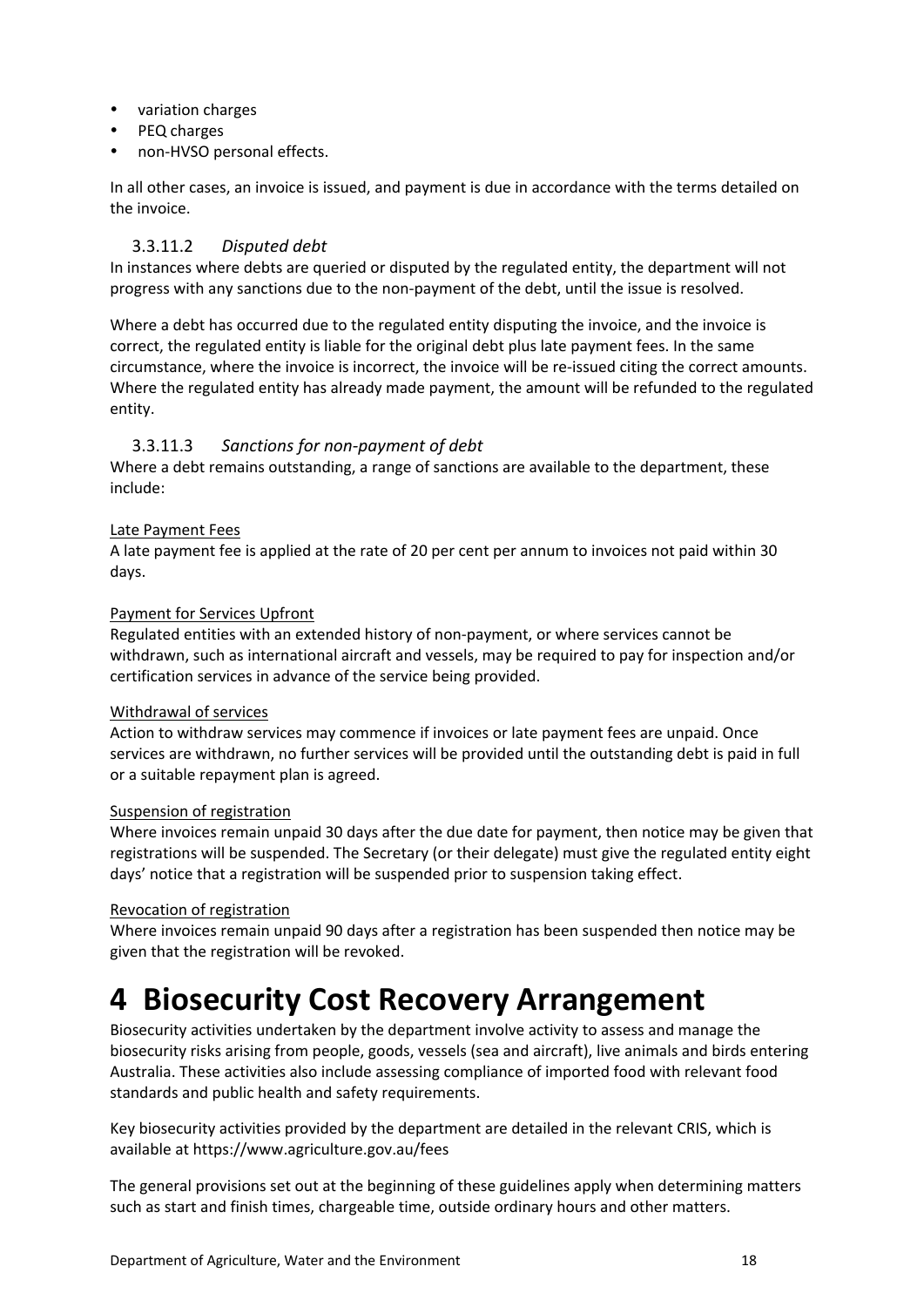# <span id="page-18-0"></span>**4.1 Exemptions from fees and charges**

Charges do not apply for regulatory functions performed, or to applications or entries lodged or assessed, in relation to a range of matters under section 107 of the *Biosecurity Regulations 2016*.

Regulated entities that believe that a service that has been or will be provided by the department should be exempt, should contact the department to discuss this.

# <span id="page-18-1"></span>**4.2 Import declaration charges**

Where a full import declaration (FID) for a consignment is lodged, a FID charge will apply. These charges are generally applied when an entry is lodged in the Department of Home Affairs Integrated Cargo System (ICS). Import declarations that are referred to the department will incur additional fees as detailed in Table 3.

# <span id="page-18-2"></span>**4.3 In-office and out-of-office fees**

The fee for the importation of goods or conveyance activities varies depending on whether the activity is performed in-office or out-of-office. The fees are detailed at Table 3. Importation of goods or conveyance activities include:

- inspection
- examination
- assessment
- analysis
- diagnostic service
- clearance
- treatment
- audit
- **•** supervision
- training, or
- another service.

### **Table 3: Import declaration fees and charges**

| Importer charge               | <b>Type</b> | <b>Legislated Rate</b> | Unit                              |
|-------------------------------|-------------|------------------------|-----------------------------------|
| Full Import Declaration - air | Charge      | \$38                   | Per import declaration            |
| Full Import Declaration - sea | Charge      | \$49                   | Per import declaration            |
| <b>Import Fee</b>             | <b>Type</b> | <b>Legislated Rate</b> | <b>Unit</b>                       |
| In-office fee                 | Fee         | \$30                   | Per 15 minutes<br>or part thereof |
| Out-of-office fee             | Fee         | \$50                   | Per 15 minutes<br>or part thereof |
| Daily rate                    | Fee         | \$1,000                | Per working day                   |

**Note***: Outside ordinary hours, charges apply for each departmental officer performing the service in addition to the relevant fee, see Table 2.*

# <span id="page-18-3"></span>**4.4 Assessment fees**

When a FID is referred to the department's Agriculture Import Management System (AIMS) from the ICS or a manual entry is created in AIMS, fees are applied for the time taken for assessing the biosecurity or food risk. The department expects most biosecurity AIMS entries will only require one 15 minute or part thereof assessment. If an assessment takes longer than 15 minutes or subsequent assessments are required, the regulated entity is charged for each additional 15 minutes or part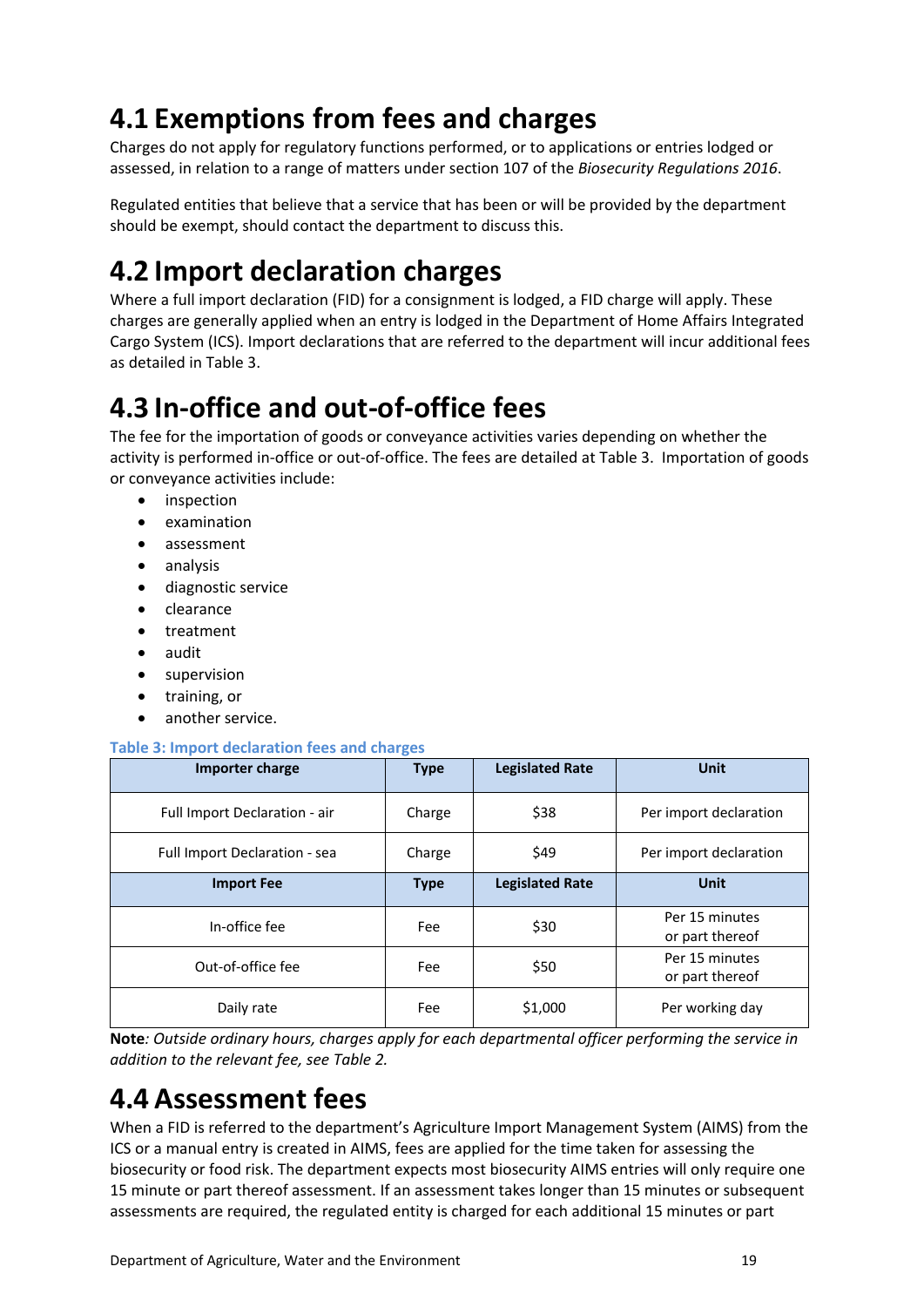there-of. When further information/documentation is requested from the regulated entity in order to complete the assessment activity, the first chargeable period will stop, and additional chargeable time will apply once that information is provided.

### Scenario 12 - Missing documents extends assessment

Bonza Brokers lodge import documents for their client who is importing three containers of furniture by sea. After lodging and paying for the FID in the ICS, Bonza Brokers lodge the documents through the Cargo Online Lodgement System (COLS) for assessment. The officer processing the entry spends seven minutes assessing the entry but is unable to complete it as the treatment certificate is missing. The officer contacts Bonza Brokers in regard to the missing treatment certificate, which takes an additional three minutes. The following day Bonza Brokers lodges the missing paperwork, and an officer spends a further five minutes processing the entry and releasing the goods. Bonza Brokers is charged as follows:

| Full import declaration charge - sea                                 |                | \$49  |  |
|----------------------------------------------------------------------|----------------|-------|--|
| Document assessment fee (2 x units at 15<br>minutes or part thereof) | $2 \times $30$ | \$60  |  |
| Total                                                                |                | \$109 |  |

Dual biosecurity and imported food entries are an example of an entry that is likely to take longer than 15 minutes.

| Scenario 13 – Dual biosecurity and imported food inspection<br>Inspector attends a dual Biosecurity/Food inspection at an importers premises, booked for 2 hours.<br>The consignment meets biosecurity requirements and samples are taken for testing. The inspection,<br>including sampling and updating the AIMS entry and lab forms takes 1 hour and 12 minutes. |          |       |
|---------------------------------------------------------------------------------------------------------------------------------------------------------------------------------------------------------------------------------------------------------------------------------------------------------------------------------------------------------------------|----------|-------|
| Full import declaration charge - air                                                                                                                                                                                                                                                                                                                                |          | \$38  |
| Document assessment fee (2 x quarter hour<br>units) thereof)                                                                                                                                                                                                                                                                                                        | 2 x \$30 | \$60  |
| Out-of-office inspections fees (8 x quarter hour<br>units)                                                                                                                                                                                                                                                                                                          | 8 x \$50 | \$400 |
| Total                                                                                                                                                                                                                                                                                                                                                               |          | \$498 |

Time based fees may apply to low value imports that are referred to AIMS for assessment. These consignments are lodged on the ICS as Self-Assessed Clearances (SAC) lodgements or as informal clearance assessments. These consignments include goods such as unaccompanied personal effects (UPEs) and goods purchased online for under \$1,000. Fees are charged per 15 minutes and include the time taken by an officer to manually upgrade the SAC lodgement to AIMS or to create a manual consignment entry in AIMS and assess the documents. Consignments cleared in the department's SAC (ICT) system and not referred to AIMS do not incur any fees.

# <span id="page-19-0"></span>**4.5 Inspection fees**

Standard charges apply to inspections and applied to regulated entities for the time taken to perform each service regardless of whichever inspection service is undertaken.

The number of 15 minute units to be charged for an out-of-office inspection would be applied according to the time booked by the regulated entity or the time taken to complete the inspection whichever is greater. Noting that if the inspection is not immediately before or immediately after ordinary hours a minimum of 30 minutes fee is charged for any period up to 30 minutes.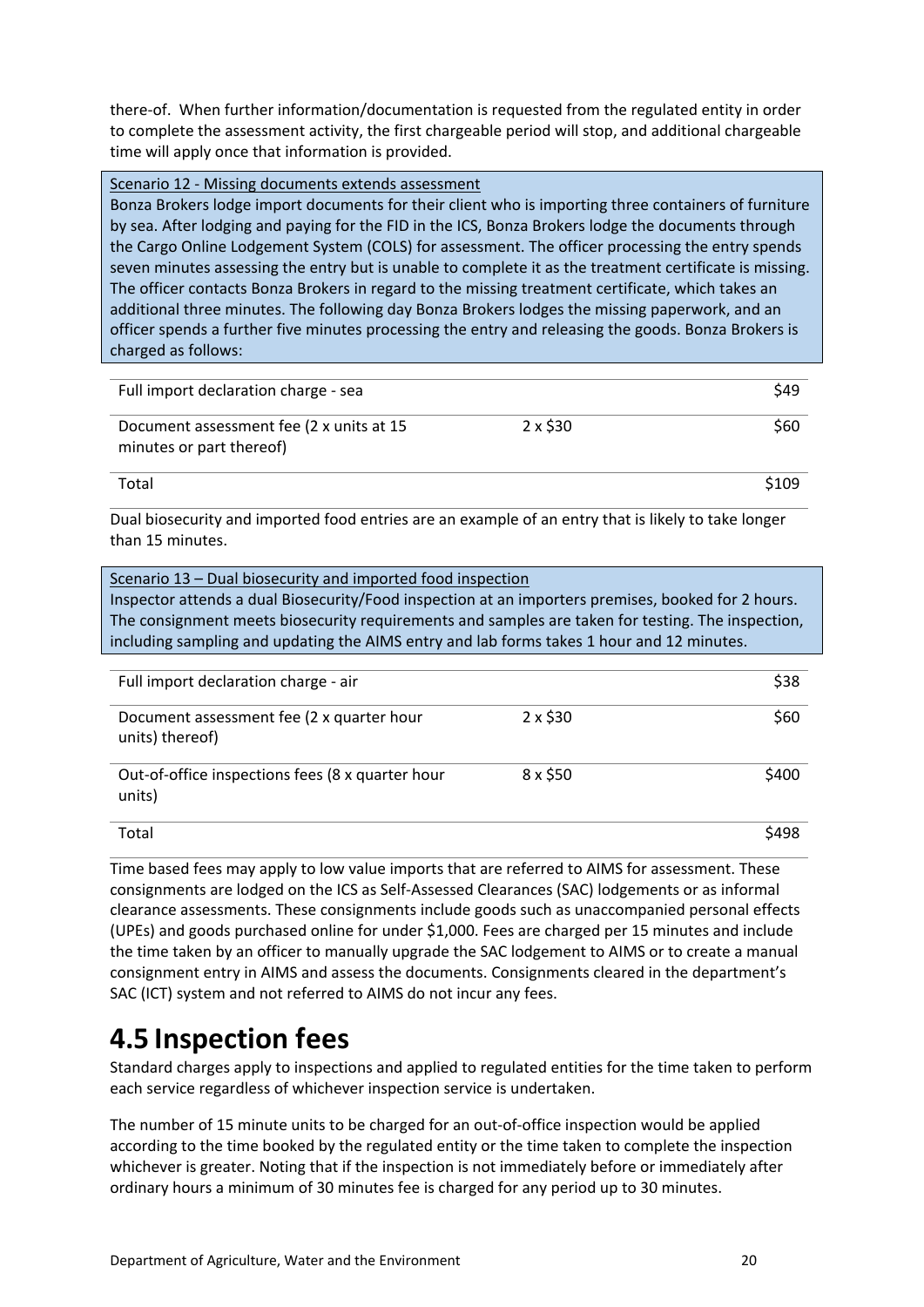When requested a daily rate, as detailed in Table 3, applies for each officer who is required for one or more working days. Noting that a working day means a period of 7.5 hours and each additional quarter hour or part thereof after 7.5 hours will incur the additional fee.

### <span id="page-20-0"></span>4.5.1 **Bulk inspection fees**

The department may provide bulk inspections for unaccompanied personal effects (UPE) and for SAC imports managed by airfreight couriers operating under a bond registered process with the department. The officer will inspect multiple consignments during the appointment and will charge the importer's representative for the appropriate in and out of office fee. The in-office fee is applied for releasing up to five consignments in the ICS as well as the time taken to create the manual entry in AIMS.

| Scenario 14 - Full import declaration by sea<br>Charlene is importing a consignment of new tyres by sea, valued over \$1,000. She is using a<br>departmental accredited broker who is able to assess her documents under the Automatic Entry<br>Processing for commodities scheme (AEPCOMM). All her documents are in order and the goods do<br>not need inspection. Charlene will pay a full import declaration charge as follows:                                            |                |       |
|--------------------------------------------------------------------------------------------------------------------------------------------------------------------------------------------------------------------------------------------------------------------------------------------------------------------------------------------------------------------------------------------------------------------------------------------------------------------------------|----------------|-------|
| Full import declaration charge - sea                                                                                                                                                                                                                                                                                                                                                                                                                                           |                | \$49  |
| Total                                                                                                                                                                                                                                                                                                                                                                                                                                                                          |                | \$49  |
| Scenario 15 - Assessment by a biosecurity officer, inspection required<br>Kim is importing a container of rice. She submits documents to the department for assessment. It<br>takes 8 minutes for the biosecurity officer to conduct the assessment.<br>An inspection of the rice is required. Kim books an appointment for an inspection at her warehouse.<br>There is no officer permanently stationed there. The inspection takes 25 minutes. Kim is charged as<br>follows: |                |       |
| Full import declaration charge - sea                                                                                                                                                                                                                                                                                                                                                                                                                                           |                | \$49  |
| In-office assessment fee                                                                                                                                                                                                                                                                                                                                                                                                                                                       | $1 \times $30$ | \$30  |
| Out-of-office inspection fee (2 $\times$ ¼ hour units)                                                                                                                                                                                                                                                                                                                                                                                                                         | $2 \times $50$ | \$100 |
| Total                                                                                                                                                                                                                                                                                                                                                                                                                                                                          |                | \$179 |
| Cannoria 1C - Fius containere en ene FID musikajinste continuauo                                                                                                                                                                                                                                                                                                                                                                                                               |                |       |

Scenario 16 – Five containers on one FID rural tailgate continuous Bob is a broker accredited under the Non-Commodity for Containerised Cargo Clearance (NCCC) scheme. He lodges a FID for his client's five containers of steel pipes to be delivered to a rural destination. Bob assesses the documents as acceptable and enters an AEPCOMM code to have the rural tailgate inspections performed at a depot where an officer is permanently located. The inspection of the five containers commenced at 10:45 am and was completed at 11:40 am. Bob is charged as follows:

| Full import declaration charge - sea                          |                | \$49  |
|---------------------------------------------------------------|----------------|-------|
| In-office inspection fee $(4 \times \frac{1}{4})$ hour units) | $4 \times $30$ | \$120 |
| Total                                                         |                | \$169 |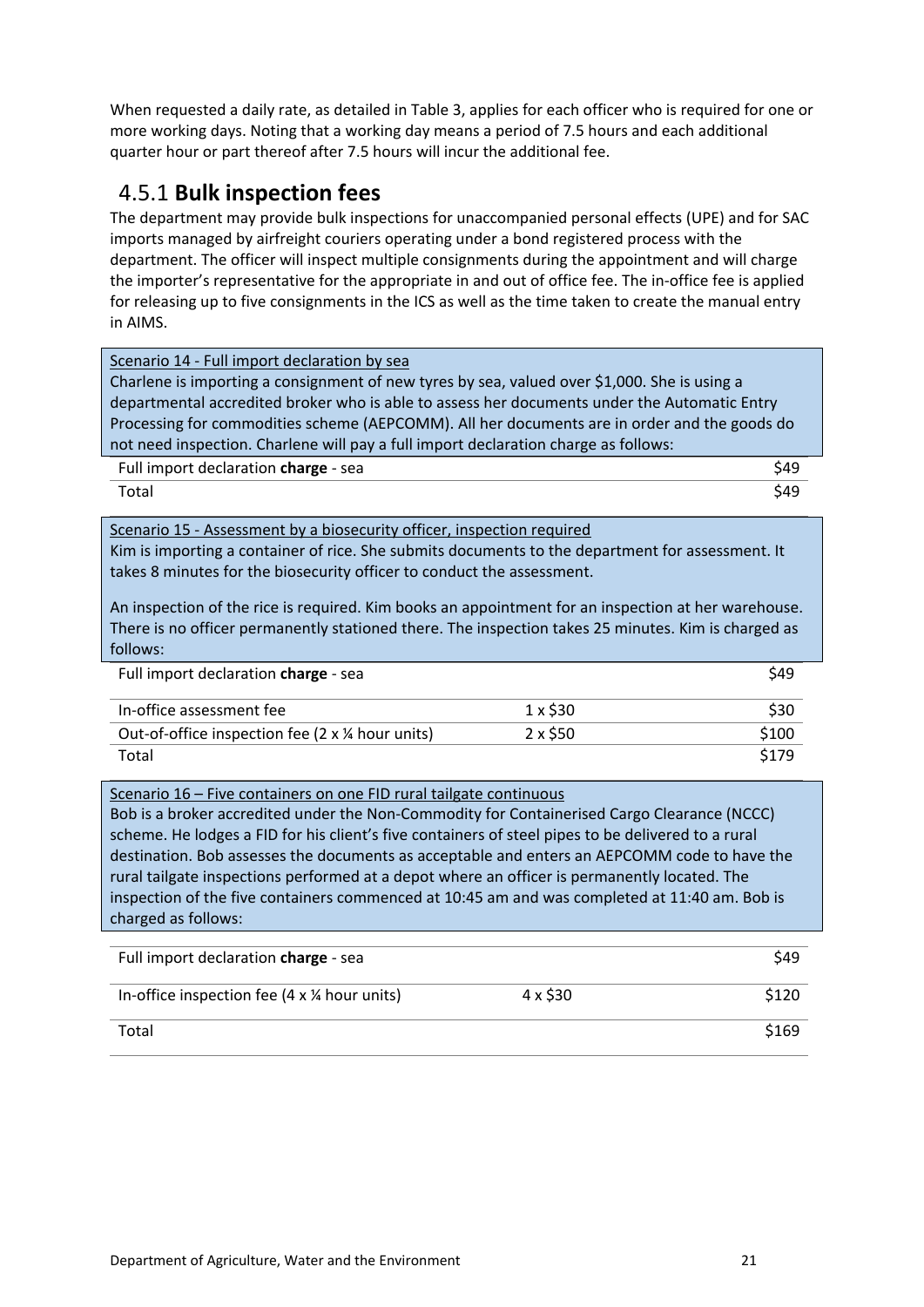Scenario 17 – Five containers on one FID rural tailgate individual

Five containers lodged on a single FID require a rural tailgate inspection at a manned depot. Most of the containers were inspected one by one, as they arrived at different times throughout the day. Container inspection details are:

Container 1: 9 minute inspection, no issues (1 in office inspection fee charged)

Container 2: 1st inspection - 20 minutes, external contamination detected, and container directed for cleaning and reinspection (2 in office inspection fees charged) Container 2: 2nd inspection later that  $day - 7$  minutes, reinspection ok,  $(1$  in office fee charged)

Container 3: 10 minute inspection, no issues (1 in office inspection fee charged)

Container 4 and 5: 15 minute inspection, no issues, the containers arrived and were inspected at the same time (1 in office inspection fee charged)

| Full import declaration charge - sea               |          | \$49  |
|----------------------------------------------------|----------|-------|
| In-office inspection fee (6 $\times$ ¼ hour units) | 6 x \$30 | \$180 |
| Total                                              |          | \$229 |

Scenario 18 - Unaccompanied Personal Effects (UPE) at High Volume Specialised Operator (HVSO) premises

A HVSO contacts the department to inspect UPE from 11 individual importers at their premises. An officer creates an entry in AIMS that takes 25 minutes. One officer is assigned to undertake the outof-office inspection during ordinary hours of duty. It takes the officer 2½ hours to complete the inspection. The HVSO is charged as follows:

| In-office assessment fee                                   | $2 \times $30$  | \$60  |
|------------------------------------------------------------|-----------------|-------|
| Out-of-office inspection fee (2 % hours x % hour<br>units) | $10 \times $50$ | \$500 |
| Total                                                      |                 | \$560 |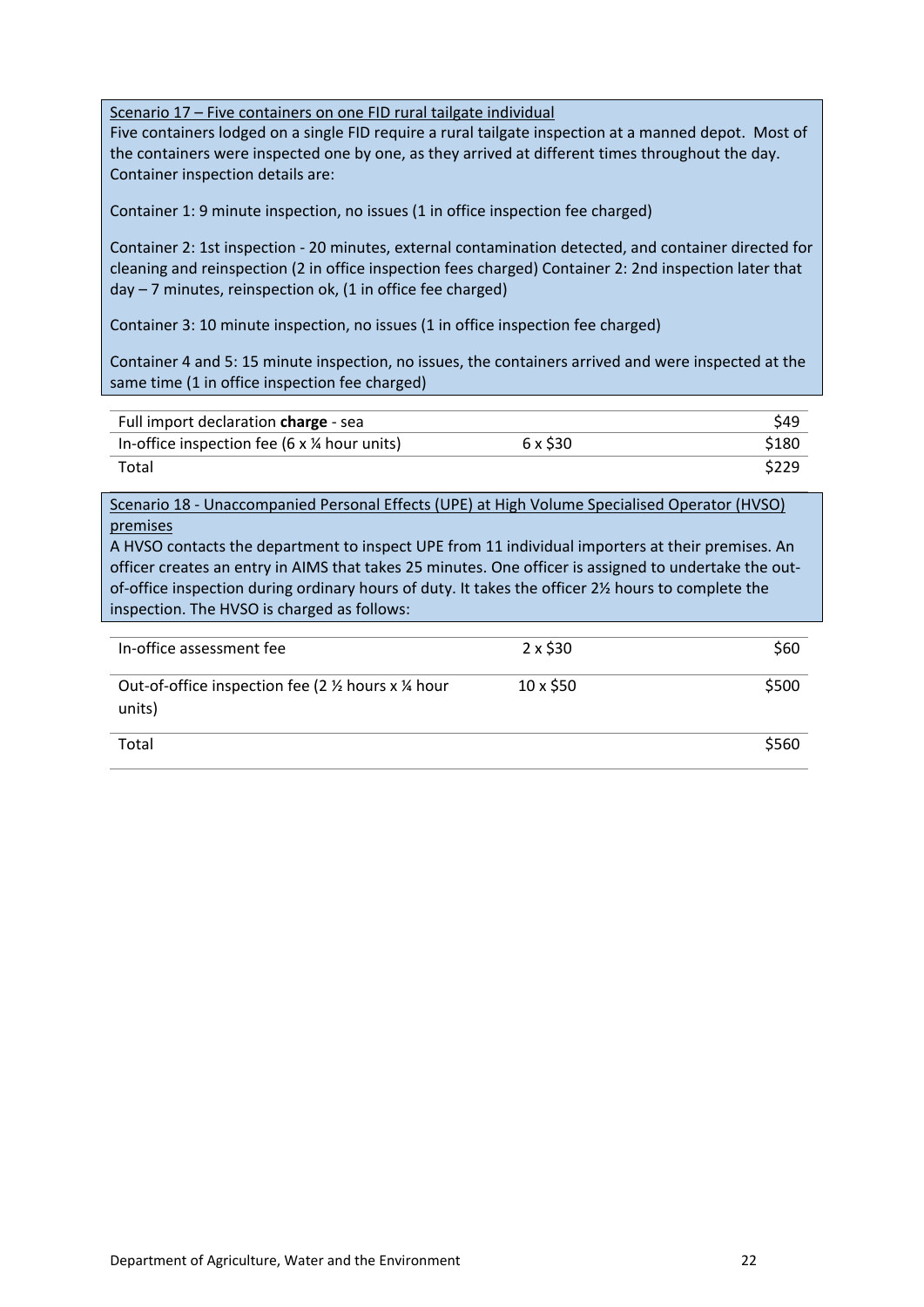### Scenario 19 - SAC inspections at a bond registered premises

Two officers are booked to inspect goods imported via air cargo. The inspection booking time is 3 hours. An officer creates a manual AIMS entry for the consignment. The regulated entity is charged an in-office fee for creating the entry and six hours of out-of-office inspection fees (3 hours for two officers) as follows:

| In-office assessment fee                                   | $1 \times$ \$30 | \$30    |
|------------------------------------------------------------|-----------------|---------|
| Out-of-office inspection fee (6 hours x 1/4 hour<br>units) | 24 x \$50       | \$1,200 |

 $\mathsf{Total}$ 

### Scenario 20 - Unaccompanied Personal Effects (UPE)

Tony brings his UPE documents to the service front counter for decision from the department on whether his goods require inspection. An officer spends 5 minutes assessing the documents and determines an inspection is required. The officer spends another 10 minutes creating a manual AIMS entry for the goods. The regulated entity is charged 15 minutes in office fee for creating the AIMS entry and assessing the documents. When the goods were inspected, it occurred at a small depot where officers are not permanently located. The inspection took one hour and was charged at the out-of-office rate. Tony is charged as follows:

| In-office assessment fee                                  | $1 \times$ \$30 | \$30  |
|-----------------------------------------------------------|-----------------|-------|
| Out-of-office inspection fee (1 hour x 1/4 hour<br>units) | 4 x \$50        | \$200 |
| Total                                                     |                 |       |

Scenario 21 - Full Import Declaration (FID) and document assessment Deli Foods import a consignment of food by air and is required to lodge and pay for a FID in the ICS. The consignment is referred to AIMS for both biosecurity and imported food reasons. The officer processing the entry is qualified to assess it for both imported food and biosecurity risks. The officer takes 15 minutes to assess the biosecurity risks and 30 minutes to assess the imported food documents. Deli Foods is charged as follows: Full import declaration **charge** - air  $\frac{1}{2}$  **538** In-office assessment fee (3 x  $\frac{1}{4}$  hr units) 3 x \$30 \$90 Total \$128

# <span id="page-22-0"></span>**4.6 Diagnostics**

A time based fee at a rate of \$30 per 15 minutes or part thereof will apply to:

- diagnostics conducted as part of satisfying an import condition for a consignment or conveyance, and
- diagnostics of possible biosecurity risks (e.g. pest, weed or disease) identified by the department in the course of conducting an inspection (i.e. items identified for testing or examination as part of a referral for identification), where the diagnostics relates to making a decision to clear or not clear a consignment or conveyance.

Scenario 22 – Imported consignment referred for diagnosis

Commercially imported goods with cut flowers were found infested with pests and disease symptoms by a departmental officer during an inspection which took 10 minutes. The officer collected samples and accompanying paperwork for each supplier and referred them on to another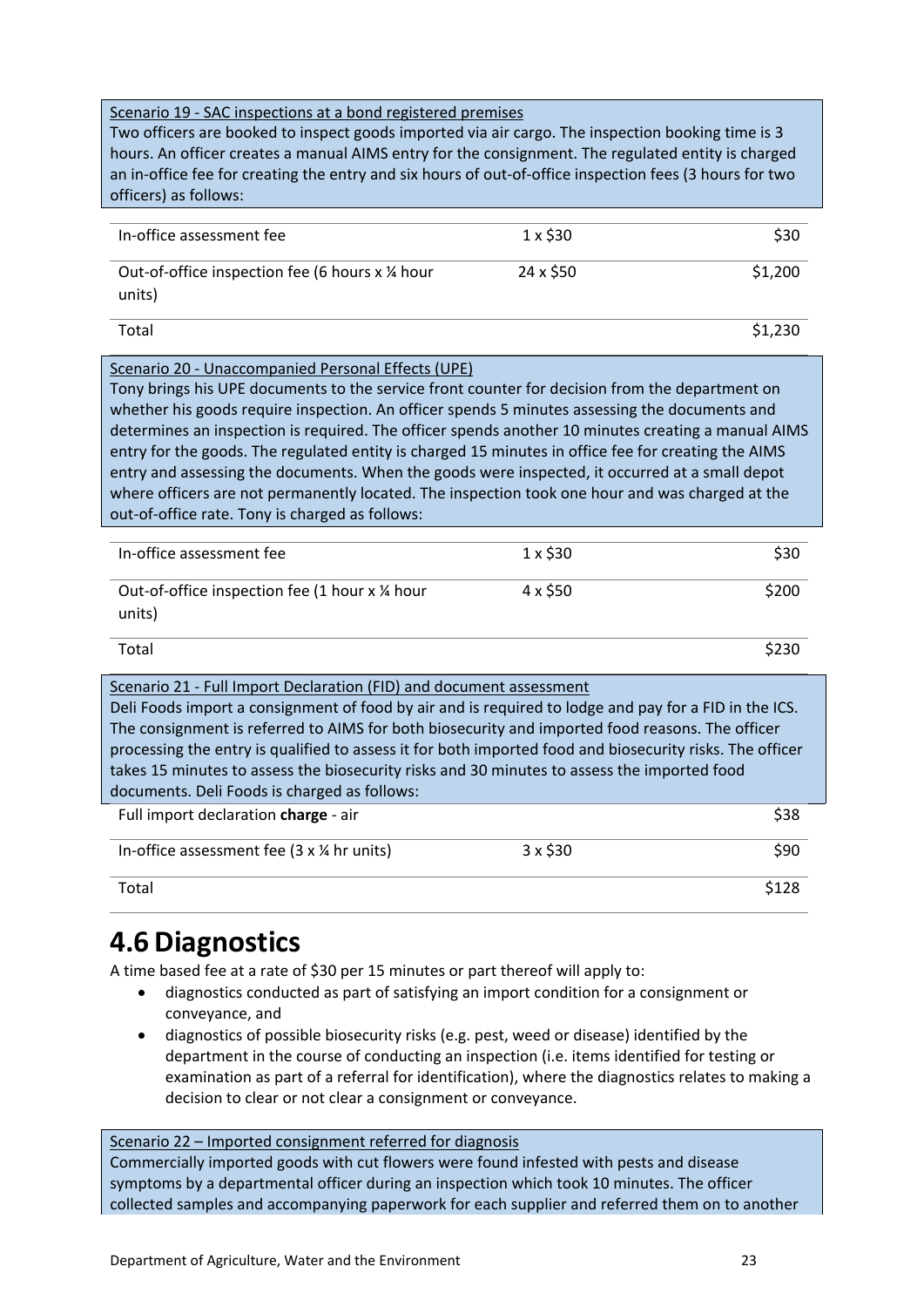officer for identification and diagnosis. On receiving the individual samples with the accompanying paperwork, the second officer takes 40 minutes to unpack, inspect, prepare and complete diagnosis. The regulated entity is charged as follows:

| Out-of-office inspection fee $(1 \times \frac{1}{4})$ hour units) | 1 x S50         | <b>S50</b> |
|-------------------------------------------------------------------|-----------------|------------|
| In-office diagnostic fee $(3 \times \frac{1}{4})$ hr units)       | $3 \times$ \$30 | \$90       |
| Total                                                             |                 | \$140      |

# <span id="page-23-0"></span>**4.7 Import permits**

The *Biosecurity Act 2015*, outlines that certain goods (conditionally non-prohibited goods) may be brought or imported into Australian territory subject to conditions, such as assessment, approval and issuance of an import permit.

An importer is required to submit an application for a permit to import goods to the department. The department will assess the application and, based on that assessment, may approve and issue an import permit. This permit details the conditions of import for that specific goods deemed necessary to minimise biosecurity risks to an acceptable level. The department charges fees for these regulatory functions, which are provided at Table 4.

The application for an import permit must be accompanied by full payment for the permit application and the assessment fee. The assessment fee is a unit price determined by which category the goods belong, see Table 5. Applications are not assessed until full payment is received. If additional assessment time is required, a 15 minute or part thereof fee is applied. Where the regulated entity requests an urgent service, which is outside ordinary hours, the outside ordinary hours charges will apply. The regulated entity will be made aware of these additional charges at the time of booking or prior to the service being provided. The regulated entity is invoiced separately for this fee. Applications do not guarantee an import permit will be granted.

Each product listed on a permit application is usually classified as an assessable item. Multiple products listed on a permit application may be grouped and a single assessment fee charged where the department determines that a common level of biosecurity risk exists across the product grouping. For example, products with common ingredient lists that are labelled differently, on the basis of different ingredient proportions, may be able to be grouped as one assessable item. In the case of importing animals, this does not apply to more than one animal on the same application form.

Where the department is required to manually enter details of the permit, because the information is not provided by the department's automated system, an in-office fee per 15 minutes will be charged to electronically enter the information, as per Table 3.

Tables 4 and 5 outline the charges for import permit application and assessment.

### **Table 4: Import permit application**

| Charge type                    | <b>Type</b> | Legislated rate | Unit            |
|--------------------------------|-------------|-----------------|-----------------|
| Permit application (lodgement) | charge      | \$120           | Per application |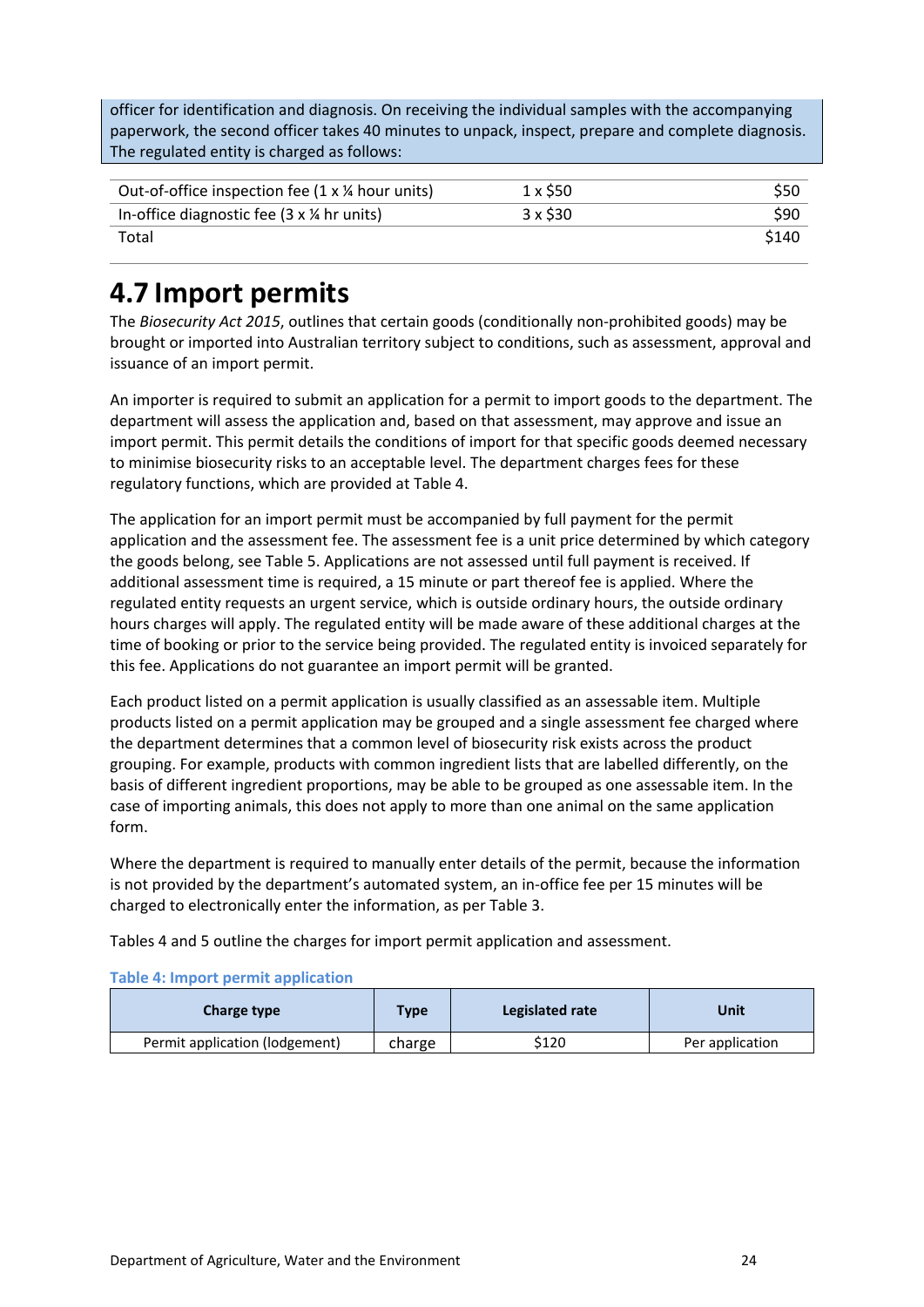| <b>Permit Category</b>                                                                                                                                                                                                                                                                                                                                                                                                                                                                                                                                                                                                                                                                                                                                                                                                                                                                                                                                                | Fee   |
|-----------------------------------------------------------------------------------------------------------------------------------------------------------------------------------------------------------------------------------------------------------------------------------------------------------------------------------------------------------------------------------------------------------------------------------------------------------------------------------------------------------------------------------------------------------------------------------------------------------------------------------------------------------------------------------------------------------------------------------------------------------------------------------------------------------------------------------------------------------------------------------------------------------------------------------------------------------------------|-------|
| Category 1: Assessment of an application for a permit, or variation of a permit -for standard<br>goods.                                                                                                                                                                                                                                                                                                                                                                                                                                                                                                                                                                                                                                                                                                                                                                                                                                                               | \$60  |
| Category 2: Assessment of an application for a permit, or variation of a permit -for any of the<br>following non-standard goods:                                                                                                                                                                                                                                                                                                                                                                                                                                                                                                                                                                                                                                                                                                                                                                                                                                      | \$120 |
| A product to which a compliance agreement applies; canned pet food; a cell line derived from<br>laboratory animals; cats or dogs, other than the first cat or dog in a consignment; cosmetics;<br>cut flowers; dried herbs, dried spices; food items for human consumption; fruit; genetically<br>modified plant material; herbarium specimens not infected or infested; hides or skins; human<br>therapeutics (private and commercial); human vaccines; laboratory material (proteins, DNA,<br>animal sera); microbes; natural fibres and fibre products; non-organic fertiliser (bulk);<br>plant-based stockfeed samples for in-vitro use; plant material, grain or seeds, or both, for<br>in-vitro use; grain or seeds for processing or human consumption or both; a cell line derived<br>from a non-laboratory animal; a fermented product that is not a veterinary therapeutic<br>product or a stock food product; a parasite; soil samples; vegetables; water. |       |
| Category 3: Assessment of an application for a permit, or variation of a permit -for any of the<br>following non-standard goods:                                                                                                                                                                                                                                                                                                                                                                                                                                                                                                                                                                                                                                                                                                                                                                                                                                      | \$240 |
| Herbal teas; herbarium specimens infected and infested; oversized timber that is not for<br>milling; plant material and grains or seeds for in-vitro use (infected or infested); plant pollen<br>for in-vivo use; a micro-organism (possible pathogen); aquaculture feed or bait; wood chips or<br>charcoal for cooking or smoking food.                                                                                                                                                                                                                                                                                                                                                                                                                                                                                                                                                                                                                              |       |
| Category 4: Assessment of an application for a permit, or variation of a permit -for any of the<br>following non-standard goods:                                                                                                                                                                                                                                                                                                                                                                                                                                                                                                                                                                                                                                                                                                                                                                                                                                      | \$360 |
| Animal reproductive material; biological control agent; bird seed; live animals, including the<br>first cat or dog in a consignment, but not subsequent cats or dogs in a consignment;<br>plant-based stock feed; plant pathogens for in-vivo or in-vitro use; seed or plant material for<br>processing into pet food; bulk culture (medium); dried pet food; organic fertiliser.                                                                                                                                                                                                                                                                                                                                                                                                                                                                                                                                                                                     |       |
| Category 5: Assessment of an application for a permit, or variation of a permit -for any of the<br>following non-standard goods:                                                                                                                                                                                                                                                                                                                                                                                                                                                                                                                                                                                                                                                                                                                                                                                                                                      | \$480 |
| Biological material for in-vivo use; a single new master seed; an additional new master seed<br>which is part of a live or inactivated veterinary vaccine; a single new veterinary vaccine that is<br>live or inactivated with a single master seed; a single veterinary vaccine renewal that is live or<br>inactivated.                                                                                                                                                                                                                                                                                                                                                                                                                                                                                                                                                                                                                                              |       |
|                                                                                                                                                                                                                                                                                                                                                                                                                                                                                                                                                                                                                                                                                                                                                                                                                                                                                                                                                                       |       |
| Scenario 23 - Importing multiple products with similar risks<br>VetPro applies for an import permit to import three veterinary therapeutic products. All three                                                                                                                                                                                                                                                                                                                                                                                                                                                                                                                                                                                                                                                                                                                                                                                                        |       |
| products are similar and contain the same active biological ingredient -moxidectin-that is                                                                                                                                                                                                                                                                                                                                                                                                                                                                                                                                                                                                                                                                                                                                                                                                                                                                            |       |
| manufactured identically and by the same manufacturer. VetPro is charged one permit application                                                                                                                                                                                                                                                                                                                                                                                                                                                                                                                                                                                                                                                                                                                                                                                                                                                                       |       |
| charge and one assessment of a Category 5 permit application fee (as all products are essentially the<br>same). VetPro is charged as follows:                                                                                                                                                                                                                                                                                                                                                                                                                                                                                                                                                                                                                                                                                                                                                                                                                         |       |
| Import permit application (lodgement)                                                                                                                                                                                                                                                                                                                                                                                                                                                                                                                                                                                                                                                                                                                                                                                                                                                                                                                                 | \$120 |

| Import permit application (lodgement)       | \$120 |
|---------------------------------------------|-------|
| Assessment of Category 5 permit application | \$480 |
| Total                                       | \$600 |

Scenario 24 - Importing goods from multiple countries of origin

SalmonPlus applies for an import permit to import salmon from three different supply chains:

- Salmon sourced from Canada, processed and exported from Denmark

- Salmon sourced from Canada, processed and exported from Poland
- Salmon sourced, processed and exported from Denmark.

SalmonPlus is charged as follows:

| Import permit application (lodgement)       |                 |       |
|---------------------------------------------|-----------------|-------|
| Assessment of Category 2 permit application | $3 \times $120$ | \$360 |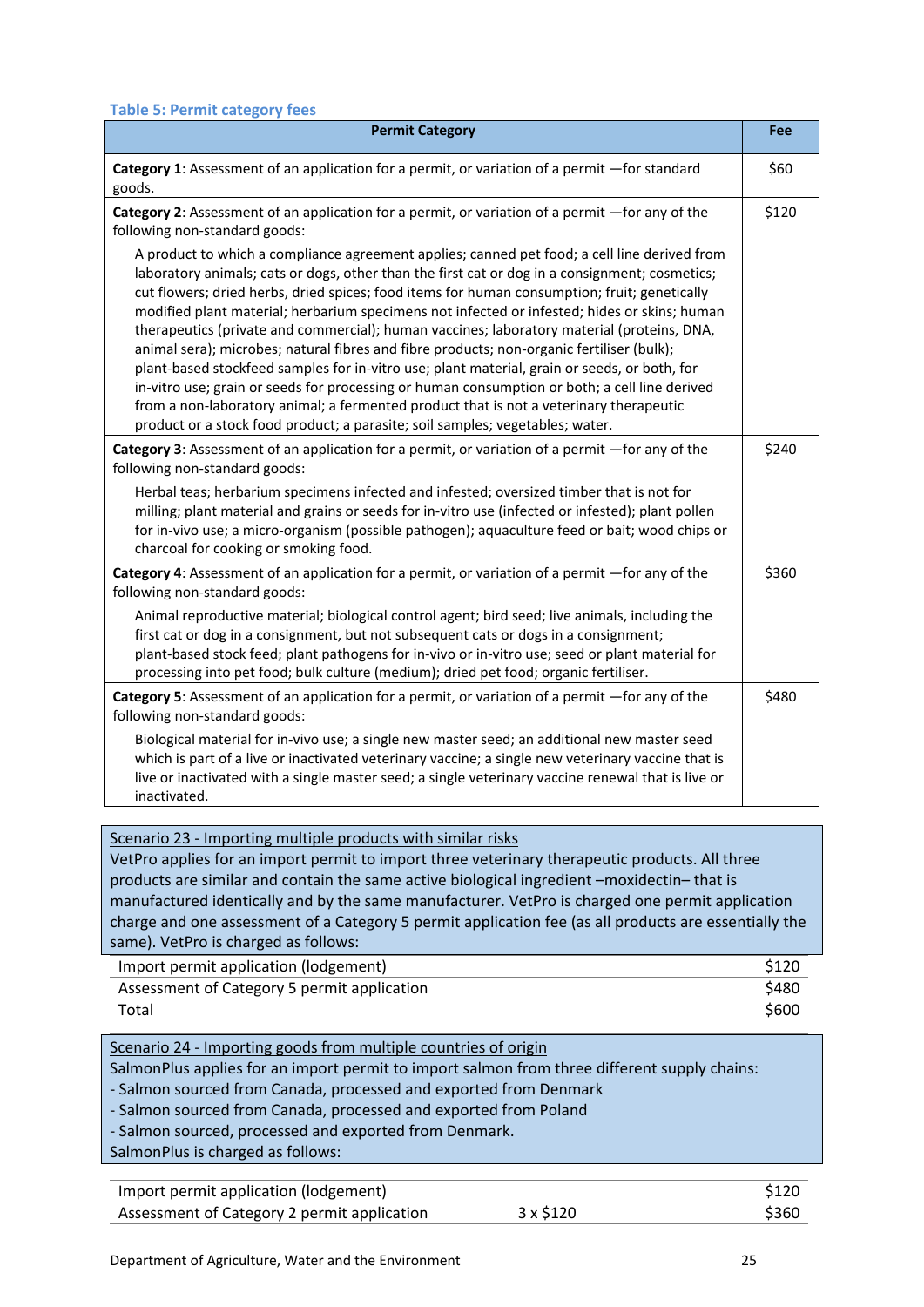Total \$480

### Scenario 25 - Plant based stockfeed product from the Solomon Islands

A stock feed producer has lodged an import permit application for a plant based stockfeed product from the Solomon Islands to be used in animal feed.

The complexity of the application means that the time taken to assess and approve the permit is a total of 4 hours, which is longer than the expected 3 hours of assessment for a Category 4 permit. The stock feed producer is charged as follows:

| Import permit application (lodgement)          |                 | \$120 |
|------------------------------------------------|-----------------|-------|
| Assessment of Category 4 permit application    | $3 \times $120$ | \$360 |
| In-office assessment fee (one additional hour) | $4 \times $30$  | \$120 |
| Total                                          |                 | \$600 |

Scenario 26 - Consignment of used vehicles

RefurbAuto imports a consignment of containerised used vehicles with parts and used spare tyres. The importer applies for an import permit for the used tyres before the vehicles are imported. On arrival, the vehicles are directed to an Approved Arrangement site for inspection that takes 4 hours. One of the vehicles is contaminated and requires treatment at the site. The vehicle is re-inspected after it is cleaned which takes 30 minutes. RefurbAuto is charged as follows:

| Import permit application (lodgement)                  |                | \$120   |
|--------------------------------------------------------|----------------|---------|
| Assessment of Category 1 permit application            |                | \$60    |
| <b>FID</b>                                             |                | \$49    |
| In-office assessment fee (AIMS document)               | $1 \times $30$ | \$30    |
| Out-of-office Inspection (4 hours x 1/4 hour units)    | 16 x \$50      | \$800   |
| Out-of-office Inspection (Re-inspection of<br>vehicle) | $2 \times $50$ | \$100   |
| In-office assessment fee (closing AIMS entry)          | $1 \times $30$ | \$30    |
| Total                                                  |                | \$1.189 |

# <span id="page-25-0"></span>**4.8 Post Entry Quarantine (PEQ)**

Charges apply for animals and plants using the Australian Government's Post Entry Quarantine (PEQ) facilities, these are provided in Table 6.

| <b>Post Entry Quarantine Importer</b><br><b>Charge</b>                                         | <b>Type</b> | <b>Legislated rate</b> | <b>Unit</b>          |
|------------------------------------------------------------------------------------------------|-------------|------------------------|----------------------|
| PEQ importation charge-horses or<br>ruminants or animal (other than a<br>cat or dog) $> 25$ kg | charge      | \$3,000                | Per animal           |
| PEQ importation charge-cats or<br>dogs or animals $\leq$ 25 kg                                 | charge      | \$1,200                | Per animal           |
| PEQ importation charge-bees                                                                    | charge      | \$2,500                | Per bees consignment |

#### **Table 6: Post entry quarantine charges**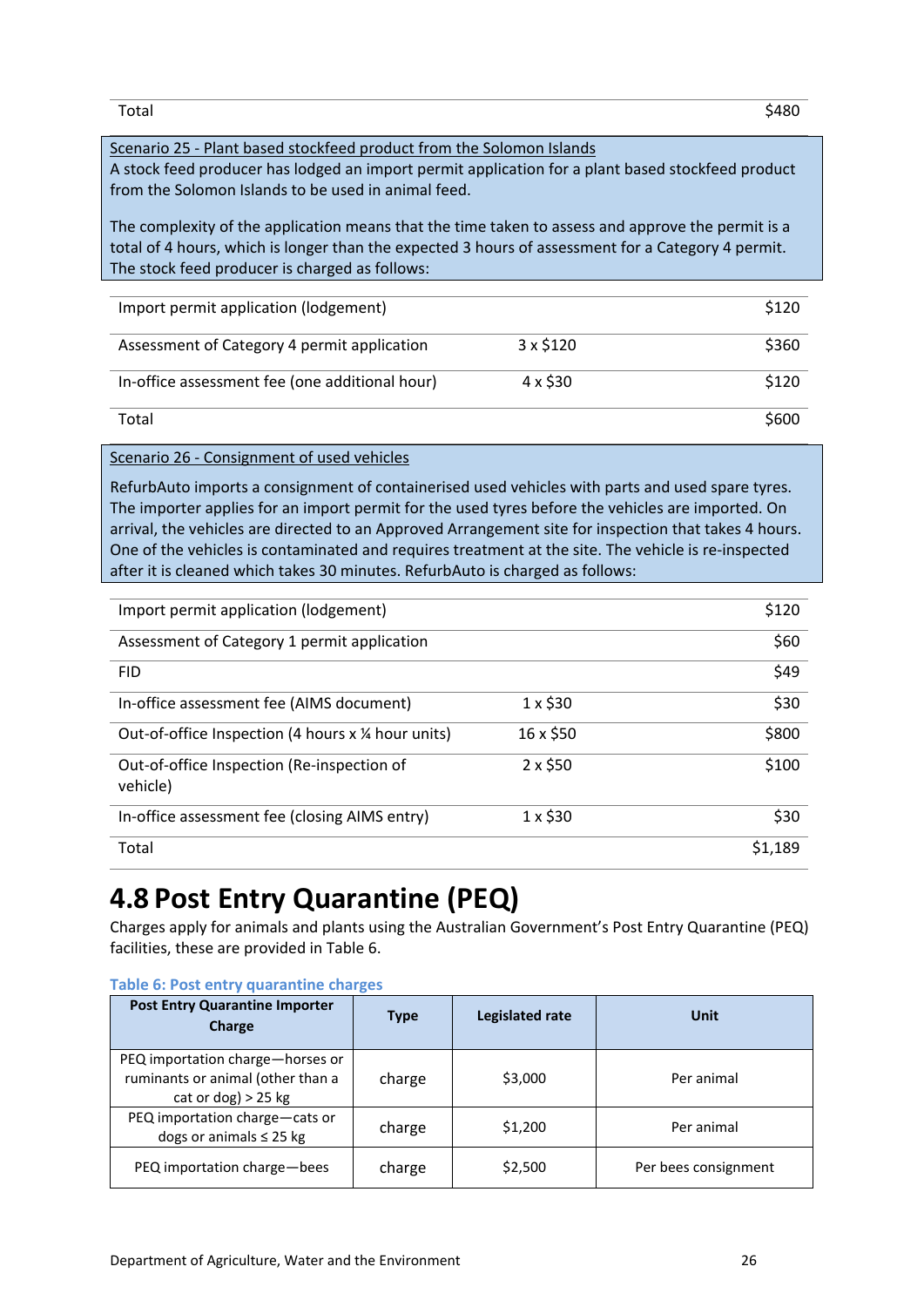| PEQ importation charge-avian<br>(fertile eggs)                                                    | charge      | \$39,130<br>(includes \$7,826<br>reservation charge) | Per hatching egg consignment                           |
|---------------------------------------------------------------------------------------------------|-------------|------------------------------------------------------|--------------------------------------------------------|
| PEQ importation charge-avian<br>(live bird)                                                       | charge      | \$14,050<br>(includes \$2,810<br>reservation charge) | Per live bird consignment                              |
| PEQ importation charge-plants                                                                     | charge      | \$110                                                | Per m <sup>2</sup> monthly<br>(or part thereof)        |
| <b>Post Entry Quarantine fees -</b><br>husbandry                                                  | <b>Type</b> | Rate                                                 | <b>Unit</b>                                            |
| PEQ husbandry activities-horses<br>or ruminants or animals (other<br>than a cat or dog) $>$ 25 kg | Fee         | \$60                                                 | Per animal per day<br>(or part thereof)                |
| PEQ husbandry fee-cats or dogs<br>or animals $\leq$ 25 kg                                         | Fee         | \$29                                                 | Per animal per day<br>(or part thereof)                |
| PEQ husbandry fee-bees                                                                            | Fee         | \$280                                                | Per bee consignment monthly<br>(or part thereof)       |
| PEQ husbandry fee-avian<br>(fertile eggs)                                                         | Fee         | \$200                                                | Per egg consignment per day<br>(or part thereof)       |
| PEQ husbandry fee-avian<br>(live birds)                                                           | Fee         | \$150                                                | Per live bird consignment per<br>day (or part thereof) |
| PEQ husbandry fee-plants                                                                          | Fee         | \$20                                                 | Per m <sup>2</sup> monthly<br>(or part thereof)        |

# <span id="page-26-0"></span>4.8.1 **Reservations and payment**

Importers of live birds and eggs must pay a reservation charge, as detailed in Table 6, at the time of reserving a place at the PEQ facility. The remainder of the charge and the husbandry fees for the minimum stay are payable when the booking is confirmed. The reservation charge forms part of the entry charge where applied.

For other animals (e.g. ruminants, livestock etc.) the charge and husbandry fees for the minimum stay, as determined by the animal and origin, must be paid when confirming the reservation.

# <span id="page-26-1"></span>4.8.2 **Additional charges**

A number of additional charges could apply to regulated entities while their consignment is in post entry quarantine where additional activities are provided. All additional charges must be paid prior to consignments leaving post entry quarantine.

Activities that attract additional charges include:

- overstays where an animal/s or plant/s stays in post entry quarantine longer than the minimum stay (because of a health concern or any other reason)
- diagnostic testing where officers undertake testing for plant diseases and includes the cost of materials used as detailed in Table 7
- additional activities undertaken by a departmental officer (such as supervision of a private veterinarian, pollination and grafting of plants)
- use of a house by an importer at the Torrens Island Quarantine Facility
- supervision of visitation by an animal owner at PEQ facility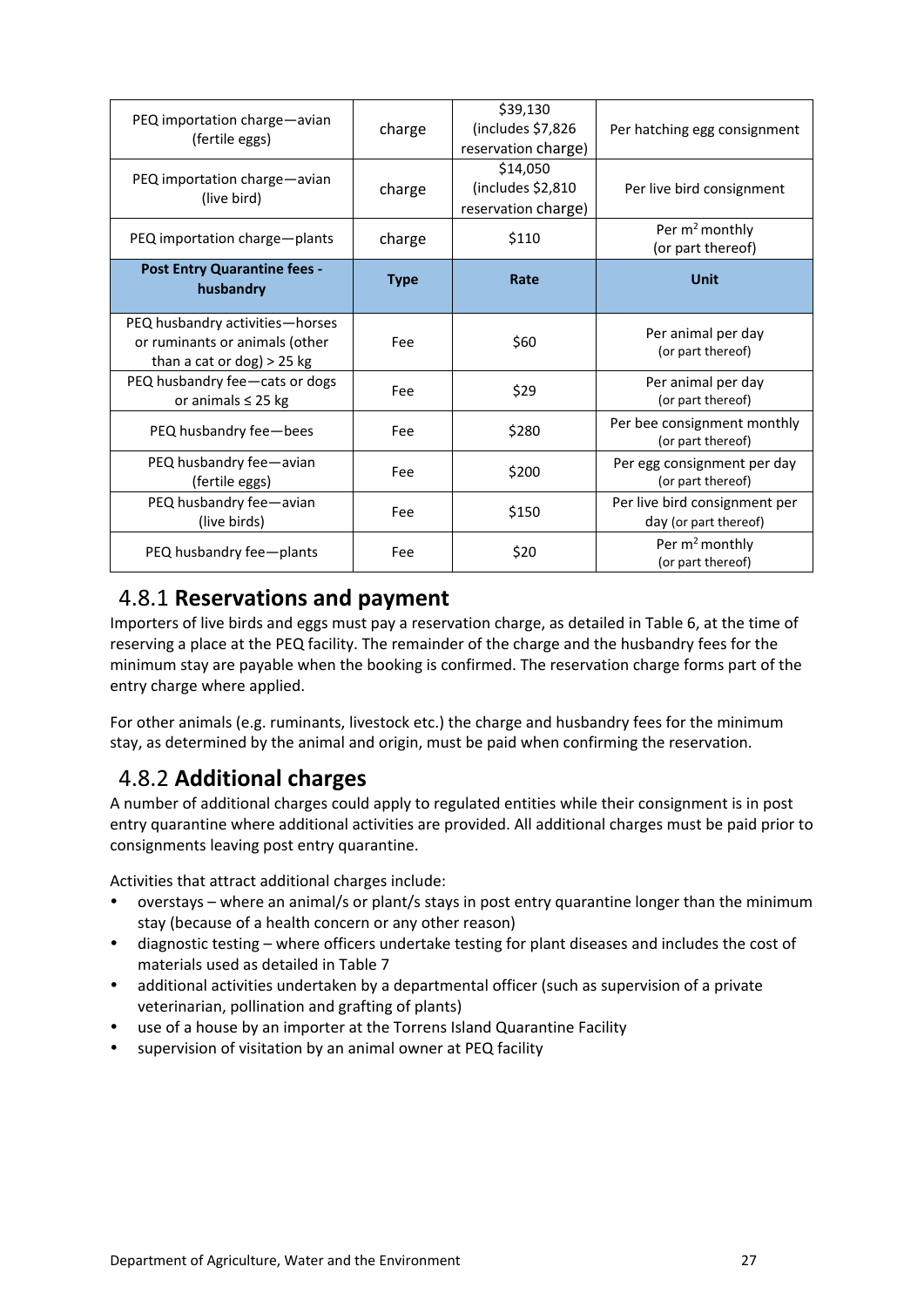#### Scenario 27 - Importing cats

Sally is importing her two cats from the United Kingdom (Group 3 country) in a single consignment, which requires an import permit for each animal. They must undertake all required pre-export checks and vaccinations as part of their import permit application, these are provided by a third party and Sally pays them directly for this service. The department charges Sally for an application and assessment of two separate import permits (first cat and additional cat).

She books the cats into the PEQ facility. The cats and their paperwork are assessed at the PEQ facility on arrival and they remain in post entry quarantine for the scheduled 10 days. Sally is charged as follows:

| Import permit application (lodgement)       | $2 \times $120$         | \$240   |
|---------------------------------------------|-------------------------|---------|
| Pre-export checks and vaccinations          | As charged by third     |         |
|                                             | party provider          |         |
| Assessment of Category 4 permit application |                         | \$360   |
| (first cat)                                 |                         |         |
| Assessment of Category 2 permit application |                         | \$120   |
| (additional cat)                            |                         |         |
| PEQ charge                                  | 2 x \$1,200             | \$2,400 |
| In-office inspection (Cats                  | $2 \times 2 \times $30$ | \$120   |
| against permit conditions)                  |                         |         |
| In-office inspection                        | $2 \times 2 \times $30$ | \$120   |
| (Veterinary health check)                   |                         |         |
|                                             |                         |         |
| Husbandry daily fee (10                     | 10 x 2 x \$29           | \$580   |
| days x two cats)                            |                         |         |

Total \$3,940

### Scenario 28 - Cost of husbandry for strawberries in PEQ

Damien is importing strawberries and requires 5  $m^2$  of space (1  $m^2$  of bench and 4  $m^2$  indexing / test plants) at the PEQ facility. The strawberries will need to be in PEQ for a minimum period of 18 months. Damien will need to pay for the lodgement and assessment of a permit in addition to plant PEQ charge and plant monthly husbandry charges. Damien is charged as follows:

| Import permit application (lodgement)            | \$120                    | \$120   |
|--------------------------------------------------|--------------------------|---------|
| Assessment of Category 2 permit application      | \$120                    | \$120   |
| PEQ Plant monthly charge (5 $m2$ x 18 months)    | 5 x 18 x \$110           | \$9,900 |
| Plant husbandry (5 $m2$ x 18<br>months $x$ \$20) | $5 \times 18 \times $20$ | \$1,800 |

Total \$11,940

### **Table 7: Operational science diagnostic testing fees**

| Test                                                | Consumable<br>costs |
|-----------------------------------------------------|---------------------|
| Visual examination                                  | \$0                 |
| <b>Electron Microscopy</b>                          | \$5                 |
| Complex identification (per species, excluding PCR) | Ś5                  |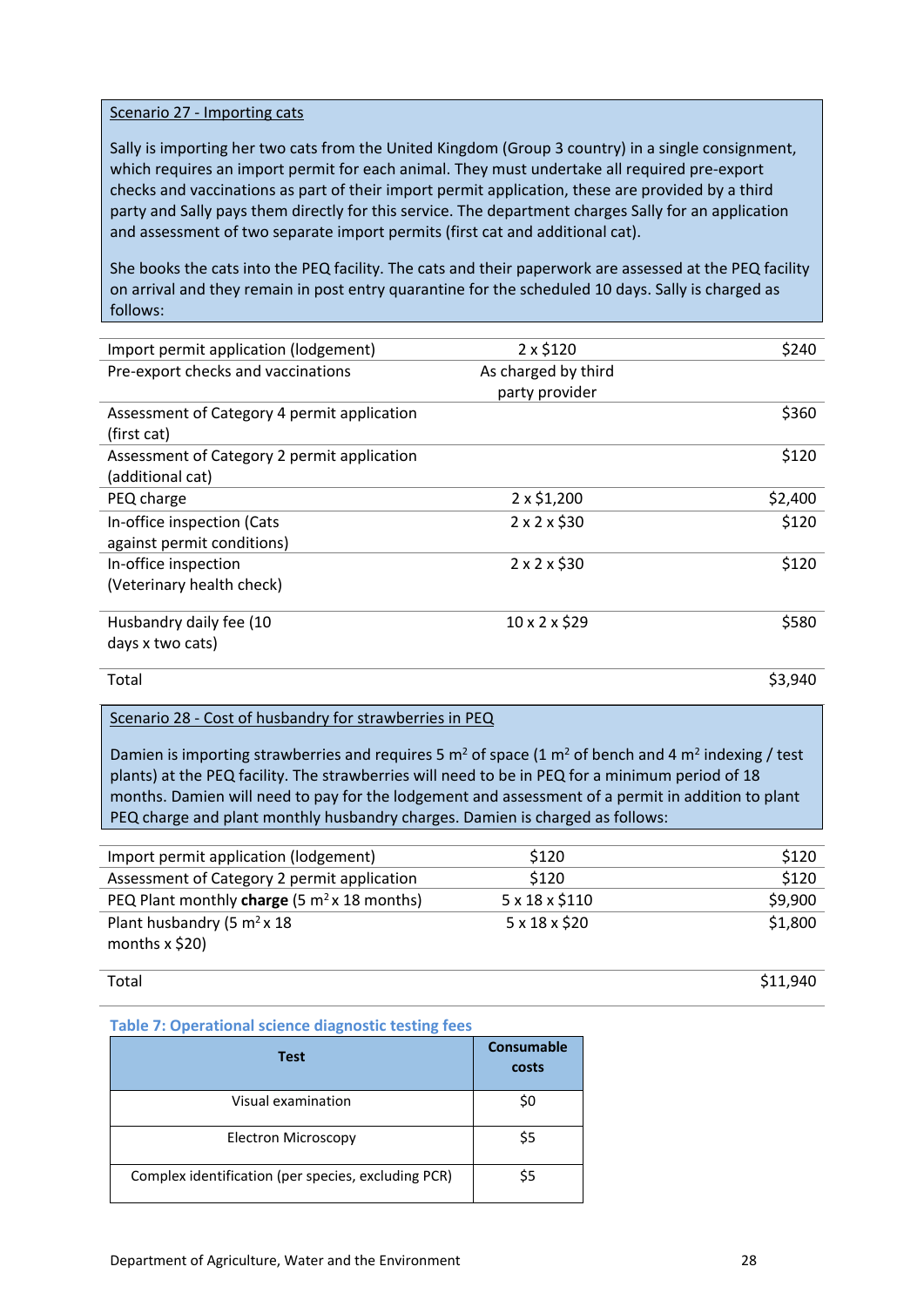| <b>Test</b>                                                                               | <b>Consumable</b><br>costs |
|-------------------------------------------------------------------------------------------|----------------------------|
| Fungal or bacterial isolation (per species)                                               | \$15                       |
| Nematode extraction (multiple species)                                                    | \$15                       |
| Serological (ELISA) - 1st test                                                            | \$20                       |
| ELISA - Additional tests (with additional extraction)                                     | \$20                       |
| ELISA - Additional tests (with no additional extraction)                                  | \$20                       |
| Molecular (PCR) - 1st test                                                                | \$25                       |
| Molecular (PCR) - additional tests (with additional<br>extraction)                        | \$25                       |
| Molecular (PCR) - additional tests (with no additional<br>extraction)                     | \$10                       |
| Molecular sequencing                                                                      | \$25                       |
| Biological testing - Herbaceous indicators<br>(inoculation and interpretation of results) | \$5                        |
| Biological testing - Herbaceous indicators<br>(additional tests)                          | \$5                        |
| Biological testing - Woody indicators<br>(interpretation of results)                      | \$0                        |
| Shoot tip grafting                                                                        | \$157                      |
| <b>Next Generation Sequencing</b>                                                         | \$500                      |
| High throughput qPCR6 (100 tests per day during non-<br>peak testing period)              | \$1,100                    |

# <span id="page-28-0"></span>**4.9 Approved arrangements and Food Import Compliance Agreements (FICA)**

Charges relating to approved arrangements are set out in Table 8. Applications for an entity seeking to enter into their first approved arrangement will pay a one-off application charge. This charge will not apply for any entity that already holds an approved arrangement.

All entities, holding a unique ABN, that operate an approved arrangement will pay an annual charge:

- Biosecurity industry participants with more than one approved arrangement site
- Biosecurity industry participants with one approved arrangement site that is not under the AEP scheme
- Participants who operate an approved arrangement under the Automatic Entry Processing (AEP) scheme

In addition to the annual charge, AEP brokers will also pay a throughput charge for each Automatic Entry Processing (AEP) entry processed.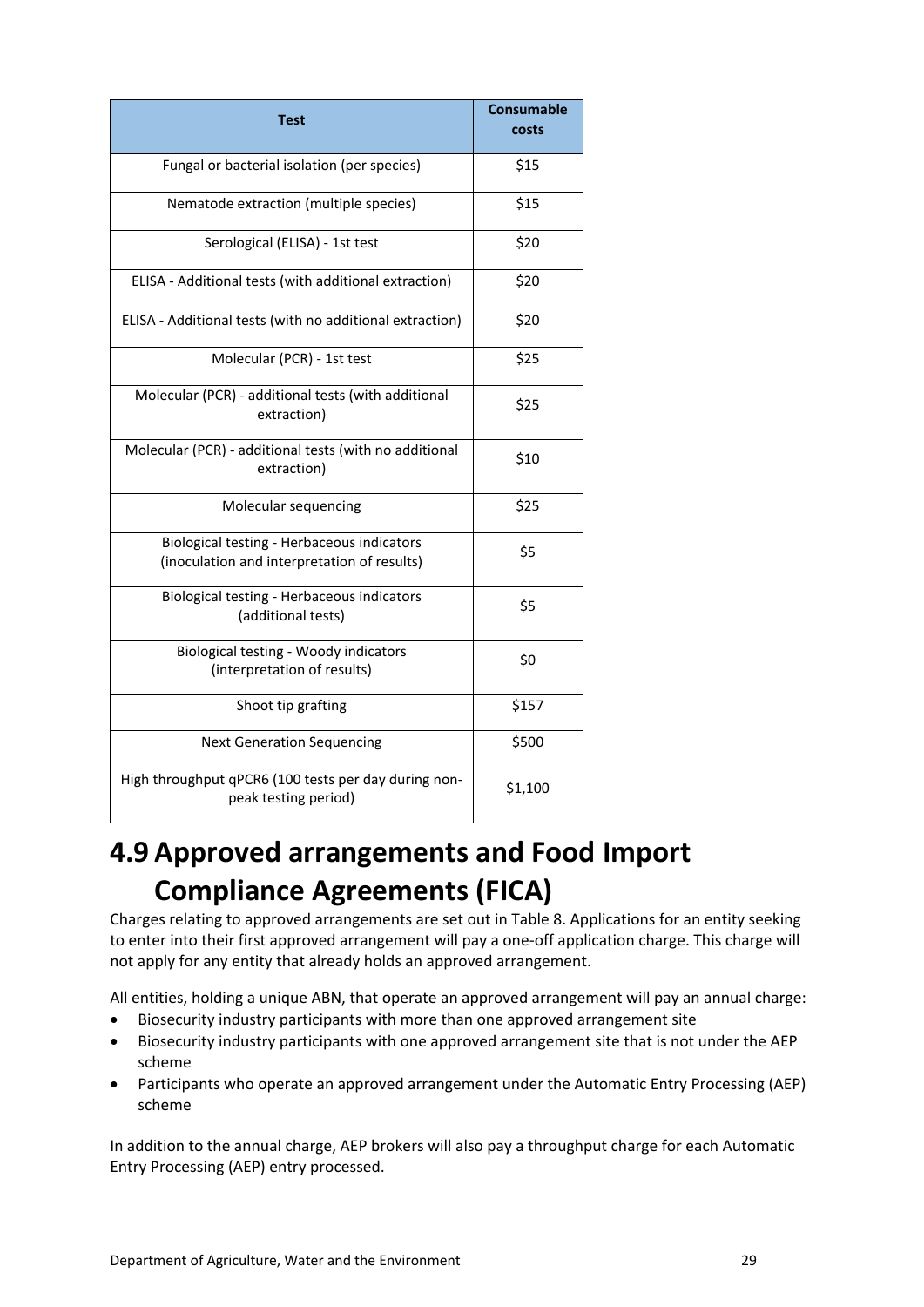The in-office and out-of-office fees detailed in Table 3 apply to the various fee bearing activities associated with approved arrangements and FICAs. These apply according to whether the service is provided in or out of office and may include:

- assessment of an approved arrangement application
- inspection of approved arrangements physical structure
- audits of the arrangements
- training of entity staff (where provided by the department).

Pre-audit activities including providing formal notification of the audit, undertaking 'trace forward' and 'trace back' exercises in preparation for the audit are chargeable. Similarly, activities undertaken at the conclusion of an audit such as writing the audit report, corrective action request management, updating electronic systems and providing submissions on critical non-conformities are also chargeable. Any variation to an approved arrangement would also be subject to the relevant time-based fees.

#### **Table 8: Approved arrangements charges**

| <b>Approved arrangement Charge</b>                                                                  | <b>Type</b> | <b>Legislated Rate</b> | Unit                                                                               |
|-----------------------------------------------------------------------------------------------------|-------------|------------------------|------------------------------------------------------------------------------------|
| Approved arrangement application<br>charge                                                          | charge      | \$180                  | Per new application                                                                |
| Biosecurity industry participants<br>with more than one approved<br>arrangement site                | charge      | \$2,900                | if the arrangement was in<br>force on or before 1 January<br>in the financial year |
| Biosecurity industry participants<br>with more than one approved<br>arrangement site<br>(part year) | charge      | \$1,450                | if the arrangement is first<br>approved after 1 January in<br>the financial year   |

Scenario 29 - A business operates two premises under an Approved Arrangement Each year it is audited a total of 4 hours for each arrangements. This includes 2 hours in office and 2 hours out of office including the work undertaken in preparation for the audit and reporting after the audit is conducted. The business is charged as follows:

| Annual charge                            |          | \$2.900 |
|------------------------------------------|----------|---------|
| In-office Audit fee (8 x 15 minutes)     | 8 X \$30 | \$240   |
| Out-of-office Audit fee (8 x 15 minutes) | 8 X \$50 | \$400   |
| Total                                    |          | \$3,540 |

Scenario 30 - A business operates a single premise under an Approved Arrangement Each year it is audited a total of 4 hours. This includes 2 hours in office and 2 hours out of office including the work undertaken in preparation for the audit and reporting after the audit is conducted. The business is charged as follows:

| Annual charge                            |          | \$2,500 |
|------------------------------------------|----------|---------|
| In-office Audit fee (4 x 15 minutes)     | 4 X \$30 | \$120   |
| Out-of-office Audit fee (4 x 15 minutes) | 4 X \$50 | \$200   |
| Total                                    |          | \$2,820 |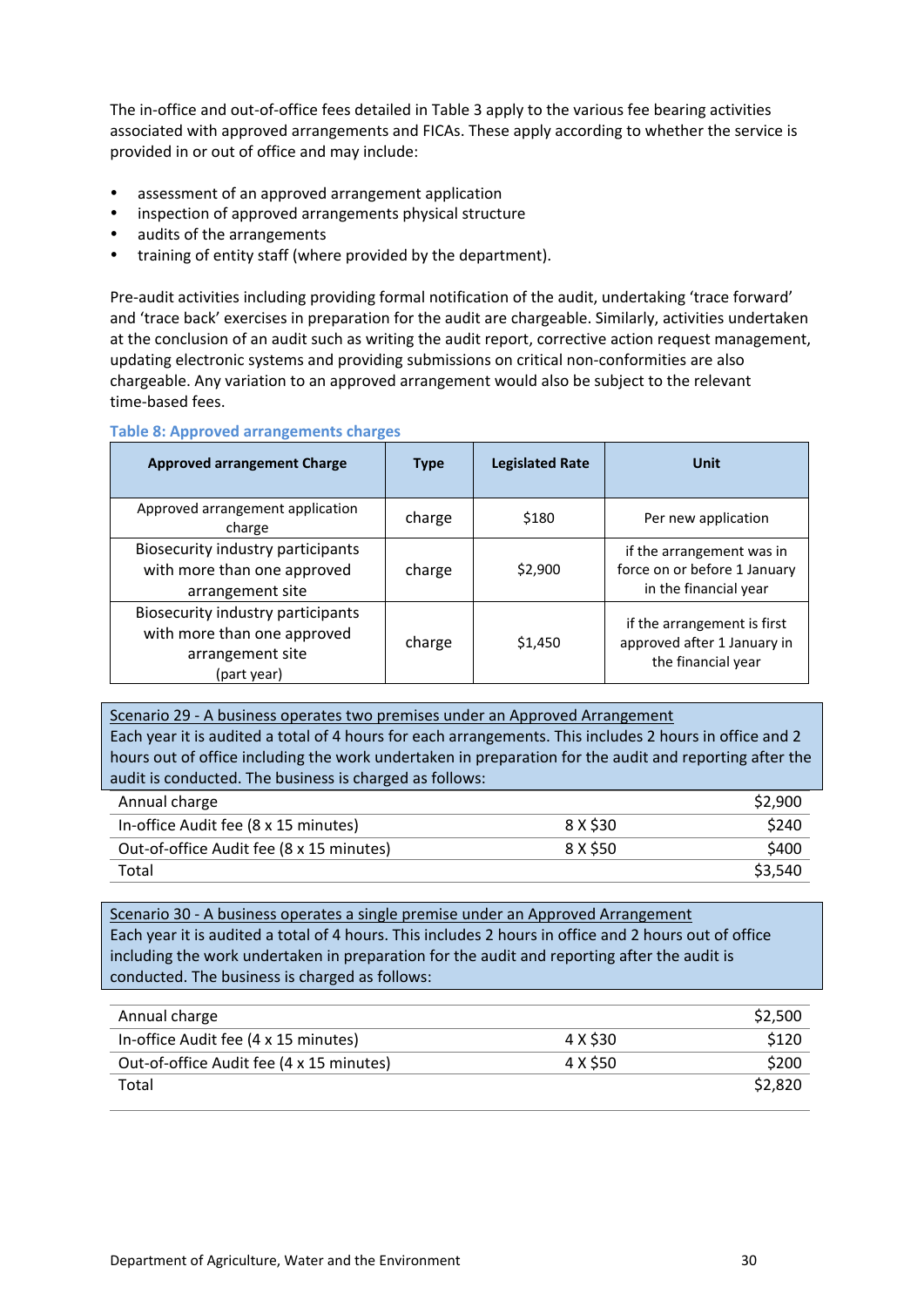Scenario 31 - A business operates Approved Arrangement/s under the AEP

Each year it is audited a total of 4 hours for both arrangements. This includes 2 hours in office and 2 hours out of office including the work undertaken in preparation for the audit and reporting after the audit is conducted. The business is charged as follows:

| Annual charge                            |          | \$500   |
|------------------------------------------|----------|---------|
| In-office Audit fee (8 x 15 minutes)     | 8 X \$30 | \$240   |
| Out-of-office Audit fee (8 x 15 minutes) | 8 X \$50 | \$400   |
| Total                                    |          | \$1,140 |

Scenario 32 - A business operates Approved Arrangement/s under the AEP and process entries under AEP for commodities (AEPCOMM)

Each year it is audited a total of 4 hours for both arrangements. This includes 2 hours in office and 2 hours out of office including the work undertaken in preparation for the audit and reporting after the audit is conducted. The business is charged as follows:

| Annual charge                            |          | \$2,900 |
|------------------------------------------|----------|---------|
| In-office Audit fee (8 x 15 minutes)     | 8 X \$30 | \$240   |
| Out-of-office Audit fee (8 x 15 minutes) | 8 X \$50 | \$400   |
| Total                                    |          | \$3,540 |

# <span id="page-30-0"></span>**4.10 Vessel entries and inspections**

All vessels pay a charge on arrival to Australia. The charge recovers the cost of activities that support the management of biosecurity risks on incoming international vessels (for example, risk assessment of pathways), not activities provided to individual regulated entities. However, costs are dependent on vessel size reflecting the different biosecurity risks posed. Vessel arrival charges are provided in Table 9.

The in-office and out-of-office fees detailed in Table 3 apply to the various fee bearing activities provided to individual regulated entities associated with vessel entries and inspections, such as assessment of documents in relation to a pre-arrival report and ballast water assessment. Assessments of a vessel's pre-arrival report and compliance, including ballast water compliance assessments, will be charged in-office fees. Other assessment activities associated with the entry of individual vessels include:

- seasonal pest assessments
- livestock vessel assessments
- ship sanitation certificate assessments
- cruise vessel health reporting assessments
- crew change assessments.

When officers are required to inspect vessels at non-proclaimed ports, the travel involved with delivering these functions may be undertaken through contractual arrangements.

#### **Table 9: Vessel charges**

| <b>Vessel operator Charge</b> | Type   | Legislated rate | Unit       |
|-------------------------------|--------|-----------------|------------|
| Vessel (≥25m) arrival charge  | charge | \$1,054         | Per vessel |
| Vessel (<25m) arrival charge  | charge | \$120           | Per vessel |

### Scenario 33 – Commercial Vessel arrival to discharge and load

A container vessel, (greater than 25m in length) is arriving in Sydney ex Singapore to discharge and load cargo prior to departing. Prior to arrival the agent submitted the Pre-Arrival Report, Ballast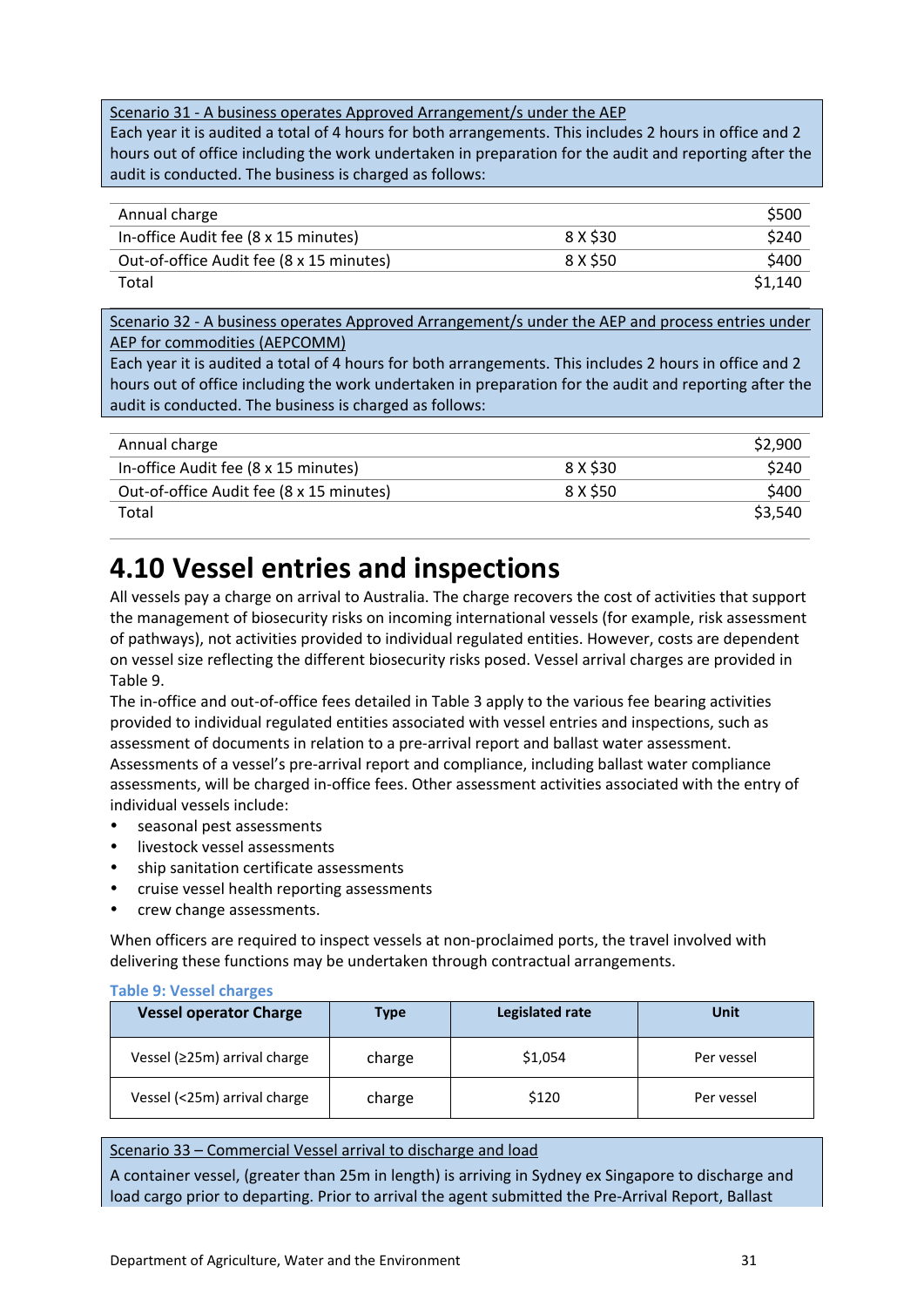Water Report and Crew Change request in MARs, leading to a Routine Vessel Inspection and Crew Change inspection being queued by MARS.

Prior to leaving the office, an appointment was generated in MARS and the crew change request was assessed inspection to determine if the departing crew had declared anything of biosecurity concern. This took 15 minutes. The RVI inspection including the ballast water verification was completed in 75 minutes. A Crew Change inspection was not required. The following charges apply:

| Vessel ( $\geq$ 25m) arrival charge                                  | 1 X \$1,054 | \$1,054 |
|----------------------------------------------------------------------|-------------|---------|
| In-office assessment fee<br>(Documents)                              | 1 X \$30    | \$30    |
| Out-of-office inspection<br>fee $(5 \times \frac{1}{4})$ hour units) | 5 X \$50    | \$250   |
| Total                                                                |             | \$1,334 |

### Scenario 34 – Commercial vessel arrival to load

A bulk ore vessel, (greater than 25m in length) is arriving in Newcastle to load iron ore.

The agent has submitted a Pre-Arrival Report, and Ballast Water Report in MARS. MARS advises the vessel through the BSD that three of the tanks are ineligible for discharge.

The agent contacts the MNCC to assist with rectifying the ballast issues prior to submission of a second ballast water report. This takes 15 minutes and is charged by the MNCC. A RVI, Crew Change, Human Health and Waste Inspections were automatically created in MARs.

The officers prepares for the inspection and creates the appointment in MARS prior to leaving the office. This takes 15 minutes. The RVI inspection including the ballast water verification, human health, crew change, waste surveillance and landing order was completed in 2 hours and 15 minutes The following charges apply:

| Vessel ( $\geq$ 25m) arrival charge | 1 X \$1,054    | \$1,054 |
|-------------------------------------|----------------|---------|
| In-office assessment fee (2         | 2 X \$30       | \$60    |
| x 15 minutes)                       |                |         |
| Out-of-office inspection fee (9)    | $9 \times $50$ | \$450   |
| x 15 minutes)                       |                |         |
| Total                               |                | \$1,564 |

### Scenario 35 – Non-commercial vessel

An itinerant yacht, (less than 25m in length) arrives in Brisbane ex New Zealand. The vessel reported its pending arrival in Brisbane to the Australian Border Force.

An officer attends the vessel in order to undertake a Pratique and Timber Vessel inspection. The pratique inspection takes 30 minutes, and the timber vessel inspection takes 60 minutes. (Total 90 mins) The officer issues a Record of Service for charges incurred. The Record of Service is entered into ELSA on return to the office. This take 15 minutes. The following charges apply:

| Vessel (<25m) arrival charge                 | \$120    | \$120 |
|----------------------------------------------|----------|-------|
| Out-of-office inspection (6<br>x 15 minutes) | 6 x \$50 | \$300 |
| In-office assessment fee (1<br>x 15 minutes) | 1 X \$30 | \$30  |
| Total                                        |          | \$450 |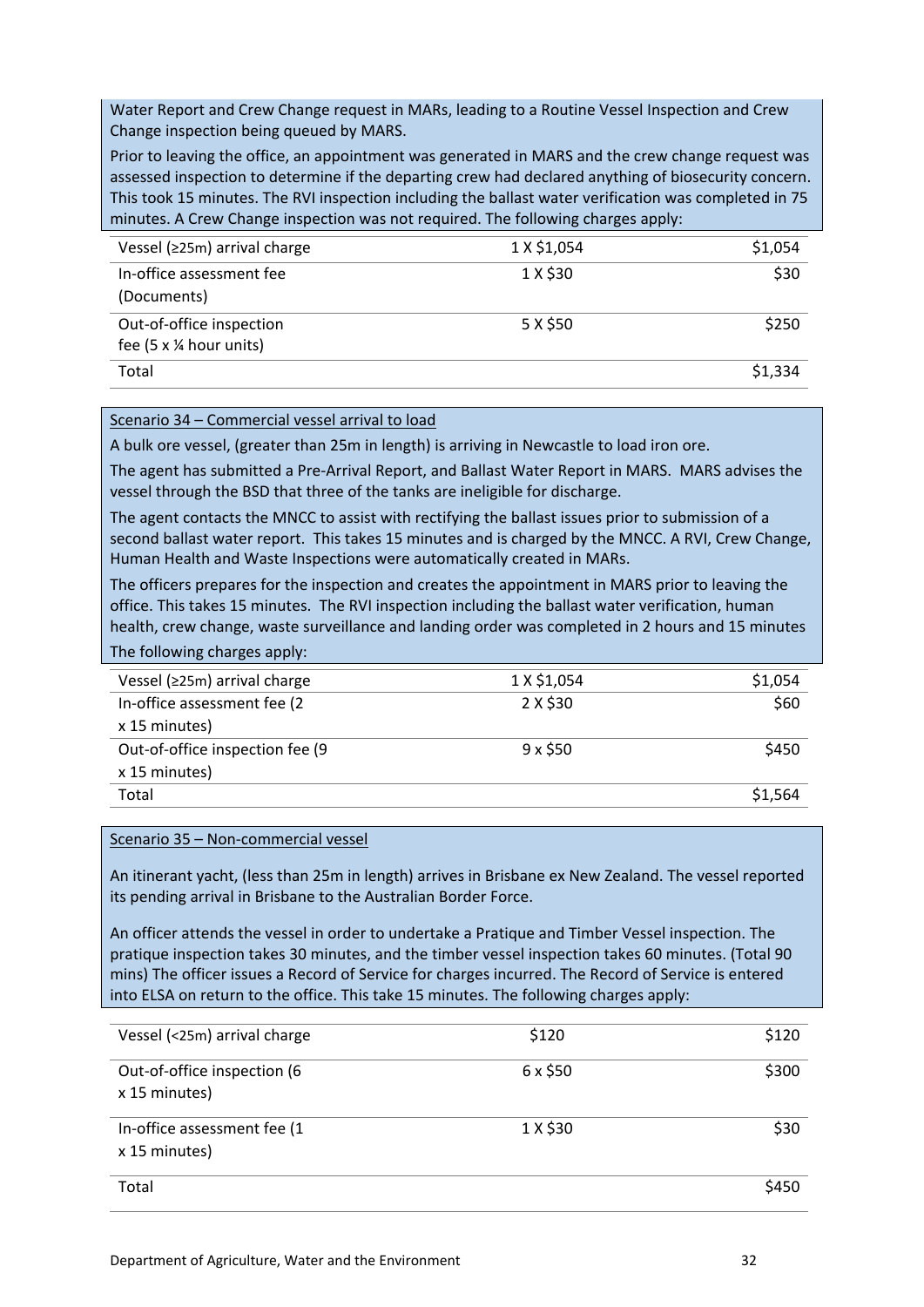# <span id="page-32-0"></span>**5 Aircraft, travellers and mail**

The department recovers the costs for biosecurity activities on international mail, through a biosecurity service fee paid by Australia Post. The department also receives appropriation for the management of biosecurity risks associated with international travellers and luggage at airports. There are some circumstances where charges apply, see Section 5.2 Aircraft functions below.

Additional fees may be charged when departmental intervention is required these are detailed at Table 10.

| <b>Fee</b>    | <b>Type</b> | <b>Legislated rate</b> | <b>Unit</b>                       |
|---------------|-------------|------------------------|-----------------------------------|
| In-office     | Fee         | \$30                   | Per 15 minutes<br>or part thereof |
| Out-of-office | Fee         | \$50                   | Per 15 minutes<br>or part thereof |

**Table 10: Fees for Aircraft, travellers and mail**

# <span id="page-32-1"></span>**5.1 Treatments**

Where a treatment service, such as fumigation, is arranged by the department but provided by a third party, a fee equivalent to the cost incurred by the department in arranging and paying for the third party to provide the service, including freight and administration costs, will be charged, as per Table 11.

| <b>International Mail</b>               | <b>Type</b> | Rate  | <b>Unit</b>        |
|-----------------------------------------|-------------|-------|--------------------|
| Ethylene oxide treatment                | Fee         | \$75  | Per treatment/item |
| <b>Fumigation treatment</b>             | Fee         | \$75  | Per treatment/item |
| Gamma irradiation treatment             | Fee         | \$75  | Per treatment/item |
| Heat treatment                          | Fee         | \$75  | Per treatment/item |
| Return to sender                        | Fee         | \$95  | Per package        |
| <b>Airports and Seaports Travellers</b> | <b>Type</b> | Rate  | <b>Unit</b>        |
| <b>Treatment of Goods</b>               | Fee         | \$100 | Per treatment/item |

### **Table 11: Treatment charges for detained goods**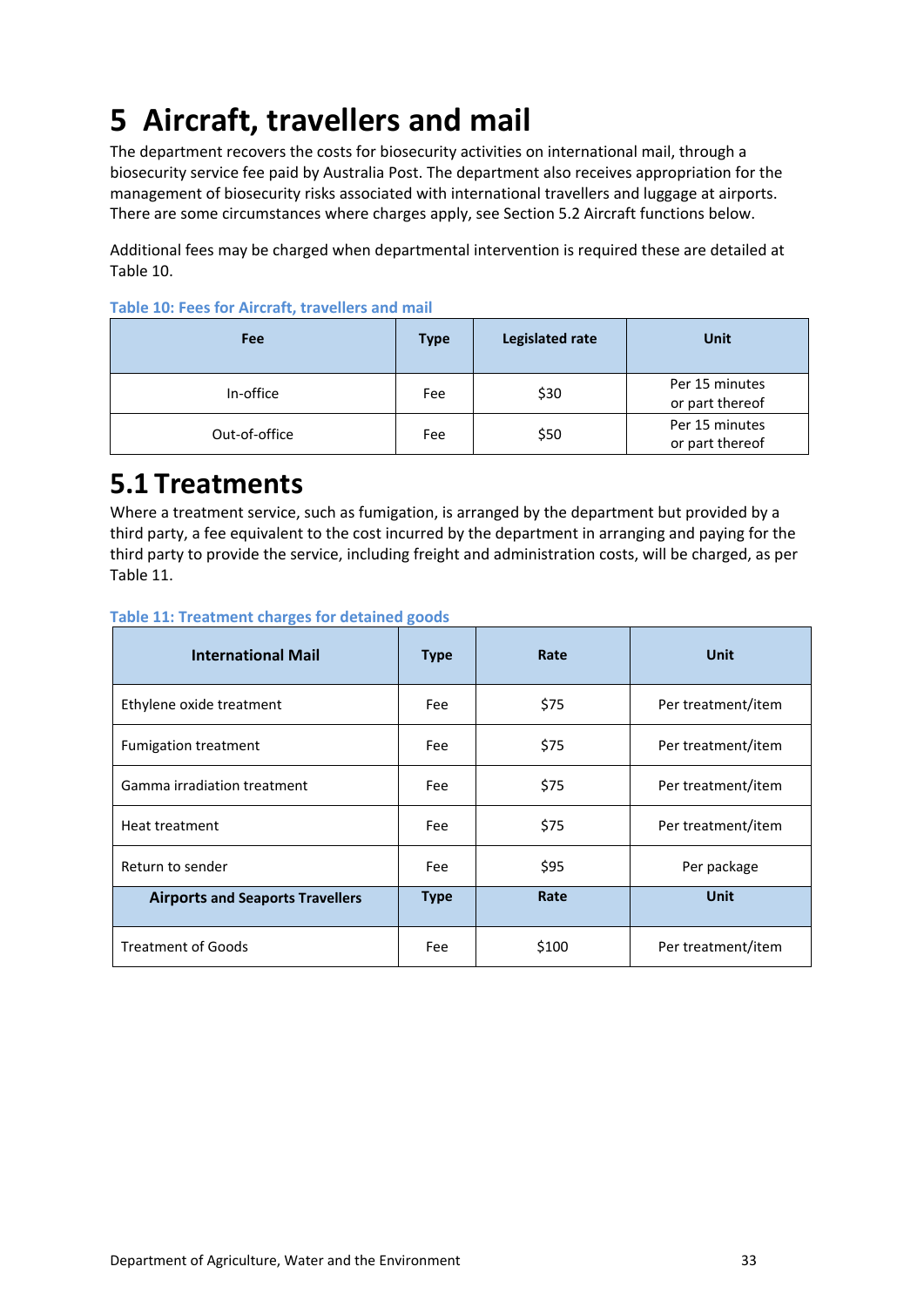# <span id="page-33-0"></span>**5.2 Aircraft services**

Fees apply where officers are required to undertake activities associated with an airline's failure to meet their disinsection requirements, for example, where the disinsection is not performed or not performed adequately. Fees also apply for an officer to supervise the handling and disposal of aircraft and terminal waste, as detailed in Table 10.

International travellers arriving with commercial consignments are subject to in-office assessment and inspection fees, as detailed in Table 10. The examination of personal luggage accompanying a traveller is not subject to charges.

Where an officer (upon the traveller's request) arranges for their goods to be stored in an area subject to biosecurity controls until the in-transit traveller departs Australia for an international destination, a storage fee per item of luggage is applied, as shown in Table 12. This only applies if the traveller is departing Australia from the same airport as they arrived in. Goods under the department's control are not forwarded to another international airport within Australia for the traveller to collect on their way out of the country.

### **Table 12: Storage of goods in quarantine fees**

| Fee                            | Type | Legislated rate | Unit        |
|--------------------------------|------|-----------------|-------------|
| Storage of goods in quarantine | Fee  | \$30            | Per luggage |

# <span id="page-33-1"></span>**5.3 Inspection of cruise day travellers**

When cruise ships dock temporarily at various locations in Australia (including at remote locations) and travellers disembark temporarily for 'shore excursions', officers may attend and undertake compliance inspections of those travellers. This is an expedited clearance, generally quicker than would be required if the travellers were disembarking for a longer period, given that most of their luggage remains on board the vessel. The examination of personal luggage accompanying a traveller is not subject to charges. Fees are charged at the in-office rate for locations where officers are available on an ongoing basis and out of office rates for other locations.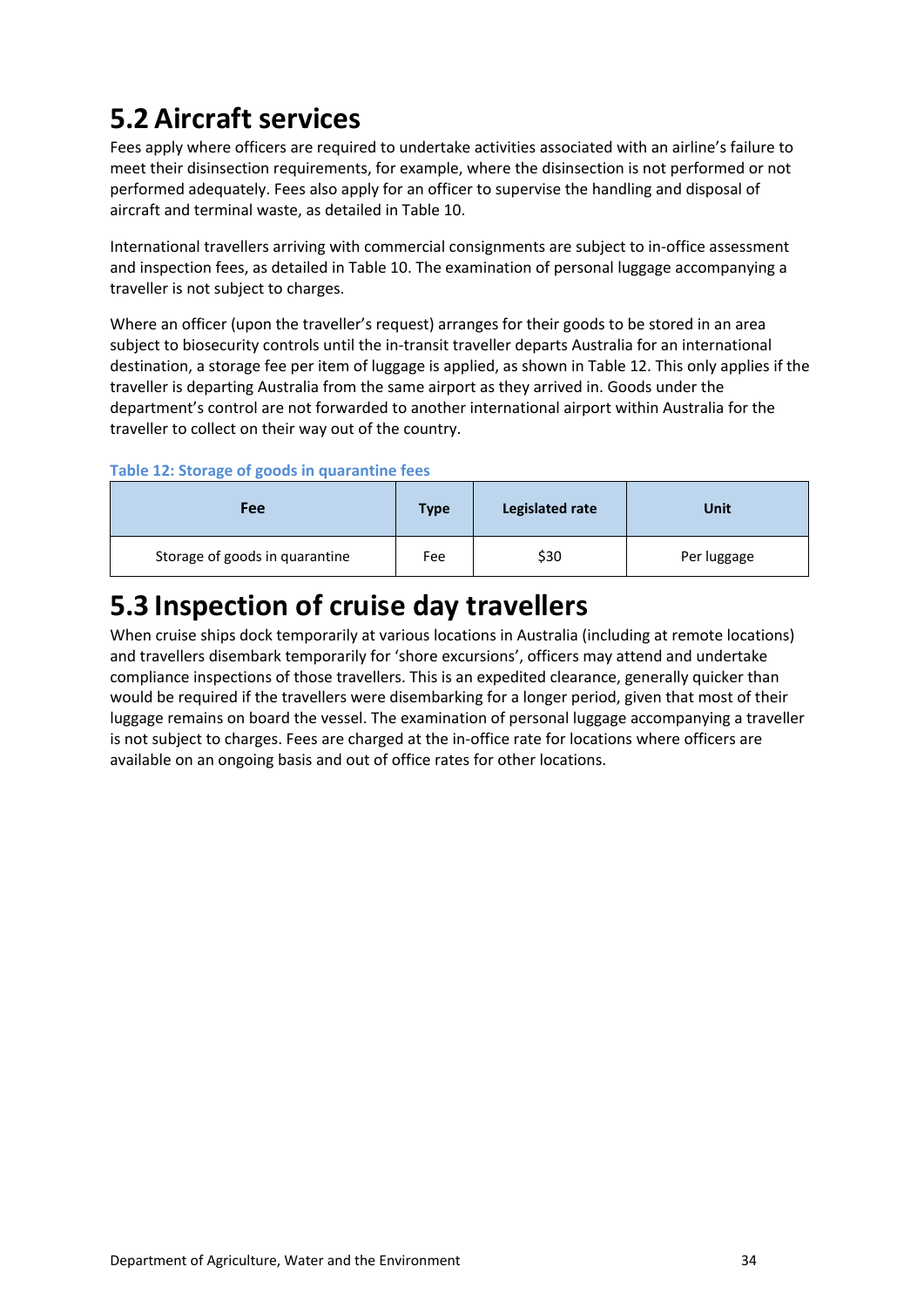# <span id="page-34-0"></span>**6 Export Certification Arrangements**

# <span id="page-34-1"></span>**6.1 General Export Provisions**

Importing countries impose a number of conditions on the Australian Government and exporters that need to be met to ensure Australian products are eligible for entry into their country and across their borders. To meet these conditions the department undertakes a range of activities related to export certification including government to-government negotiations, management of importing country reviews, monitoring and verification.

This section outlines the common provisions for departmental officers undertaking export certification. Activities undertaken by the department to assess and manage the certification of goods exported from Australia include:

- assessment of applications for approvals (export licence, accredited veterinarian, establishment registration, ESCAS, Approved Arrangements, Approved Export Programs, Notices of Intention, etc.);
- scheduled audit of approvals (establishment registration, approved arrangements, etc.);
- assessment of export documentation;
- issuing export certificates; and
- inspection of goods or transport units for export or supervision of treatment as required.

Key export certification activities provided by the department are detailed in the relevant CRIS, which is available at https://www.agriculture.gov.au/fees

The general provisions set out at the beginning of these guidelines apply when determining matters such as start and finish times, chargeable time and other matters.

## <span id="page-34-2"></span>6.1.1 **Exemptions**

Charges do not apply to functions performed, or to applications or entries lodged or assessed, in relation to a range of matters under section 2-14 of the Export Control (Fees and Payments) Rules 2021.

Regulated entities that believe that a function that has been or will be provided by the department should be exempt, should contact the department to discuss this.

### <span id="page-34-3"></span>6.1.2 **New applications to register an establishment**

A charge applies to all new applications seeking to register an export establishment; these are detailed in Table 13.

An application must be lodged for each establishment seeking export registration. Only one registration application charge is payable per application. That is, if an establishment is registering for fish, meat, plant and dairy operations only one registration application charge applies. If the establishment makes a further application at a later date to register for eggs - another application fee applies to the new application.

A site visit by a departmental officer may be required to appropriately consider an application to register an establishment or application to vary an establishment. The applicable fees for the consideration of the registered establishment application are set out in Table 13.

A new application for registration will not be processed where the occupier has previous outstanding debts owed to the department. In addition, there may be a debt owing that is with the establishment to be registered. The department will make all attempts to recover debt from the previous occupier. However, if this debt is unpaid by the previous occupier, the debt becomes the responsibility of the new applicant.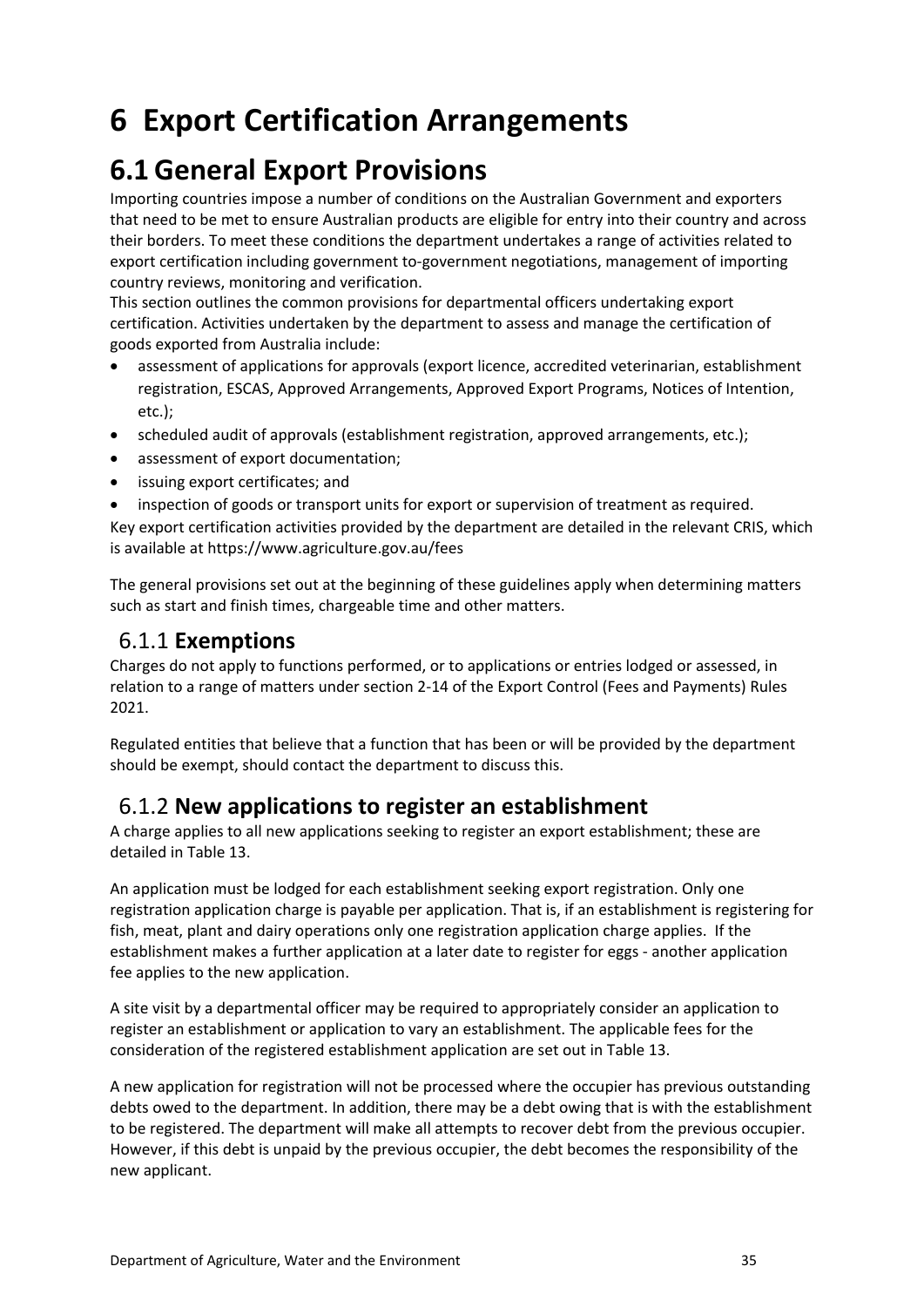| rapic 19. Application charge                                                                                      |             |                           |                |
|-------------------------------------------------------------------------------------------------------------------|-------------|---------------------------|----------------|
| <b>Charge title</b>                                                                                               | <b>Type</b> | Legislated rate           | <b>Unit</b>    |
| Application charge (Horticulture and Grains)                                                                      | charge      | \$581                     | Application    |
| Application charge (Meat)                                                                                         | charge      | \$807                     | Application    |
| Application charge (Dairy)                                                                                        | charge      | \$640                     | Application    |
| Application charge (Fish and Egg)                                                                                 | charge      | \$640                     | Application    |
| Activities carried out for an application to register<br>an establishment for plant or plant products             | fee         | \$35                      | Per 15 minutes |
| Activities carried out for an application to register<br>an establishment for meat or meat products               | fee         | $$95$ vet /<br>\$59 other | Per 15 minutes |
| Activities carried out for an application to register<br>an establishment for dairy or dairy products             | fee         | \$53                      | Per 15 minutes |
| Activities carried out for an application to register<br>an establishment for fish or prescribed fish<br>products | fee         | \$53                      | Per 15 minutes |
| Activities carried out for an application to register<br>an establishment for egg or prescribed egg<br>products   | fee         | \$53                      | Per 15 minutes |

**Table 13: Application charge**

Note: the range of activities which may be included in the fee for consideration of applications is listed at Section 3.1 above.

### <span id="page-35-0"></span>6.1.3 **Establishment registration Charge**

### 6.1.3.1 *Registration Charges*

Annual or monthly registration charge are applied to establishments involved in the operation associated with the preparation of exportable goods. Registration charges for the various commodities are detailed in the relevant commodity section, see sections 6.2 to 6.6.

Re-registration for an establishment will not be processed if there is any outstanding debt on the establishment/vessel by the occupier.

### 6.1.3.2 *Annual registrations (non-meat)*

Annual registration charges apply per financial year – that is, 1 July to 30 June. The department endeavours to process annual registrations in advance of the commencement of each annual financial year.

Where a request for a new registration is processed on or before 1 January, the full year charge is to be applied. Where it is processed after 1 January, the part year charge is to be applied.

### 6.1.3.3 *Monthly registrations*

Monthly registration charges are applicable for meat export establishments; further information is provided in Section 6.4.1

### 6.1.3.4 *Multi-commodity registrations*

Where an establishment is registered for more than one commodity, charges are payable against each commodity applicable to the registration. For example, if a storage establishment is registered for meat, dairy, fish and eggs it will incur four separate registration charges - one each for meat, dairy, fish and eggs.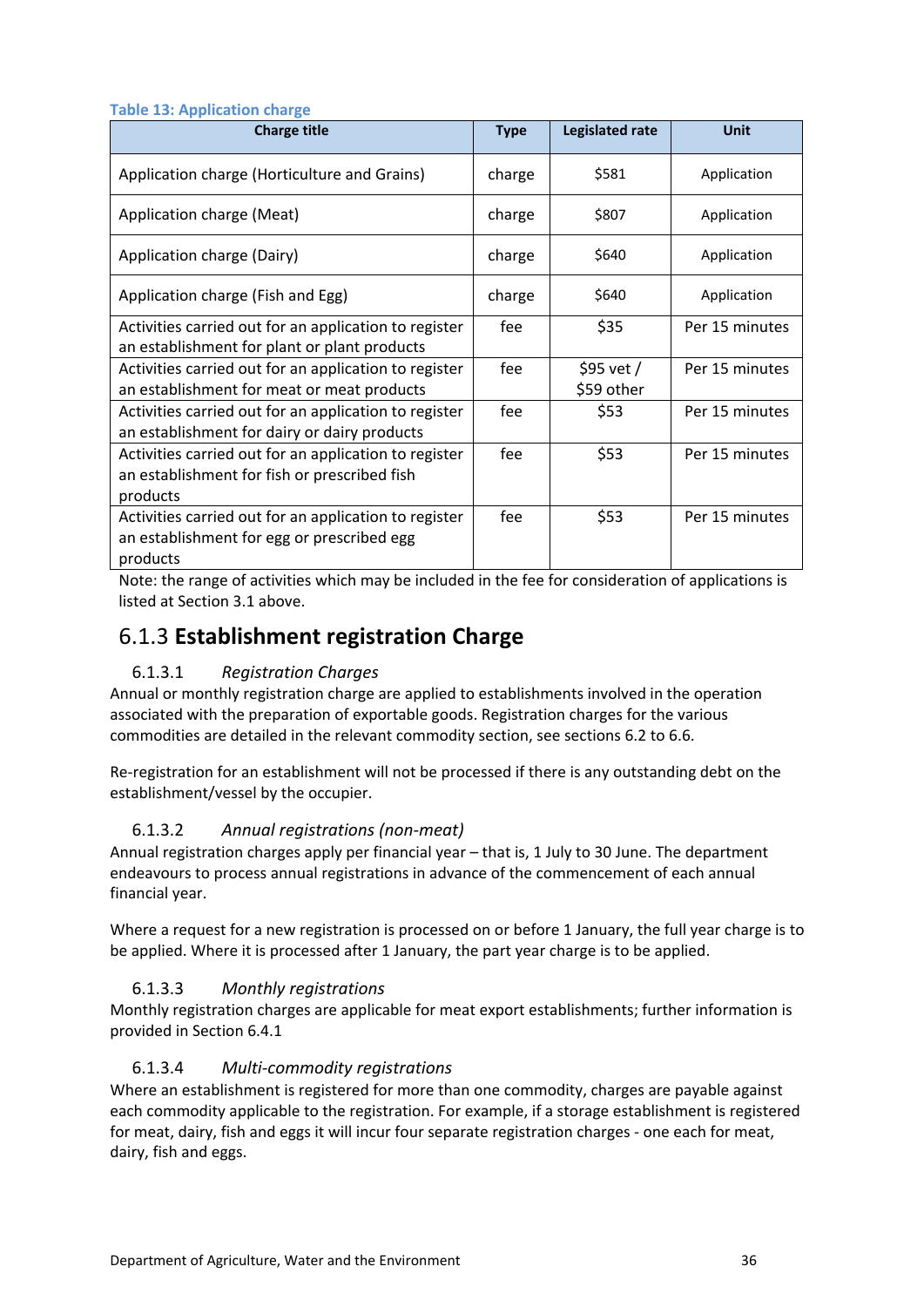# <span id="page-36-0"></span>6.1.4 **Export documents and certificates**

Exporters must obtain an export permit prior to the departure of prescribed goods from Australia. Additional government certificates may be required by overseas government authorities to verify that the exported products comply with their respective import conditions. More information on export documents and certificates fees are set out below in the specific commodity cost recovery arrangements below.

# <span id="page-36-1"></span>6.1.5 **Replacement certificates**

Replacement certificate fees apply where:

- documents and/or certificates associated with a consignment have been completed by the department
- new or amended documents and/or certificates are requested
- the goods have left Australia, or the certificate is requested by the importing country.

This fee is chargeable per each replacement document issued (i.e. per phytosanitary certificate, export permit, health certificate or other government document).

Examples of when a replacement certificate fee would apply include:

- Part of a consignment being 'rolled' into another vessel once certification has been issued, and the amendments result in a new certificate being issued.
- A request for multiple certificates after a single certificate has been issued. Each newly issued certificate will be a Replacement Certificate and will incur the nominated fee.
- Changing details in a request for permit (RFP) from one country to another.
- Changing details in a permit or health certificate after issuance.
- Requests for additional documents after the initial permit and/or health certificate have been issued
- Requests relating to lost documentation, or documentation misplaced in transit.

Replacement fees are not charged where the certificate is required to be replaced because of departmental error such as missing a departmental seal, official mark or officer's signature.

If the certificate was lost or destroyed while in the possession for responsibility of the department, no fee applies for replacement.

If the certificate was collected from the department by, or was otherwise in the possession of, the exporter, their agent or courier, and was then lost or destroyed, the fee applies for replacement.

Losing a certificate is not considered an unforeseeable circumstance. The exporter must have systems and security in place to ensure certs are accounted for at all times. For example, if the certificate is lost or destroyed by a courier, that is between the exporter and the courier. The \$533 fee applies to the exporter, but they may recover that from the courier or agent as they see fit.

Replacement fees are not charged as a result of changes to the date of departure, transportation details or where there have been changes to importing country requirements and where these changes could not have been reasonably determined by the regulated entities; however ordinary certificate fees are reapplied. Certificate fees are re-applied if the certificate is completed, regardless of pre or post issuance.

## <span id="page-36-2"></span>6.1.6 **Organic goods certification—approved certifying bodies**

### 6.1.6.1 *Application for an approved arrangement for organic good certification operations*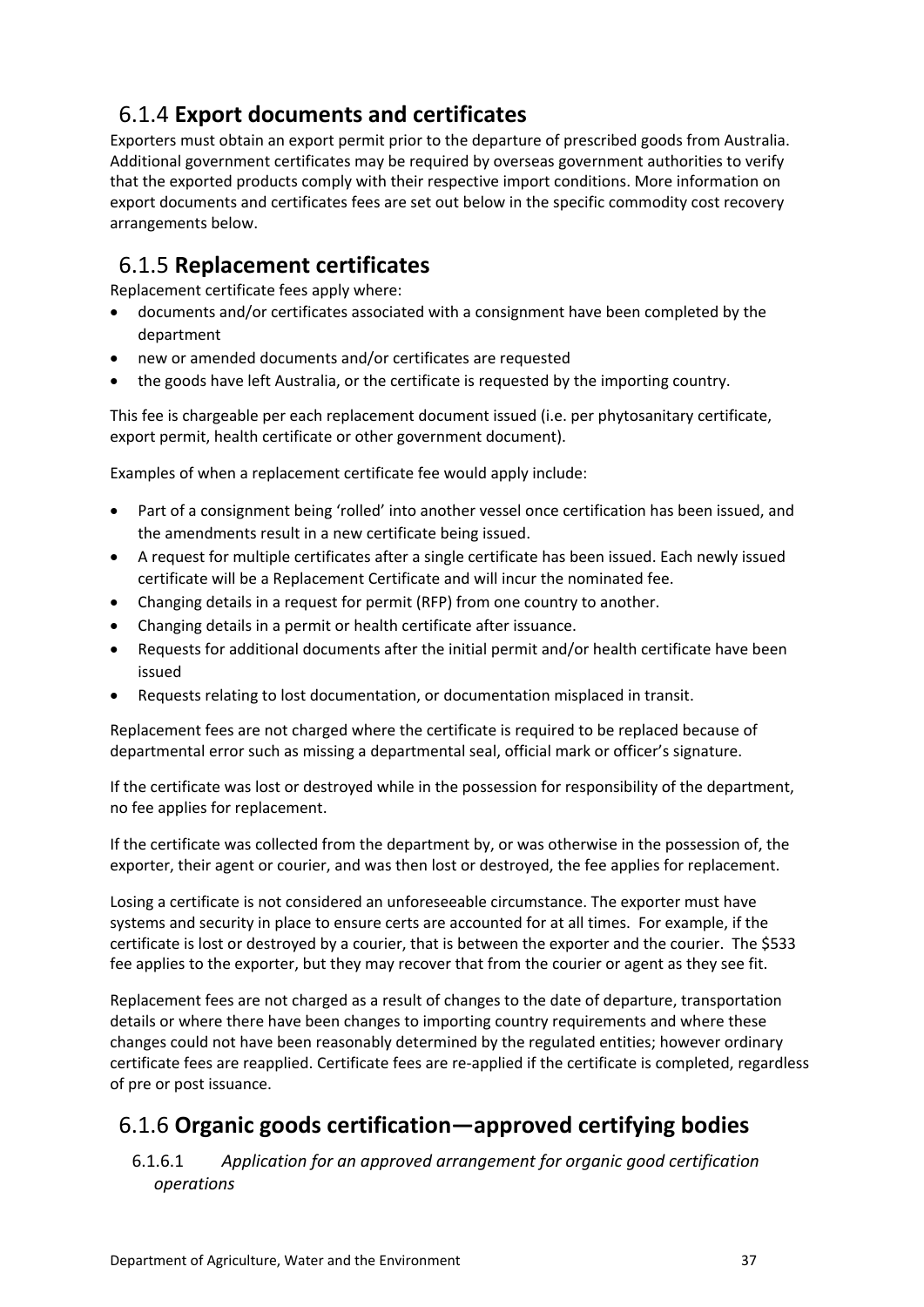An application charge applies for a proposed arrangement for organic goods certification operations in relation to organic goods, as detailed in Table 14.

### 6.1.6.2 *Annual charge for an approved arrangement for organic good certification operations*

An annual charge applies where an entity approved by the department wants to maintain its approved arrangement for organic goods certification operations as an approved certifying body. Table 14 provides details of the fees.

### 6.1.6.3 *Audit Fees*

Audit of the entity required to maintain its approved arrangement for organic goods certification operations is charged per 15 minutes or part thereof. Table 14 provides details of the fees.

| <b>Charge title</b>                                                                                                | <b>Type</b> | Legislated<br>rate | <b>Unit</b>                                         |
|--------------------------------------------------------------------------------------------------------------------|-------------|--------------------|-----------------------------------------------------|
| Application for an approved arrangement for<br>organic good certification operations<br>(approved certifying body) | charge      | \$640              | Application                                         |
| Approved arrangement for organic goods<br>certification operations (approved certifying<br>body)                   | charge      | \$8,000            | Per financial year                                  |
| Approved arrangement for organic goods<br>certification operations (approved certifying<br>body) (part year)       | charge      | \$4,000            | Registered after 1 January in<br>the financial year |
| Assessment of applications or approvals                                                                            | Fee         | \$35               | Per 15 minutes or part<br>thereof                   |
| Audit charge for organic goods certification<br>operations                                                         | Fee         | \$35               | Per 15 minutes<br>or part thereof                   |

### **Table 14: Organics fee and charge**

### Scenario 36A – Organics

Aside from the organic certifying organisation annual charge, these fees and charges have not been identified in previous CRIS due to their low quantum. However, the department has charged for these activities in the past; they are not new regulatory activities. The charges for the organic certifying bodies are included in the final CRIS for each export arrangement.

The charges are provided in the various arrangements in recognition that the commodity arrangement underpins the export of an organic consignment. The commodity arrangements are, therefore, a contributor to some costs of the organic export program and associated market access activities.

# <span id="page-37-0"></span>**6.2 Live Animal Export (LAE) Cost Recovery Arrangement**

The export of live animals and reproductive material is a controlled activity and is regulated in accordance with the *Export Control Act 2020*, and *Australian Meat and Livestock Act 1997*. Exporters of live animals and animal reproductive material must obtain an export permit prior to the departure of goods from Australia and additional export certification may be required by overseas government authorities to verify the exported product's compliance with their respective import conditions. Further information is provided in the relevant CRIS, which is available at https://www.agriculture.gov.au/fees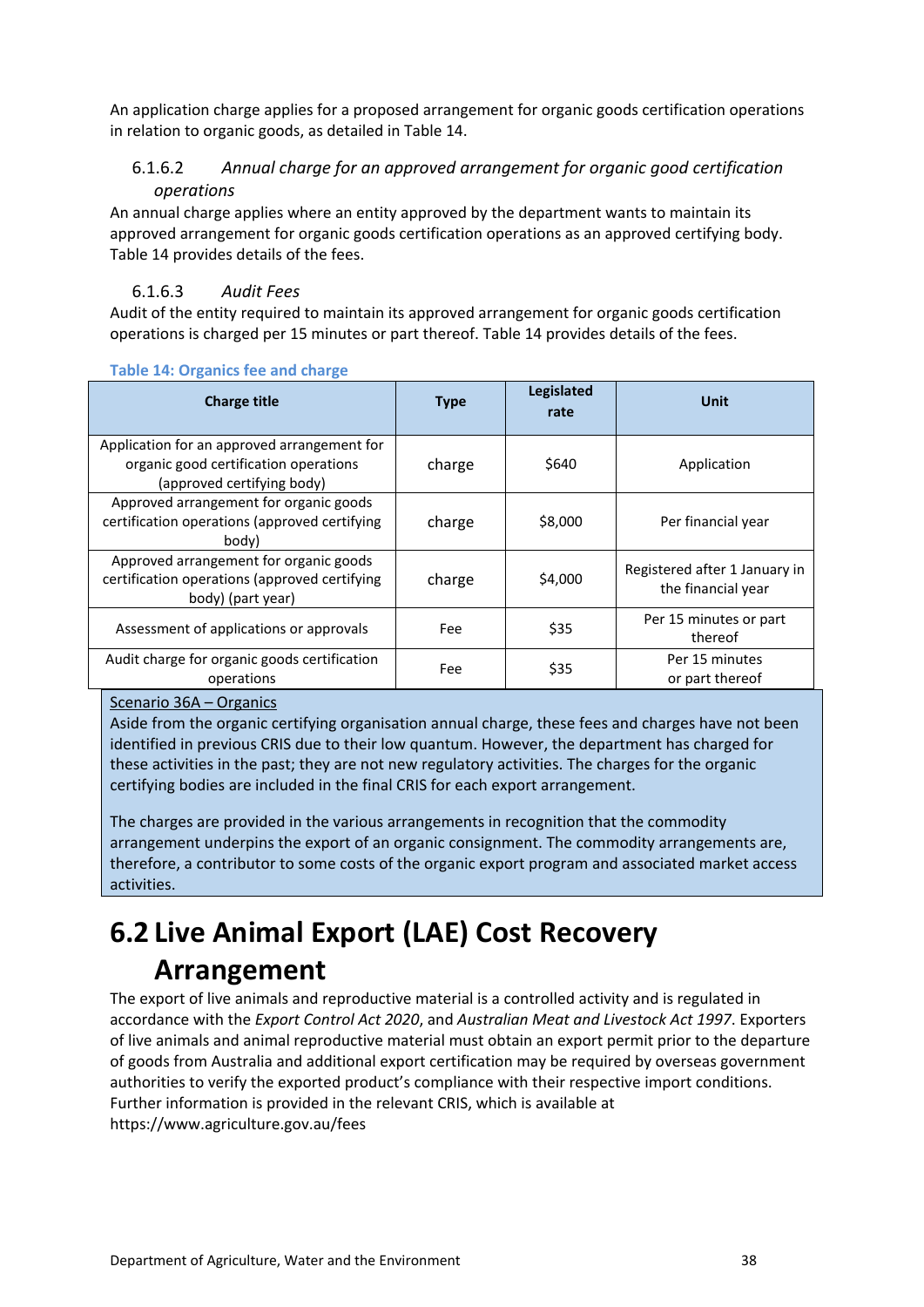# <span id="page-38-0"></span>6.2.1 **Application for Approval and Approval Variations**

A charge applies to all applications seeking some form of approval or variation to an existing application, as detailed in Table 15 to 18. The charges apply irrespective of the outcome of the application. Charges are applied for the following applications:

- Notices of intention
- Registered Establishment registration for the export of livestock
- Veterinarian's accreditation
- Livestock export licence
- Approved Arrangements and Approved Export Programs
- Exporter Supply Chain Assurance System (ESCAS)
- Exemption from Approved Arrangement.

### **Table 15: Charges applying for new applications, to renew applications or applications to vary existing registered establishment - LAE**

| <b>Charge title</b> | <b>Type</b> | Legislated rate              | Unit                                    |
|---------------------|-------------|------------------------------|-----------------------------------------|
| Application         | Fee         | Vet - \$95<br>Non-Vet - \$59 | Per 15<br>minutes<br>or part<br>thereof |

#### **Table 16: Charges applying for Veterinarian's accreditation - LAE**

| ັ<br>. .<br>. .<br>ັ<br><b>Charge title</b> | <b>Type</b> | Legislated rate              | <b>Unit</b>                             |
|---------------------------------------------|-------------|------------------------------|-----------------------------------------|
| <b>Application - New</b>                    | Fee         | Vet - \$45<br>Non-Vet - \$29 | Per 15<br>minutes<br>or part<br>thereof |
| Application renew                           | Fee         | Vet - \$45<br>Non-Vet - \$29 | Per 15<br>minutes<br>or part<br>thereof |
| Application - Variation                     | Fee         | Vet - \$45<br>Non-Vet - \$29 | Per 15<br>minutes<br>or part<br>thereof |

**Table 17: Charges applying for new applications, renew of applications or variation to Livestock Export Licence - LAE**

| <b>Charge title</b>     | <b>Type</b> | Legislated rate              | <b>Unit</b>                             |
|-------------------------|-------------|------------------------------|-----------------------------------------|
| Application - New       | Fee         | Vet - \$45<br>Non-Vet - \$29 | Per 15<br>minutes<br>or part<br>thereof |
| Application renew       | Fee         | Vet - \$45<br>Non-Vet - \$29 | Per 15<br>minutes<br>or part<br>thereof |
| Application - Variation | Fee         | Vet - \$45<br>Non-Vet - \$29 | Per 15<br>minutes<br>or part<br>thereof |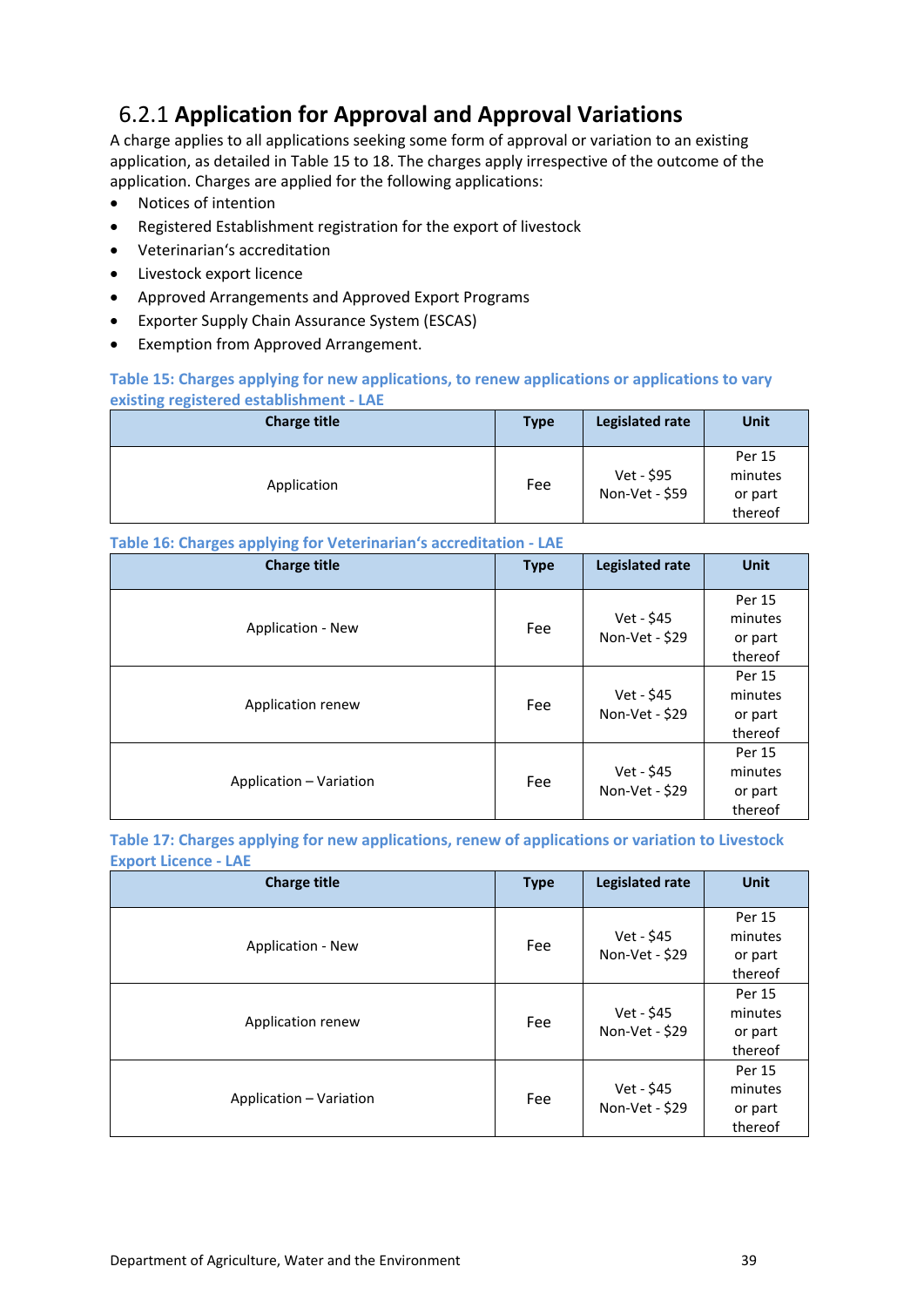**Table 18: Charges applying for new applications or variation to Exporter Supply Chain Assurance System (ESCAS) - LAE**

| <b>Charge title</b>     | <b>Type</b> | <b>Legislated rate</b>       | Unit                                    |
|-------------------------|-------------|------------------------------|-----------------------------------------|
| Application - New       | Fee         | Vet - \$45<br>Non-Vet - \$29 | Per 15<br>minutes<br>or part<br>thereof |
| Application - Variation | Fee         | Vet - \$45<br>Non-Vet - \$29 | Per 15<br>minutes<br>or part<br>thereof |

### **Table 18: Charges applying for Exemption from Approved Arrangement - LAE**

| <b>Charge title</b> | <b>Type</b> | Legislated rate              | Unit                                    |
|---------------------|-------------|------------------------------|-----------------------------------------|
| Application         | Fee         | Vet - \$45<br>Non-Vet - \$29 | Per 15<br>minutes<br>or part<br>thereof |

### <span id="page-39-0"></span>6.2.2 **Approved Arrangement Charges**

From 1 January 2017, livestock exporters are required to operate under an approved arrangement.

An annual charge is applied for a livestock exporter operating under an approved arrangement. The annual charge varies depending on whether livestock is exported by sea or air. Livestock exporters, who export by both air and sea, pay the higher rate being sea. Rates are provided in Table 16.

Exporters seeking to operate as a small and infrequent exporter must first apply for an exemption from an approved arrangement. The annual charge applied to exporters approved to operate as a small and infrequent exporter is applicable per financial year and not reduced if commenced post 1 January for that financial year.

| <b>Charge title</b>                                                          | <b>Type</b> | <b>Legislated</b><br>rate | Unit                                                |
|------------------------------------------------------------------------------|-------------|---------------------------|-----------------------------------------------------|
| Approved Arrangement livestock exported by<br>sea, or sea and air            | Charge      | \$33,087                  | Per financial year                                  |
| Approved Arrangement livestock exported by<br>sea or sea and air (part year) | Charge      | \$16,543.50               | Registered after 1 January<br>in the financial year |
| Approved Arrangement livestock exported by<br>air only                       | Charge      | \$16,544                  | Per financial year                                  |
| Approved Arrangement livestock exported by<br>air only (part year)           | Charge      | \$8,272                   | Registered after 1 January<br>in the financial year |
| Licence - Livestock                                                          | Charge      | \$5,706                   | Per financial year                                  |

**Table 16: Livestock licence and approved arrangement charges**

### <span id="page-39-1"></span>6.2.3 **Livestock throughput charges**

The throughput charge per head of exported livestock is set out in Table 17. The charges apply for each animal exported irrespective of the export market. The throughput charge is determined by the total number of animals listed on the export certificates for the consignment.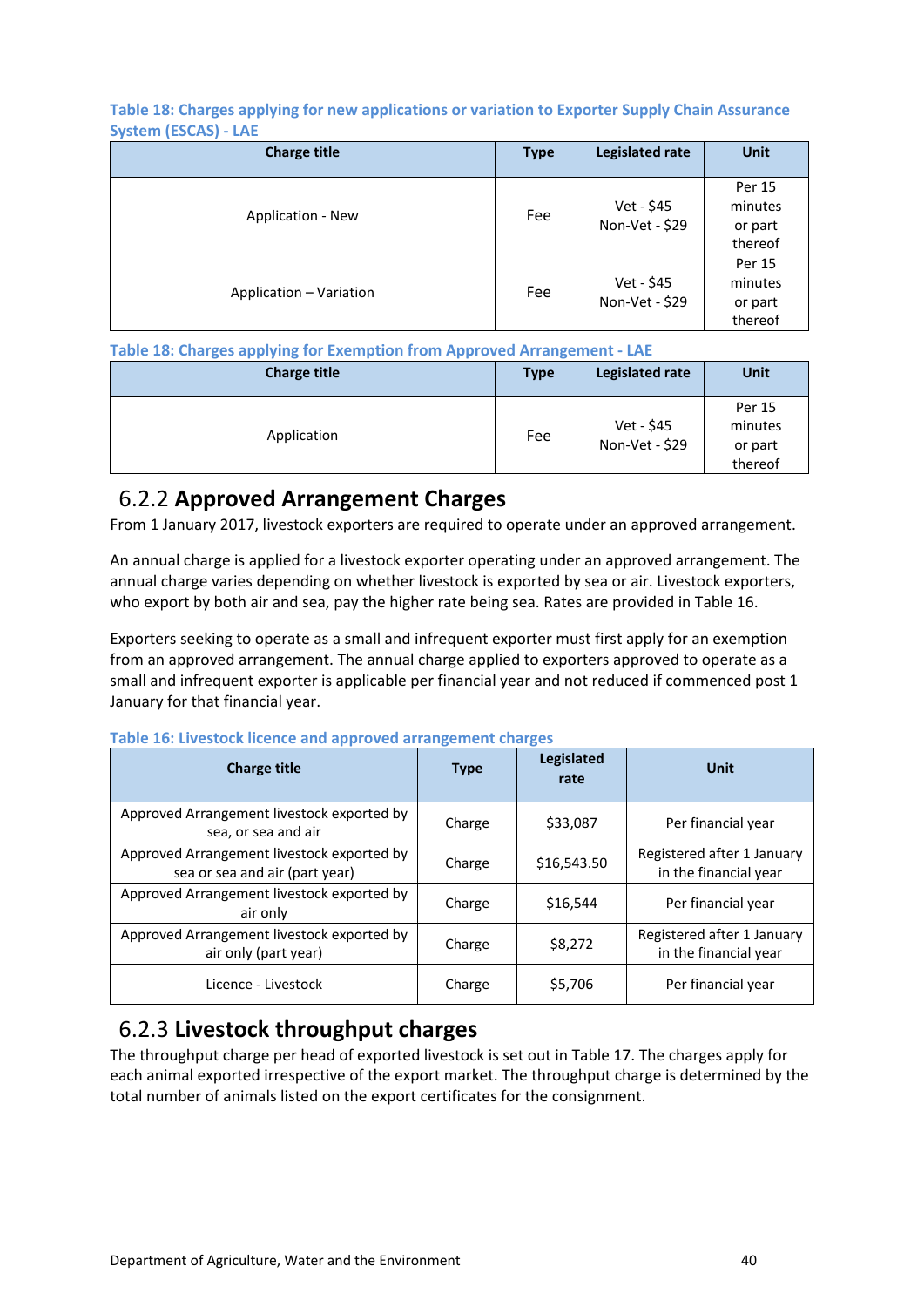**Table 17: Livestock throughput charges**

| <b>Charge title</b>       | <b>Type</b> | <b>Legislated rate</b> | <b>Unit</b> |
|---------------------------|-------------|------------------------|-------------|
| Throughput - Full Unit    |             | $$3.56 - by sea$       |             |
| (Cattle/Buffalo/Camelids) | Charge      | $$3.03 - by air$       | Animal      |
|                           |             | $$0.91 - by sea$       | Animal      |
| Throughput (Sheep/Goat)   | Charge      | $$0.78 - by air$       |             |

# <span id="page-40-0"></span>6.2.4 **Registered Establishment charges**

An annual charge applies to registered establishments (formally known as registered premises) registered for the holding and assembling livestock for export, as detailed in Table 18. **Table 18 LAE registered establishment charge** 

| <b>Charge title</b>                                                 | Type   | <b>Legislated rate</b>       | Unit                              |
|---------------------------------------------------------------------|--------|------------------------------|-----------------------------------|
| Application - new<br>Application - renew<br>Application - variation | Fee    | Vet - \$45<br>Non-Vet - \$29 | Per 15 minutes<br>or part thereof |
| Livestock (Registered Establishment)<br>Registration                | Charge | \$8,272                      | Annual                            |

# <span id="page-40-1"></span>6.2.5 **Certificate charges**

Export permits are a legislative requirement for each consignment (both livestock and non-livestock) and most importing countries also require health certificates attesting that the consignment meets their requirements. Charges apply for assessment and preparation of each departmental document (certificate and/or permit) issued (each consignment requires at least one export permit and usually at least one health certificate). Table 19 outlines documentation charges for exporters of live animals and animal reproductive material.

A charge is applied per permit for all animal reproductive material and non-livestock live animal export permits. Where an exporter requests multiple export permits for the one consignment, the additional time taken to prepare the extra certificates will be included in the assessment and preparation charges.

### **Table 19: LAE Documentation charges**

| <b>Document Charges</b>                                                       | <b>Type</b> | Legislated rate | Unit     |
|-------------------------------------------------------------------------------|-------------|-----------------|----------|
| Export Permit (animal reproductive material or<br>non-livestock live animals) | charge      | \$183           | Document |
| Replacement Export document                                                   | Fee         | \$500           | Document |

# <span id="page-40-2"></span>6.2.6 **Inspections fees**

Inspection activities are charged per 15 minutes or part thereof, as shown in Table 20. Where the inspection activity could be performed by an external authorised officer, but an exporter elects to use a departmental officer, the inspection cost will be at the higher rate per 15 minutes, or part thereof.

# <span id="page-40-3"></span>6.2.7 **Audit fees**

Audit activities are charged per 15 minutes or part thereof.

Where there is a need or a request for a specialist auditor (such as a veterinarian) to undertake an audit, a higher rate applies as shown at Table 20.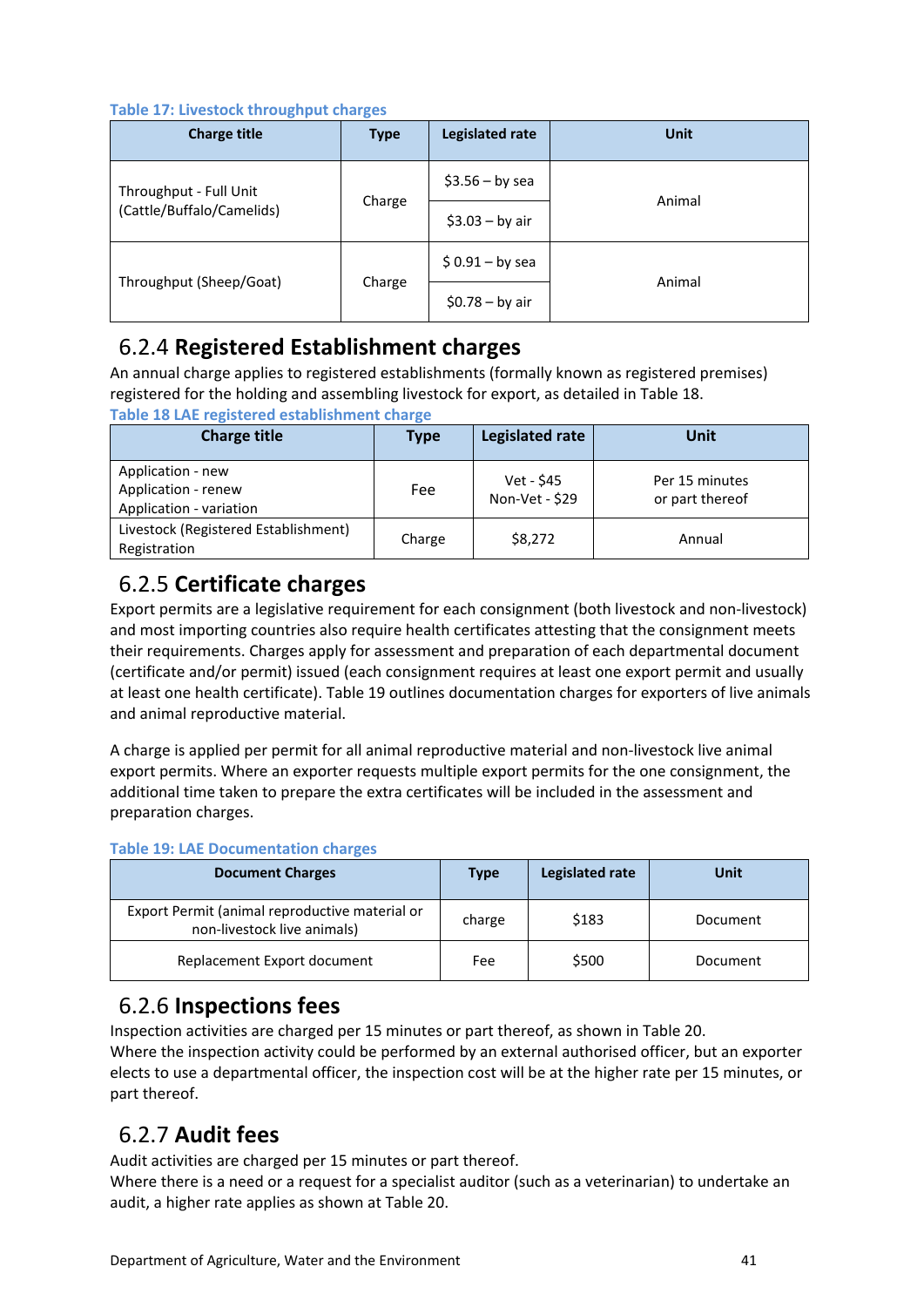### **Table 20: LAE audit and inspection fees**

| Fee                                              | <b>Type</b> | <b>Legislated rate</b> | <b>Unit</b>                       |
|--------------------------------------------------|-------------|------------------------|-----------------------------------|
| Inspection                                       | Fee         | \$29                   | per 15 minutes<br>or part thereof |
| Specialised Inspection - such as<br>veterinarian | Fee         | \$45                   | per 15 minutes<br>or part thereof |
| Audit                                            | Fee         | \$59                   | per 15 minutes<br>or part thereof |
| Specialised Audit - such as<br>veterinarian      | Fee         | \$95                   | per 15 minutes<br>or part thereof |

# <span id="page-41-0"></span>6.2.8 **Independent Observers (IO)**

### 6.2.8.1 *Standard fees*

Independent Observers undertake audit activities on vessels to confirm the arrangements exporters have in place to manage livestock in accordance with Standard 5 of the Australian Standards for the Export of Livestock (ASEL). The existing live animal export audit fee rates will apply to these functions. The following standard fees will apply to each voyage that an IO accompanies:

- 7.5 hours audit per day from the day of arrival on the vessel until and including day of return to Australia (see Table 21)
- Per 15 minutes for audit support from Departmental officer in Australia (note standard audit rates and outside ordinary hours rates apply)
- Travel costs associated with the returning international business class flight.

| Fee                       | Rate    | <b>Unit</b> | <b>Daily Total</b> |
|---------------------------|---------|-------------|--------------------|
| Weekday                   | \$1,740 | Day         | \$1,740            |
| Weekend or public holiday | \$2,340 | Day         | \$2,340            |

### **Table 21: LAE Independent Observer standard daily audit rates**

### 6.2.8.2 *Multiple Exporters*

Where there are multiple exporters and consignments on a voyage, fees and charges will be assigned based on the number of head exported by each exporter. The travel costs will be assigned equally between all exporters.

### <span id="page-41-1"></span>6.2.9 **Non-reusable materials**

Payment is required for non-reusable materials purchased by officers in the provision of regulatory functions. This fee is the same as the cost incurred by the department in purchasing the materials.

### Scenario 36B.1 – Livestock consignment charges

A licensed livestock exporter, submitted a Notice of Intent to export 2,500 cattle from Townsville to Vietnam by sea. The consignment will be entering the registered establishment on Saturday 8 May and departing Townsville on Saturday 15 May. The cattle are being exported to three individual importers.

A departmental veterinary officer (VO) conducts a pre-export assessment of documentation and importing country requirements on Monday 10 and Tuesday 11 May for a total of 1 hour and 15 minutes during ordinary hours. The VO then travels to the registered establishment on Thursday 13 May to conduct an inspection of the livestock, the inspection takes 2 hours, not including travel time. The inspection takes place between 5:00pm to 7:00pm which means 30 minutes will be charged at the outside ordinary hours continuous on a weekday rate.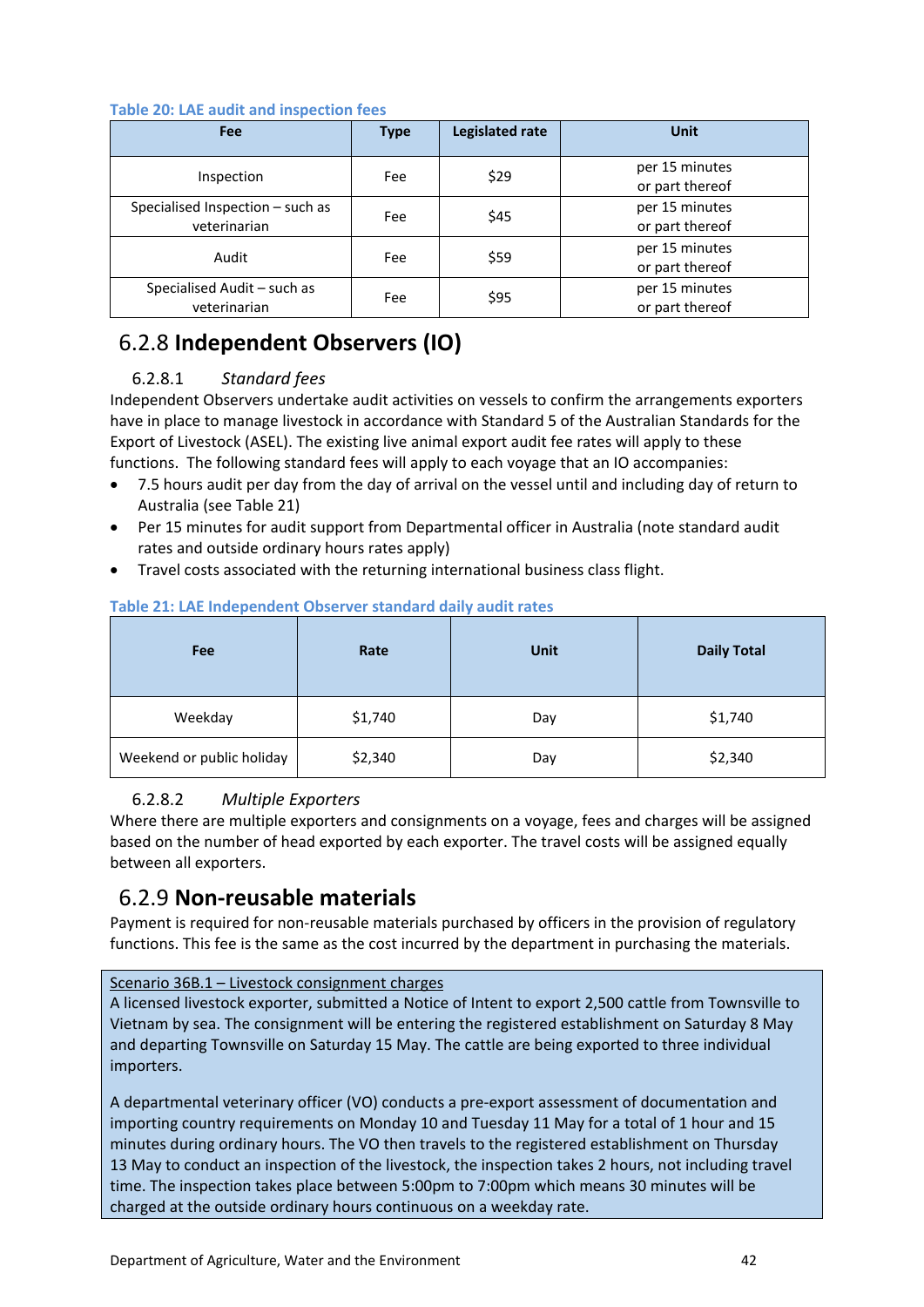On Saturday 15 May the VO travels to the departure port in Townsville and conducts a final inspection of the livestock as they board the vessel. At the port the VO conducts a final document check, certifies the export permit and health certificates and hands these over to the exporter, these tasks take 1 hour to complete. The VO returns to the regional officer to conduct final administrative tasks and record keeping, which takes a further 30 minutes. Both the inspection at the port and the administration and record keeping will be at the outside ordinary hours, non-continuous on a weekend rate.

| Document assessment        | $9 \times $45$          | \$405   |
|----------------------------|-------------------------|---------|
| Inspection                 | 8 x \$45                | \$360   |
| Outside ordinary hours     | $1 \times $21$          | \$21    |
| continuous weekday         |                         |         |
| Outside ordinary hours     | $1 \times $29$          | \$29    |
| non-continuous weekend     | 4 x \$58                | \$232   |
| Throughput (Cattle \$3.56) | 2,500 x \$3.56 per head | \$8,900 |
| <b>Total</b>               |                         | \$9,947 |

Note: In the above scenario, the health certificate and export permit fee are no longer chargeable. They are included in the document assessment and preparations charge.

Scenario 36B.2 - NOI Assessment/ESCAS Assessments/Licence Assessment

An exporter applies for a livestock export licence to export cattle by sea. The application is assessed and approved, which takes a total of 180 minutes.

The exporter also submits an application for an Approved Arrangement and Approved Export Program. The application is assessed and approved, which takes a total of 7 hours. The exporter is now liable for the annual charge of \$33,087 to export as a licenced exporter by sea with an Approved Arrangement.

In order to export slaughter cattle to a particular market, the exporter now applies for an ESCAS application. The application is assessed and approved, which takes a total of 25 minutes.

The exporter then submits an application for a notice of intention to export the consignment. The notice of intention is assessed and approved, which takes a total of 100 minutes. The exporter varies the notice of intention, which takes a further 20 minutes to assess and approve.

| Approval of livestock export application | 12 x 15 minutes | \$348    |
|------------------------------------------|-----------------|----------|
| Approved arrangement charge              | \$33,087        | \$33,087 |
| <b>ESCAS</b> application                 | $2 \times $29$  | \$58     |
| NOI application                          | 4 x \$29        | \$116    |
| <b>NOI Variation</b>                     | $2 \times $29$  | \$58     |
| <b>Total</b>                             |                 | \$33,667 |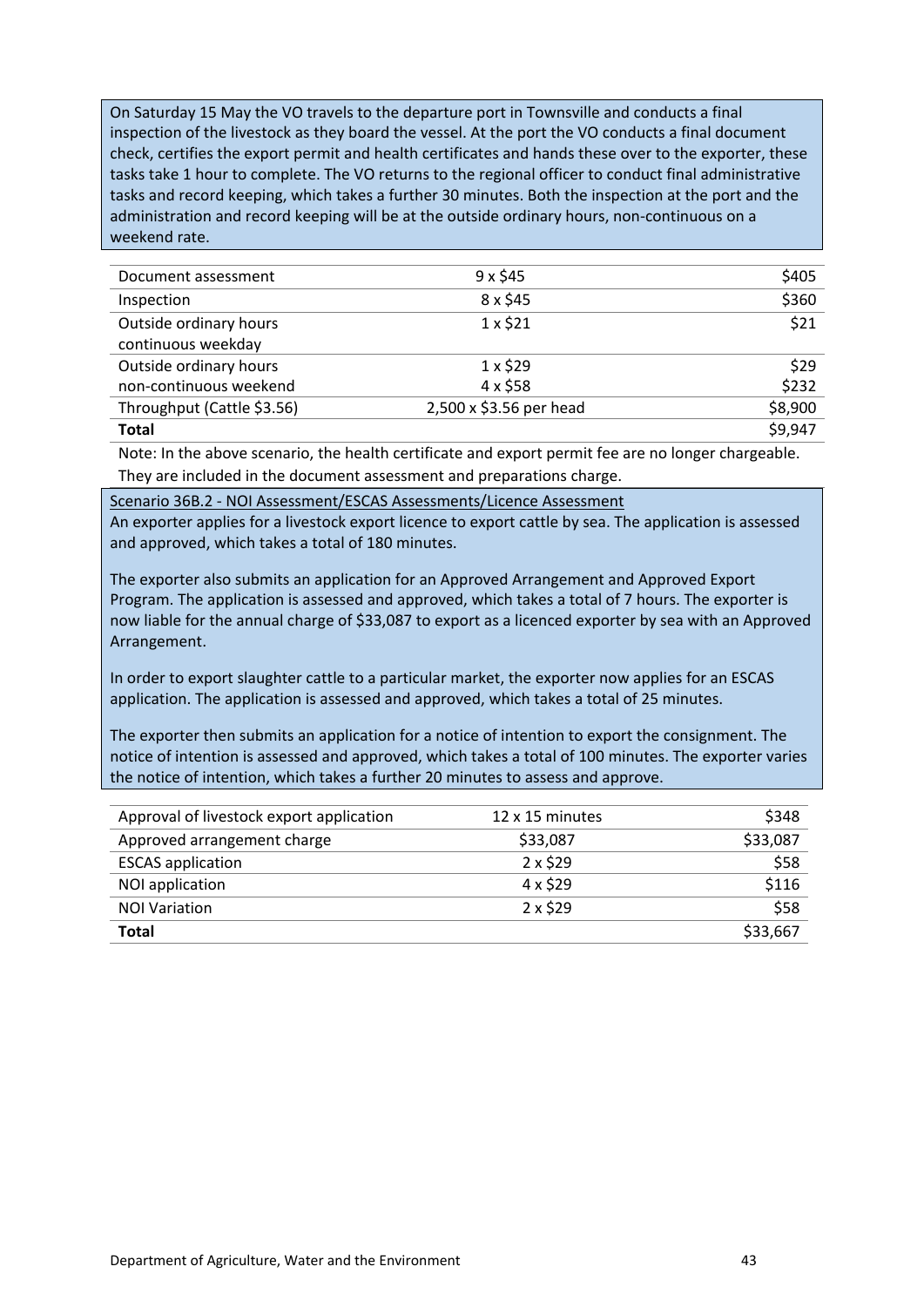### Scenario 36C - Exporting one dog to New Zealand (with a variation)

Joe, a resident of Australia, plans to move to New Zealand and take his dog with him. He contacts a pet transport company to assist with the process. A notice of intention to export (NOI) is lodged with the department 10 business days before departure. The NOI takes 15 minutes to assess and advise approval. Supporting documents to demonstrate compliance with the importing country requirements are provided and assessed by a veterinary officer, a health certificate and export permit is prepared based on the NOI and supporting documents taking 30 minutes. Five days before departure Joe notifies the department his travel plans have changed and amends the date of departure. This variation to the NOI requires another assessment and amendments to the documents taking 15 minutes. It is not an importing country requirement for the dog to be inspected by a department officer before export. The service is provided during ordinary hours. Joe is charged as follows:

| Export permit charge                | 1 x \$183 | \$183 |
|-------------------------------------|-----------|-------|
| Assessment of NOI                   | 2 x \$29  | \$58  |
| Document assessment and preparation | 2 x \$45  | \$90  |
| Total                               |           | \$331 |

Note: In the above scenario, the health certificate and export permit fee are no longer chargeable. They are included in the document assessment and preparation charge.

#### Scenario 36D - Approved arrangements

During 2021–22, Fred's Exports, a licensed livestock exporter operating under an approved arrangement for the export of livestock by sea and air, exports 120 000 cattle from Darwin to Indonesia over 12 consignments.

The department spent a total of 10 hours auditing their facility throughout the year, the exporter is charged for the approved arrangement and audit as follows:

| Approved arrangement charge                   | \$33,087  | \$33,087 |
|-----------------------------------------------|-----------|----------|
| Out-of-office Audit fee (10 x 4 % hour units) | 40 x \$59 | \$2,360  |
| <b>Total</b>                                  |           | \$35,447 |

Note: the table above shows the approved arrangement and audit charges. Additional fees and charges (including a per head throughput charge and inspection charges) are also payable for each individual consignment, as shown in Scenario 36A above.

### Scenario 37 - Approved Arrangement exemption

A company, approaches the department and wishes to export a single consignment of cattle of no more than 400 cattle. The exporter applies for an export licence and an exemption from the requirement to operate under an approved arrangement. The application for export licence takes 24 minutes to be assessed and approved, which takes a total of 12 hours assessment time, 1 hour to review and 1 hour to approve. The exemption from holding an approved arrangement is subsequently assessed and approved, which takes a total of 12 minutes. The company is now liable for the annual charge of \$5,706 to export, and charged as follows:

| Approval of livestock export application                     | 56 x \$29      | \$1,624 |
|--------------------------------------------------------------|----------------|---------|
| Livestock exemption from approved<br>arrangement application | $1 \times $29$ | \$29    |
| Livestock export licence per financial year                  |                | \$5,706 |
| <b>Total</b>                                                 |                | \$7,359 |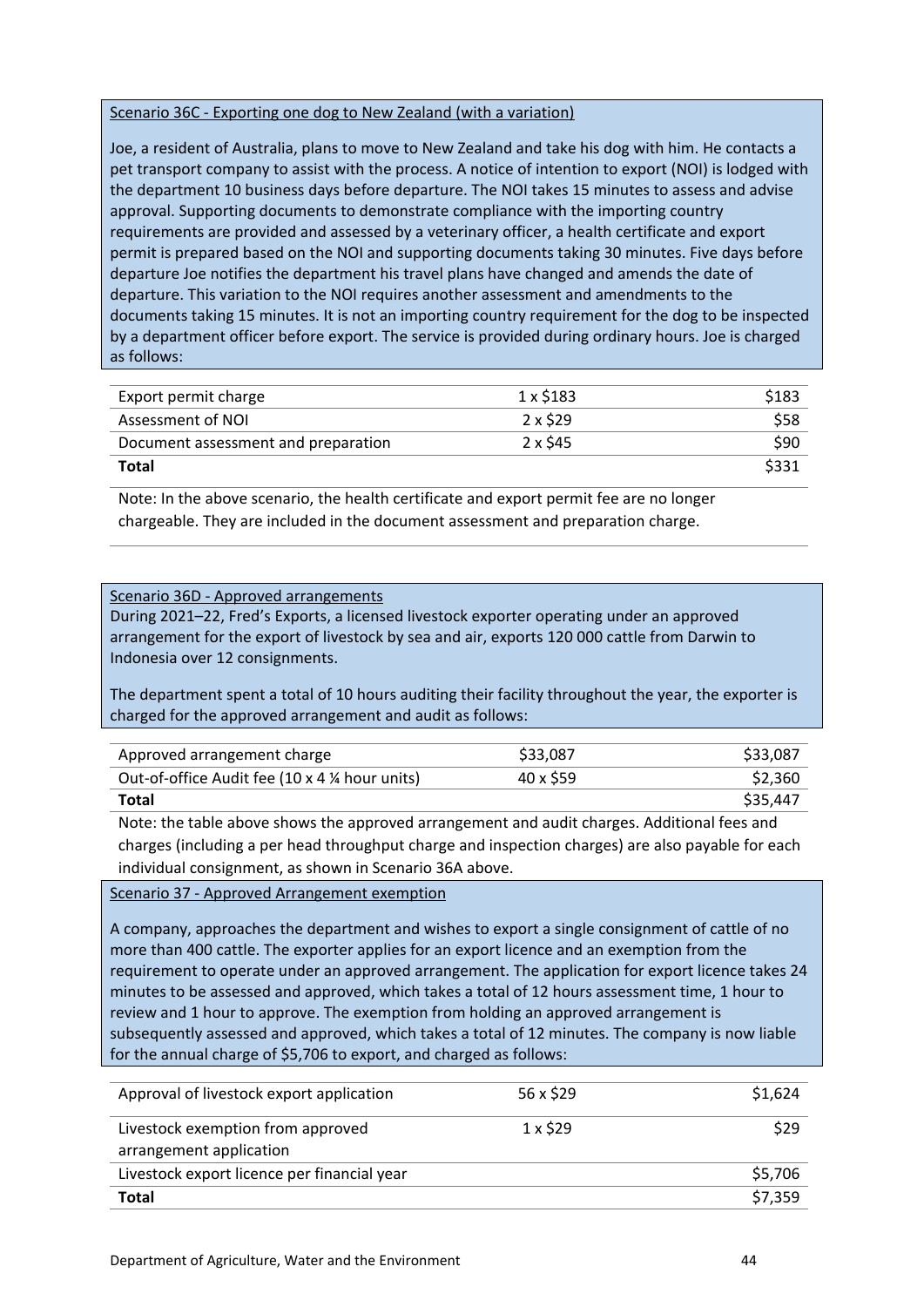### Scenario 38 - Exporting two dogs to Singapore

Penny, a resident of Australia, plans to move to Singapore and take her two dogs with her. She contacts a pet transport company to assist with the process; they coordinate and charge for the required vaccinations and treatment for the two dogs. Penny lodges a notice of intention to export (NOI) with the department 10 business days before departure. The NOI takes 12 minutes to assess and advise approval. Supporting documents to demonstrate compliance with the importing country requirements are provided and assessed by a veterinary officer, a health certificate and export permit is prepared based on the NOI and supporting documents taking 30 minutes. It is an importing country requirement that a department officer inspects the animals prior to export. The department officer will spend five minutes undertaking the inspection of each animal. The service is provided during ordinary hours. Penny is charged as follows:

| Export permit charge                | 1 x \$183       | \$183 |
|-------------------------------------|-----------------|-------|
| Assessment of NOI                   | $1 \times$ \$29 | \$29  |
| Document assessment and preparation | 2 x \$45        | \$90  |
| Inspection                          | 1x \$45         | \$45  |
| Total                               |                 | \$347 |

Note: In the above scenario, the health certificate and export permit fee are no longer chargeable. They are included in the inspection charge.

### Scenario 38B - Exporting one dog to New Zealand (with a rescheduled appointment)

Sally, a resident of Australia, plans to move to New Zealand and take her dog with her. Sally lodges a notice of intention to export (NOI) with the department 10 business days before departure. The NOI takes 15 minutes to assess and advise approval. Documents are prepared for the scheduled appointment. On the day of the appointment supporting documents to demonstrate compliance with the importing country requirements are provided and assessed by a veterinary officer.

The assessment identifies that Sally's dog does not comply with the importing country requirements because the external parasite treatment has not been completed within the required time frame. To comply with the importing country requirements Sally must organise the correct treatments and supporting documents from her veterinarian, and reschedules another appointment for the following morning.

Assessment of the initial documents and preparation of the health certificate and export permit takes 30 minutes. Because the appointment is rescheduled with less than one business days notice a reschedule fee is applied. Assessment of the new documents takes 10 minutes. It is not an importing country requirement for the dog to be inspected by a department officer before export. The service is provided during ordinary hours. Sally is charged as follows:

| Export permit charge                | $1 \times $183$ | \$183 |
|-------------------------------------|-----------------|-------|
| Assessment of NOI                   | $1 \times $29$  | \$29  |
| Document assessment and preparation | $2 \times $45$  | \$90  |
| Reschedule appointment fee          | $1 \times 29$   | \$29  |
| Document assessment and preparation | $1 \times 45$   | \$45  |
| Total                               |                 | \$376 |

Note: In the above scenario, the health certificate and export permit fee are no longer chargeable. They are included in the document assessment and preparation charge.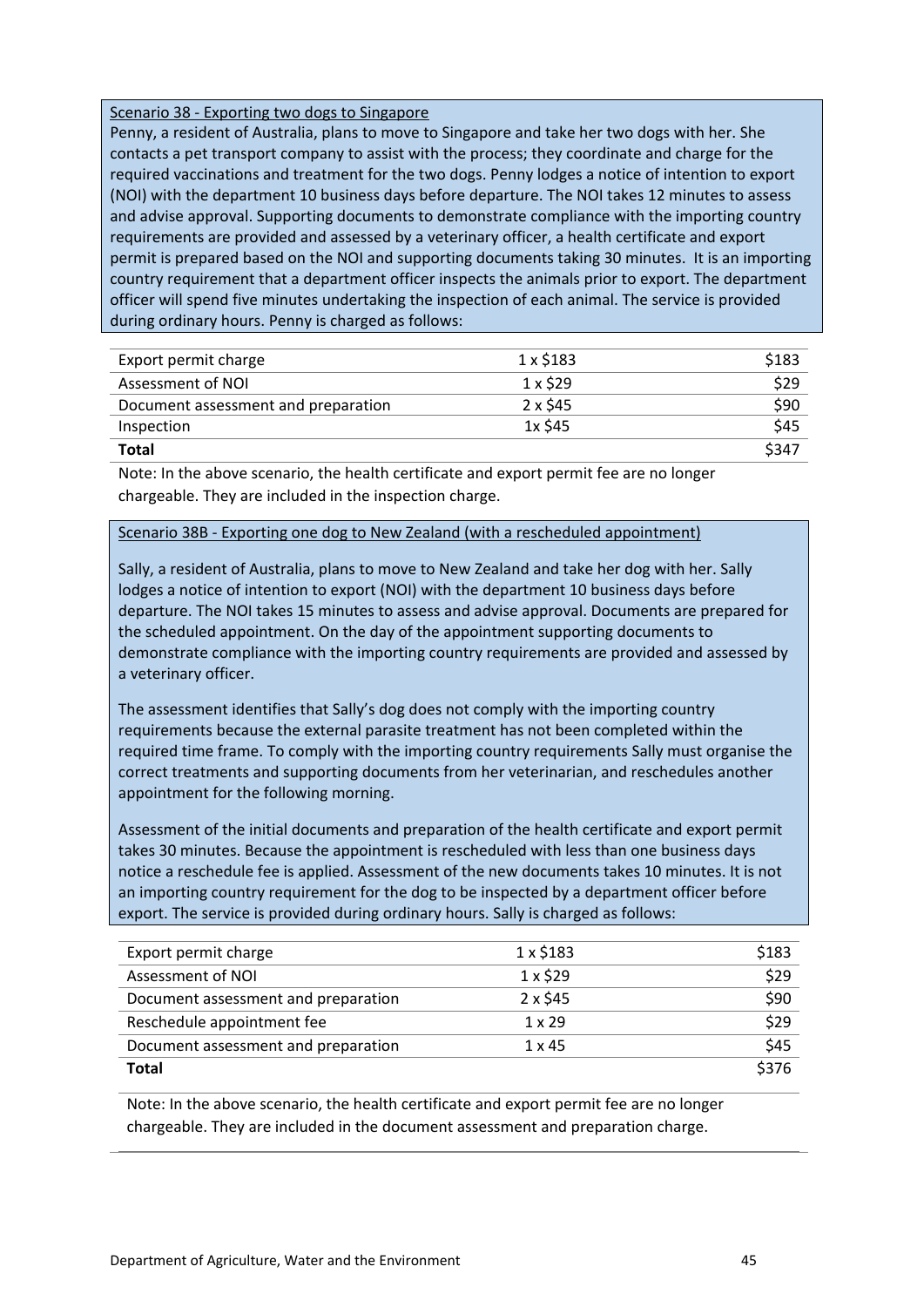### Scenario 39 - Exporting one cat to the USA

Joe, a resident of Australia, plans to move to USA and take his cat with him. He contacts a pet transport company to assist with the process. Joe lodges a notice of intention to export (NOI) with the department 10 business days before departure. The NOI takes 15 minutes to assess and advise approval. Supporting documents to demonstrate compliance with the importing country requirements are provided and assessed by a veterinary officer, a health certificate and export permit is prepared based on the NOI and supporting documents taking 30 minutes.

It is not an importing country requirement for a department officer to inspect the cat before export. The service is provided during ordinary hours. Joe is charged as follows:

| Export permit charge | $1 \times $183$ | \$183 |
|----------------------|-----------------|-------|
| Assessment of NOI    | $1 \times $29$  | \$29  |
| Document assessment  | $2 \times $45$  | \$90  |
| and preparation      |                 |       |
| Total                |                 |       |

Note: In the above scenario, the health certificate and export permit fee are no longer chargeable. They are included in the document assessment and preparation charge.

#### Scenario 40 - Exporting 10 horses to UAE

Pegasus, a horse exporter, submits a notice of intention to export a consignment of 10 horses to UAE by air, during ordinary hours on a Monday. It is a condition of import to the UAE that horses undertake pre export isolation (PEI) prior to export. The operations and governance manual for the PEI premise takes 15 minutes to assess and a 30 minute inspection of the PEI is completed by a regional officer to assess it complies. Some changes to need to be made so the officer reviews the amended O & G manual and then issues the approval of the premise for this consignment along with the NOI approval. It takes 15 minutes to assess and advise approvals.

Supporting documents to demonstrate compliance with the importing country requirements are submitted. A departmental veterinary officer (VO) conducts a pre inspection assessment of documentation and importing country requirements takes 15 minutes. The horses are inspected during ordinary hours, between 2.00 and 3.00 pm. The regional veterinary officer takes 15 minutes after the inspection, at the regional office to finalise the inspection record.

The regional veterinary officer assesses the inspection and laboratory results, vaccinations and verifies declarations before preparing and signing the required certification. Assessment and preparation of documents takes three hours and 45 minutes. Only one export permit is required for the consignment, but a health certificate is required for each animal.

### Pegasus is charged as follows:

| Export permit charge                | $1 \times $183$ | \$183   |
|-------------------------------------|-----------------|---------|
| NOI and PEI assessment              | $2 \times $29$  | \$58    |
| Document assessment and preparation | 16 x \$45       | \$720   |
| Pre inspection (1 x 15 minutes)     | $1 \times $45$  | \$45    |
| Inspection (4 x 15 minutes)         | 4 x \$45        | \$180   |
| Post inspection (1 x 15 minutes)    | $1 \times $45$  | \$45    |
| <b>Total</b>                        |                 | \$1,231 |

Note: In the above scenario, the health certificate and export permit fee are no longer chargeable. They are included in the document assessment and preparation charge.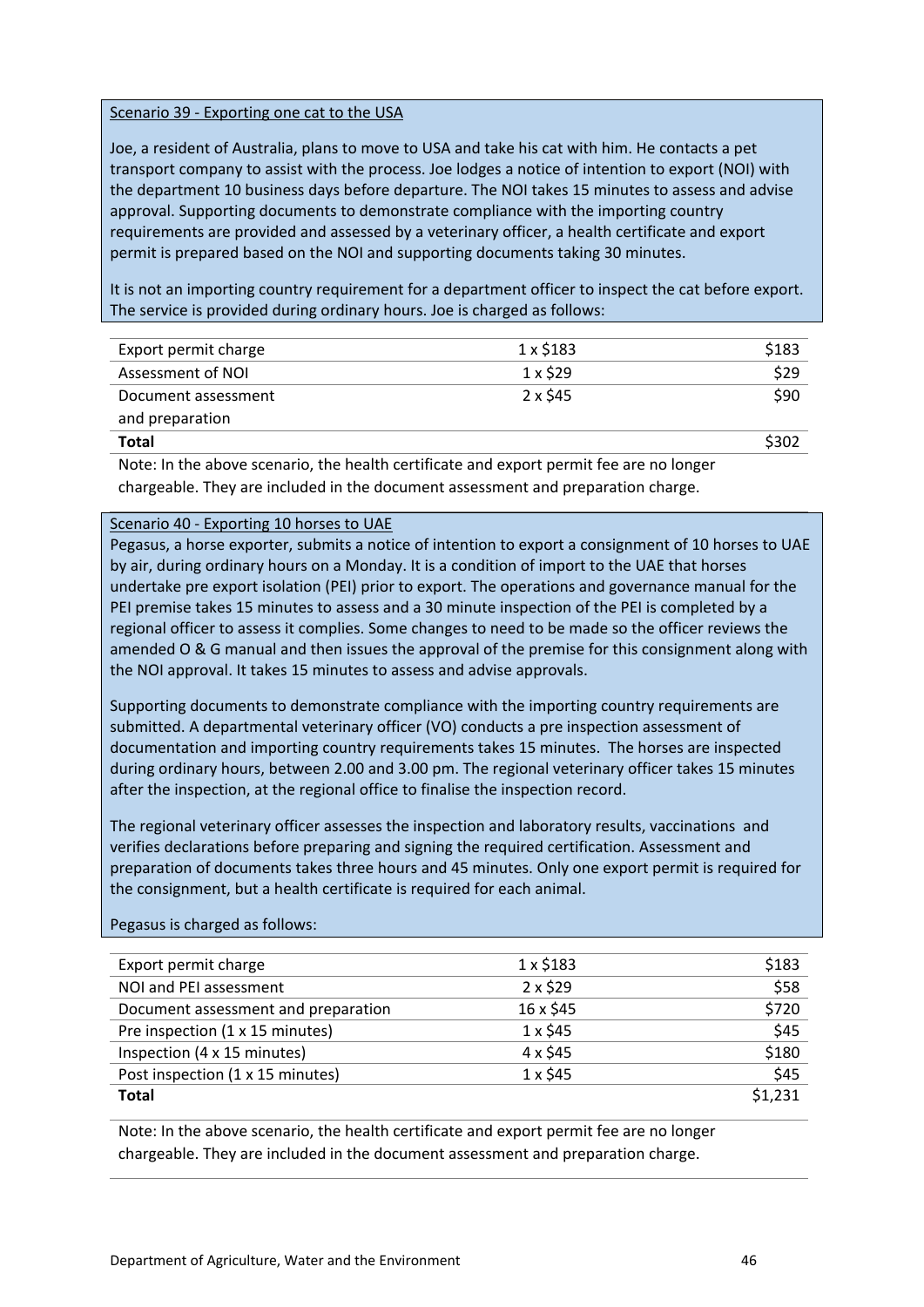### Scenario 41 - Specialist Audit

A facility approved for the collection and storage of animal reproductive material requires regular audits by a department veterinary officer in order to comply with importing country requirements. The pre audit preparation takes 30 minutes. The on-site audit takes 2 hours and post-audit reporting, and finalisation takes 1 hour. A total of 3  $\frac{1}{2}$  hours is spent on the audit. The facility is charged as follows:

| Specialist audit fee (14 x 15 minutes) | 14 x \$95 | \$1,330 |
|----------------------------------------|-----------|---------|
|----------------------------------------|-----------|---------|

**Total** \$1,330

### Scenario 42 - Six horses to Europe overtime (continuous)

An exporter submits a notice of intention to export a consignment of six horses to Europe The NOI takes 15 minutes to assess and advise approval. Supporting documents to demonstrate compliance with the importing country requirements are submitted. Assessment and preparation of documents takes two hours and 45 minutes during business hours. The inspection occurs on a Wednesday between 6.00 pm and 6.45 pm. The consignment inspection commences in ordinary hours. The overtime applicable to this case is not continuous overtime, so the minimum weekday overtime fee of half an hour applies.

The regional veterinary officer undertakes 15 minutes of post-inspection work the next day in the regional office to finalise the inspection record. The regional veterinary officer assesses the inspection results and verifies declarations before preparing and signing the required certification. A single export permit is required, but a health certificate is required for each horse.

The exporter is charged as follows:

| Export permit charge                         | $1 \times $183$ | \$183 |
|----------------------------------------------|-----------------|-------|
| <b>NOI Assessment</b>                        | $1 \times $29$  | \$29  |
| Document assessment and preparation          | 11 x \$45       | \$495 |
| Inspection (3 x 15 minutes)                  | $3 \times $45$  | \$135 |
| Post inspection (1 x 15 minutes)             | $1 \times $45$  | \$45  |
| Inspection outside ordinary hours continuous | $1 \times $60$  | \$60  |
| Total                                        |                 | \$947 |

### Scenario 43 – Animal reproductive material export to New Zealand

An exporter, Liquid Life, submits a notice of intent to export a consignment of animal reproductive material to New Zealand by air. The NOI takes 15 minutes to assess and advise approval. Supporting documents to demonstrate compliance with the importing country requirements are submitted. Assessment and preparation of documents takes three hours and 30 minutes. The consignment inspection takes 30 minutes. A single export permit and health certificate is required for the consignment.

The inspector undertakes 5 minutes post-inspection work in the regional office to close the inspection event and enter the required information into the department's systems.

The inspector assesses the inspection results and verifies declarations before preparing and signing the required certification. Liquid Life is charged as follows:

| Export permit charge                | $1 \times $183$ | \$183 |
|-------------------------------------|-----------------|-------|
| NOI assessment                      | $1 \times $29$  | \$29  |
| Document assessment and preparation | $14 \times 45$  | \$630 |
| Inspection                          | $2 \times $45$  | \$90  |
| Post inspection                     | $1 \times $45$  | \$45  |
| Total                               |                 | \$977 |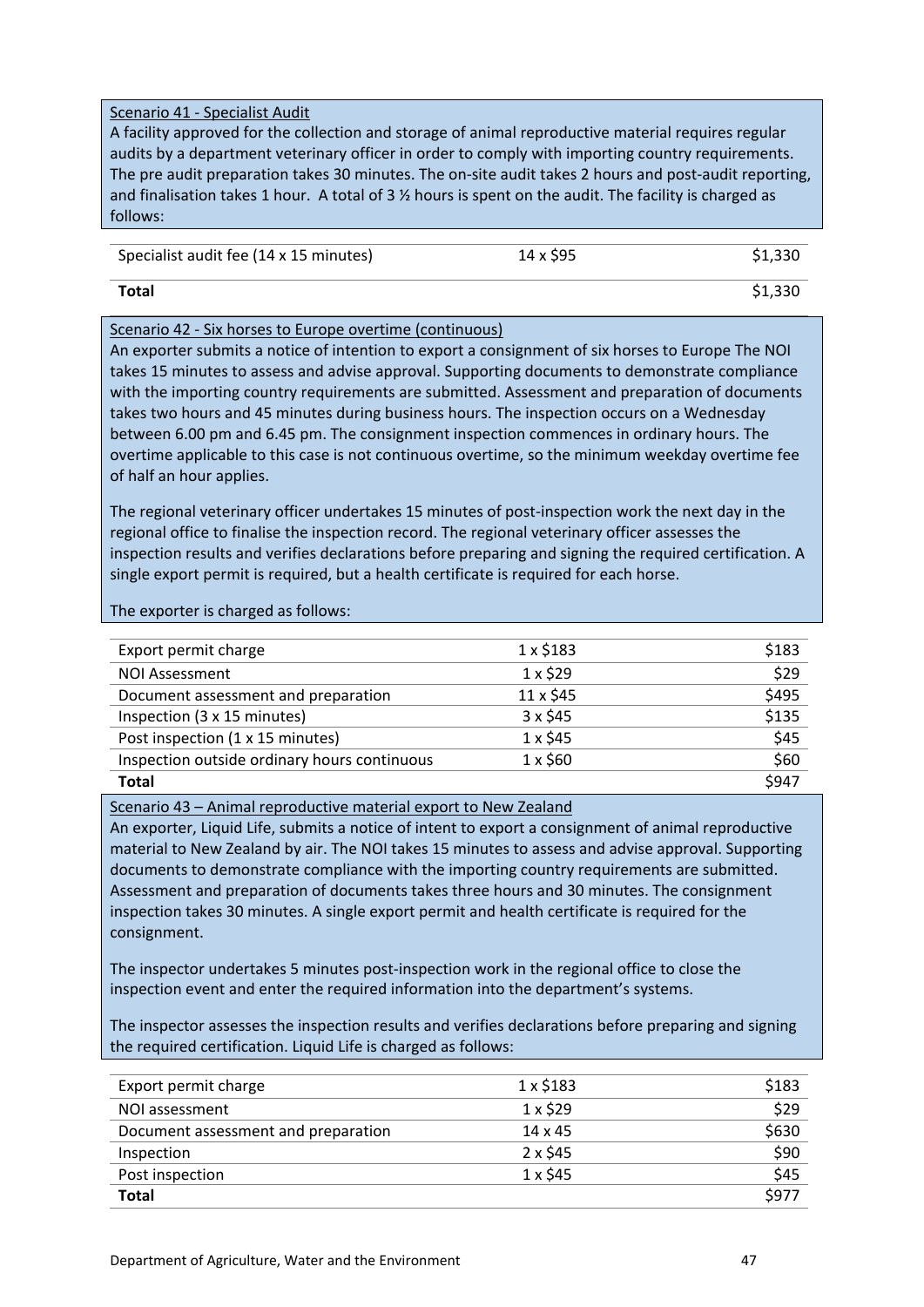Scenario 44 – Independent Observer 13 day Broome to Malaysia

An IO departs Melbourne and arrives at Broome at 4.00pm on Monday 6 August for a 13 day livestock export to Malaysia. The voyage is estimated to depart at 11.00am on Tuesday 7 August. Due to unforeseen circumstances the voyage departure is delayed until Wednesday 8 August at 10.00am.

The IO provides the standard 7 ½ hour audit service each day. The IO obtains audit support from Australia for a total 18 x  $\frac{1}{4}$  hours throughout the audit, this includes 10 x  $\frac{1}{4}$  hour units on weekdays and 4 x 30 minute units on weekends.

The unloading of stock is not completed until 10.00pm on 20 August and the IO departs for Melbourne on the next available flight at midday on 21 August. The IO returns to the capital city closest to their home on 23 August.

The livestock exporter is charged as follows:

| Delay at Broome - Tuesday 7<br>August           | 1 x Weekday Audit rate (\$1,740)       | \$1,740  |
|-------------------------------------------------|----------------------------------------|----------|
| 13 day voyage $8 - 20$ August                   | 11 x weekday audit rate (\$1,740)      | \$19,140 |
|                                                 | $6x$ weekend audit rate (\$2,340)      | \$14,040 |
| Audit support from Australia                    | 10 x weekday $\frac{1}{2}$ hour (\$59) | \$590    |
|                                                 | 4 x weekend 30 minutes $(586 + 540)$   | \$504    |
| International flight - Malaysia to<br>Melbourne | Airfares \$3,500 (including GST)       | \$3,500  |
| Additional day travel to Australia              | 1 x weekday Audit rate (\$1,740)       | \$1,740  |
| Total                                           |                                        | S41.254  |

# <span id="page-47-0"></span>**6.3 Grain and Horticulture Export Cost Recovery Arrangements**

The export of plant and plant products is a controlled activity and is regulated in accordance with the *Export Control Act 2020* and the *Export Control (Plants and Plant Products) Rules 2021 (Plant Rules)*. Exporters of prescribed plants and plant products must obtain an export permit prior to the departure of goods from Australia. Additional export certification may be requested where it is required by overseas government authorities to verify that the exported products comply with their respective import conditions.

Plant and plant products covered under the grain and seed export cost recovery arrangement are:

- prescribed grain (any seed or grain of any of the following kinds: barley, canola, chickpeas, dried field peas, faba beans, lentils, lupins, mung beans, oats, sorghum, soybeans, whole vetch and wheat)
- hay and straw
- nuts, fodder, timber products, cotton, and other plants and plant products not listed above for which a phytosanitary certificate or phytosanitary certificates for re-export is required by an importing country authority.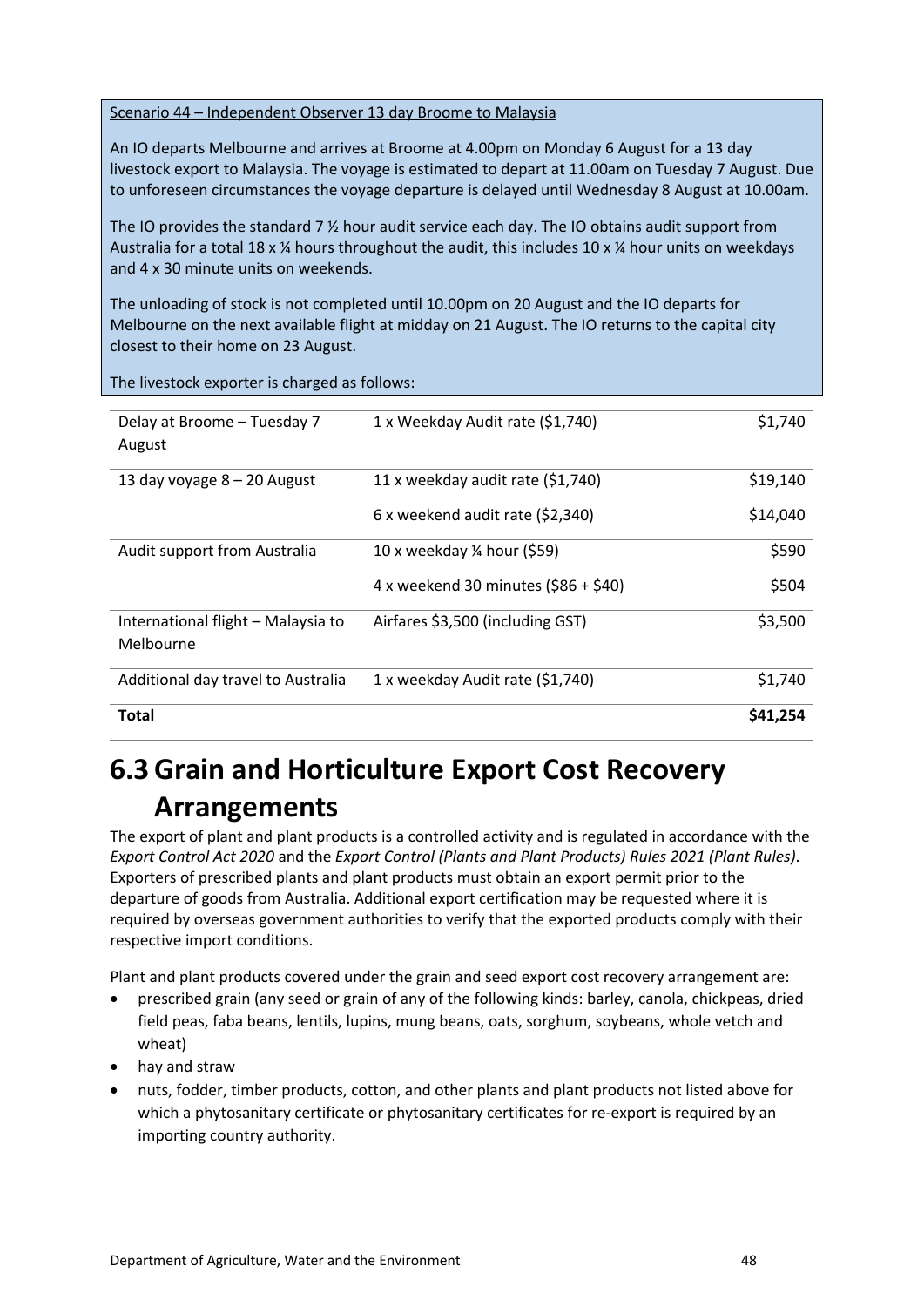Plant and plant products covered under the horticulture export cost recovery arrangement are:

- fresh fruit and vegetables (includes herbs and mushrooms)
- nursery stock, tissue cultures, cut flowers, foliage and dried fruit in circumstances where an importing country requires a phytosanitary certificate or phytosanitary certificate for re-export.

Further information is provided in the relevant CRIS, which is available at https://www.agriculture.gov.au/fees

# <span id="page-48-0"></span>6.3.1 Assessment of accredited property applications and pre-season site visits

Applications to accredit farms and packhouses are subject to a fee for the time taken to consider the application, outlined at table 21A below. Activities covered by this fee include:

- in-office documentation checks
- pre-season site visits
- post-site visit documentation completion.

In-season site visits for properties that are already accredited are charged as audits. For more information, see 6.3.4 Audit fees.

|  |  | Table 21A: Accredited property application and pre-season site visits |  |  |
|--|--|-----------------------------------------------------------------------|--|--|
|  |  |                                                                       |  |  |

| <b>Charge title</b>                                                                               | <b>Type</b> | Legislated<br>rate | Unit                              |
|---------------------------------------------------------------------------------------------------|-------------|--------------------|-----------------------------------|
| Assessment of applications to accredit farms and<br>packhouses (including pre-season site visits) | Fee         | \$35               | Per 15 minutes<br>or part thereof |

## <span id="page-48-1"></span>6.3.2 **Annual charge for registered establishments**

Occupiers applying to register their establishments are liable to pay an application charge and a timebased activity fee for the assessment of the application, as covered at table 13 in section 6.1.2

The registration period for plant and plant product registered is aligned to the financial year. A registration charge, as shown in Table 22 and Table 23, is payable at the beginning of each registration period.

For establishments that are newly registered by the department in a financial year:

- where the registration is approved on or before 1 January the full year charge is applied.
- where the registration is approved after 1 January the part year is applied.

For establishments that are registered for both horticulture exports, and grain and seed exports, only the higher of the charges applies.

The annual charge for a registered establishment will correspond with the export operations carried out within a registration period. An establishment will be charged different annual registration charges in different registration periods where export operations or the export markets change. For example, where the establishment prepares horticulture goods for export to 'protocol markets' one financial year and then to non-protocol markets only in the following financial year.

**Note**: new establishments requesting registration are also liable to pay the establishment registration application charge of \$581 outlined at Table 13.

### 6.3.2.1 *Grain and Seed Registered Establishments*

There are two categories of grain and seed registered establishments, bulk and non-bulk. A bulk registered establishment loads large, unpackaged quantities of bulk grain directly into a bulk vessel hold for export. A non-bulk registered establishment exports bulk grain into containers, non-bulk grain, and other plant products such as timber.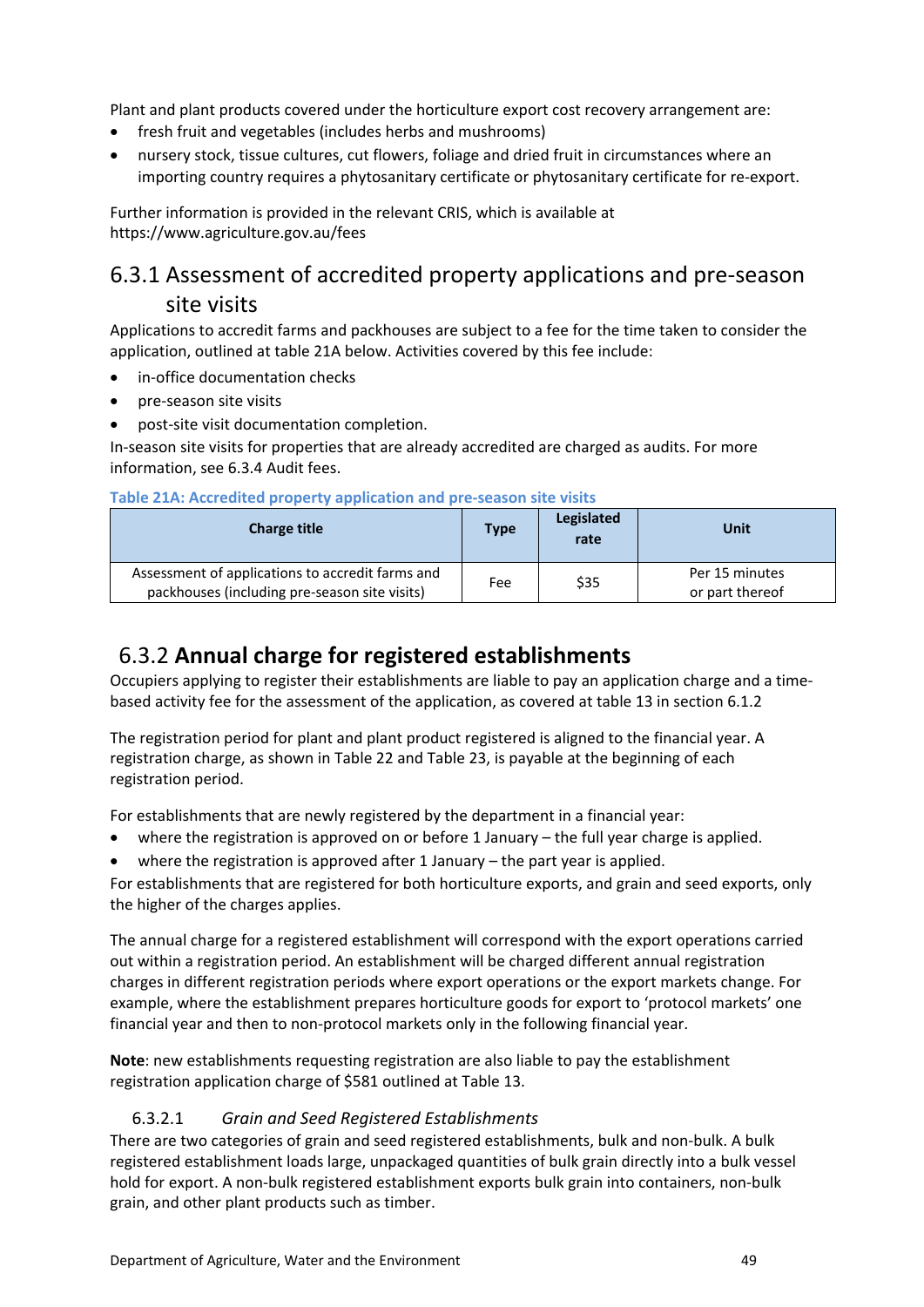Where a registered establishment prepares both bulk and non-bulk grain, the higher amount applies.

| <b>Charge title</b>                             | <b>Type</b> | Legislated<br>rate | Unit                                                |
|-------------------------------------------------|-------------|--------------------|-----------------------------------------------------|
| Establishment registration-non-bulk             | Charge      | \$2,906            | Per financial year                                  |
| Establishment registration—non-bulk (part year) | Charge      | \$1,453            | Registered after 1 January in<br>the financial year |
| Establishment registration-bulk                 | Charge      | \$5,812            | Per financial year                                  |
| Establishment registration—bulk (part year)     | Charge      | \$2,906            | Registered after 1 January in<br>the financial year |

**Table 22: Grain and Seed Registered establishment charges** 

### 6.3.2.2 *Horticulture Registered Establishments*

There are three categories of horticulture registered establishments:

- protocol,
- non-protocol; and
- Small Horticultural Products Registered Establishments (SHPREs).

A protocol registered establishment is one that carries out one or more export operations for horticulture products to 'protocol' markets. A non-protocol registered establishment carries out export operations for horticulture products to markets other than 'protocol' markets only. A list of protocol markets is available in the Reference: Table of plant export protocol markets, via the link below

### https://www.agriculture.gov.au/export/controlled-goods/plants-plant-products/plantexportsmanual

Where a registered establishment carries out export operations to both protocol and non-protocol markets, the charge payable by that establishment is the higher charge (protocol market).

The department checks export activity at registered establishments to ensure that export operations align with registrations charge categories. Establishments will be invoiced at the relevant higher rate where a misalignment is identified. SHPREs may carry out export operations for either or both protocol and non-protocol markets, provided that they satisfy all legislative requirements in the Plant Rules 2021 to retain SHPRE status (see below for more information).

| <b>Charge title</b>                                         | <b>Type</b> | Legislated<br>rate | <b>Unit</b>                                         |  |  |
|-------------------------------------------------------------|-------------|--------------------|-----------------------------------------------------|--|--|
| Establishment registration - Small Horticulture<br>Products | Charge      | \$913              | Per financial year                                  |  |  |
| Establishment registration-non-protocol                     | Charge      | \$4,565            | Per financial year                                  |  |  |
| Establishment registration-non-protocol<br>(part year)      | Charge      | \$2,282.50         | Registered after 1 January in<br>the financial year |  |  |
| Establishment registration-protocol                         | Charge      | \$9,130            | Per financial year                                  |  |  |
| Establishment registration-protocol<br>(part year)          | Charge      | \$4,565            | Registered after 1 January in<br>the financial year |  |  |

**Table 23: Horticulture Registered establishment charges** 

### 6.3.2.3 *Small Horticulture Products Registered Establishments (SHPREs)*

Small horticulture growers seeking to register an establishment that will enable them to export their own product may be eligible for a reduced establishment charge of \$913 per annum. To be eligible as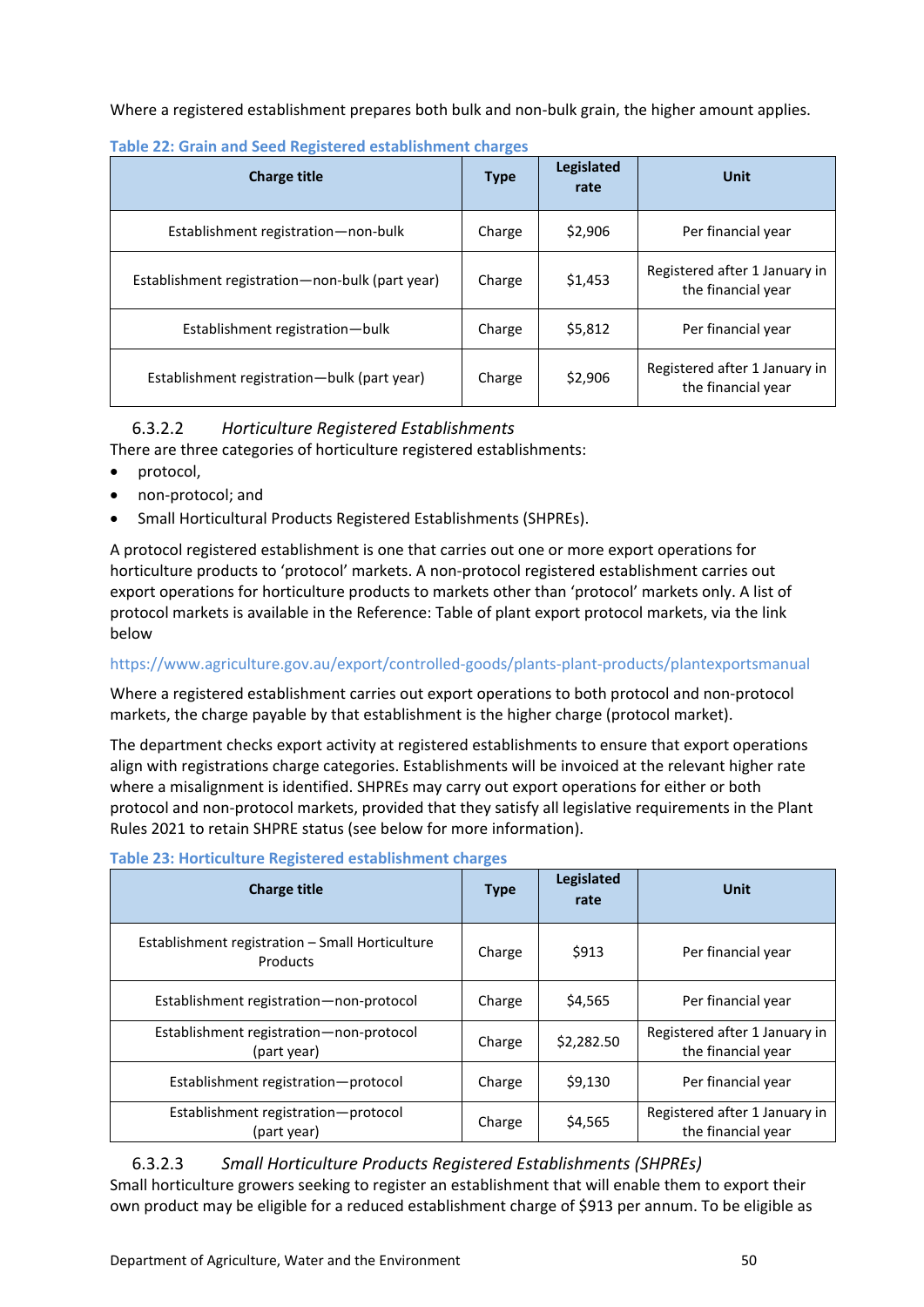a SHPRE, there is a maximum tonnage permitted for the facility for each of the exported products in a financial year; these are detailed at Table 24.

To be eligible as a SHPRE (per s 1-8 of the Plant Rules):

- the establishment must only be used for export operations in relation to one or more of the horticultural products outlined in Table 24 during the relevant financial year (i.e. a SHPRE cannot also carry out any export operations for grain, seed or other plant products).
- the occupier of the SHPRE must not occupy any other registered establishment in the relevant financial year to maintain their SHPRE registration.
- the occupier must be the grower of the relevant horticultural products.

When a SHPRE exceeds the maximum tonnage permitted, the grower will be required to pay the difference between the SHPRE annual charge and the applicable protocol or non-protocol registered establishment charge category. There is no part-year charge for SHPREs where initial registration occurs after 1 January of the relevant financial year. SHPRE status cannot be granted retrospectively for a previous financial year.

The SHPRE is still required to meet all the other requirements for registering an export establishment under the *Export Control Act 2020* and the Plant Rules.

Further detail on this establishment registration category is available at Registering as a small horticultural products registered establishment.

Further details on Package Assisting Small Exporters (PASE) is available at [Assisting Small Exporters -](http://www.agriculture.gov.au/export/from-australia/package-assisting-small-exporters#horticulture)  [Department of Agriculture](http://www.agriculture.gov.au/export/from-australia/package-assisting-small-exporters#horticulture)

| <b>Commodity</b>                          | <b>Maximum tonnage</b> |
|-------------------------------------------|------------------------|
| Apples or pears (either or both)          | 400 tonnes             |
| Avocados                                  | 5 tonnes               |
| Cherries                                  | 30 tonnes              |
| Citrus                                    | 400 tonnes             |
| <b>Cut flowers</b>                        | 5 tonnes               |
| Kiwi fruit                                | 5 tonnes               |
| Leafy vegetables                          | 10 tonnes              |
| Mangoes                                   | 100 tonnes             |
| Melons                                    | 10 tonnes              |
| Stone fruit (except cherries)             | 400 tonnes             |
| Strawberries and berries (either or both) | 5 tonnes               |
| Table grapes                              | 400 tonnes             |
| Vegetables other than leafy vegetables    | 100 tonnes             |
| All other kinds of horticulture products  | 5 tonnes               |

**Table 24: Maximum tonnage for small grower/exporter establishment charge**

### <span id="page-50-0"></span>6.3.3 **Tonnage charges**

An export volume charge (tonnage charge) is applied per tonne, or part thereof, for all grain, seed, and horticulture exports (see Table 25). The charge is applied to the exporter applying for an export permit and is applied against the quantity recorded on the export permit.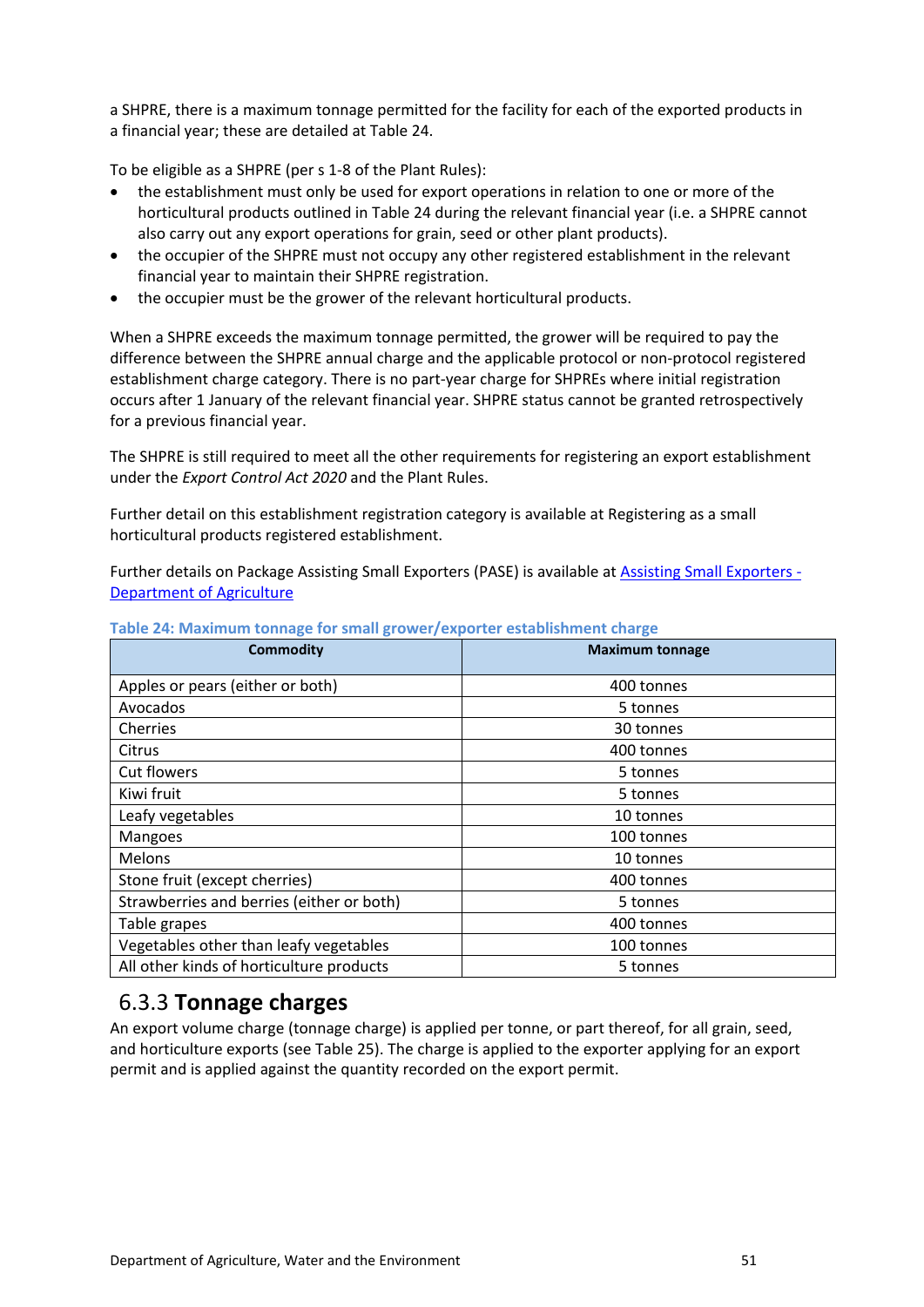| Table 25: Plant Exports tonnage charge rates (Grain and Horticulture) |  |
|-----------------------------------------------------------------------|--|
|-----------------------------------------------------------------------|--|

| <b>Charge title</b>                           | <b>Type</b> | Rate   | Unit                         |
|-----------------------------------------------|-------------|--------|------------------------------|
| Export volume-grain and related products rate | Charge      | \$0.11 | Per tonne<br>or part thereof |
| Export volume- horticulture non-protocol rate | Charge      | \$0.99 | Per tonne<br>or part thereof |
| Export volume- horticulture protocol rate     | Charge      | \$1.98 | Per tonne<br>or part thereof |

For commodities that are certified without weights (e.g. Stems, Cubic Metres), a conversion factor as shown at Table 26, is to be applied to quantify tonnage.

**Table 26: Conversion table for commodities certified without weights**

| <b>Unit Symbol</b> | Unit name                                        | <b>Conversion factor</b> |
|--------------------|--------------------------------------------------|--------------------------|
| CU                 | <b>Cubic Metre</b>                               | 0.66                     |
| <b>JCM</b>         | Japanese Agricultural Standard (JAS) Cubic Metre | 0.66                     |
| <b>NO</b>          | Number                                           | 0.00025                  |
| <b>SM</b>          | Square Metre                                     | 0.007                    |
| SS                 | <b>Stems</b>                                     | 0.00015                  |

## <span id="page-51-0"></span>6.3.4 Audit fees

Audit activities are charged per 15 minutes, or part thereof as detailed at Table 27. Audits may be undertaken in relation to a range of export activities including:

- Registered establishments and its operations
- Accredited properties and its operations
- Third party authorised officers
- **•** Exemption holders
- Exporters, and export operations associated with plants or plant products for which export permit and government certificates have been issued.

# <span id="page-51-1"></span>6.3.5 Inspection fees

Inspection activities are charged per 15 minutes, or part thereof as detailed at Table 27. Inspection activities include activities such as product inspection, treatment supervision, container inspection and bulk vessel inspection.

Where an approved job function is available to third party authorised officers (AOs), but an exporter elects to use a Commonwealth department officer or State and Territory government officer, the assessment of inspection cost will be at the higher rate per 15 minutes, or part thereof. If a job function is available to third party AOs but there has been no uptake by third party AOs, or uptake by third party AOs in the area where an exporter requires that service, then the higher rate still applies.

The department maintains a public register of Australian plant export AOs with contact details and authorised powers of AOs working in the horticulture, and grain and seed industries. The register can be accessed at the link below:

https://www.agriculture.gov.au/export/controlled-goods/plants-plant-products/ao/register Third party authorised officers:

- do not need to be tied to or associated with specific registered establishments
- may provide inspection services for any consignment for which they have approved job functions in any establishment registered for that commodity.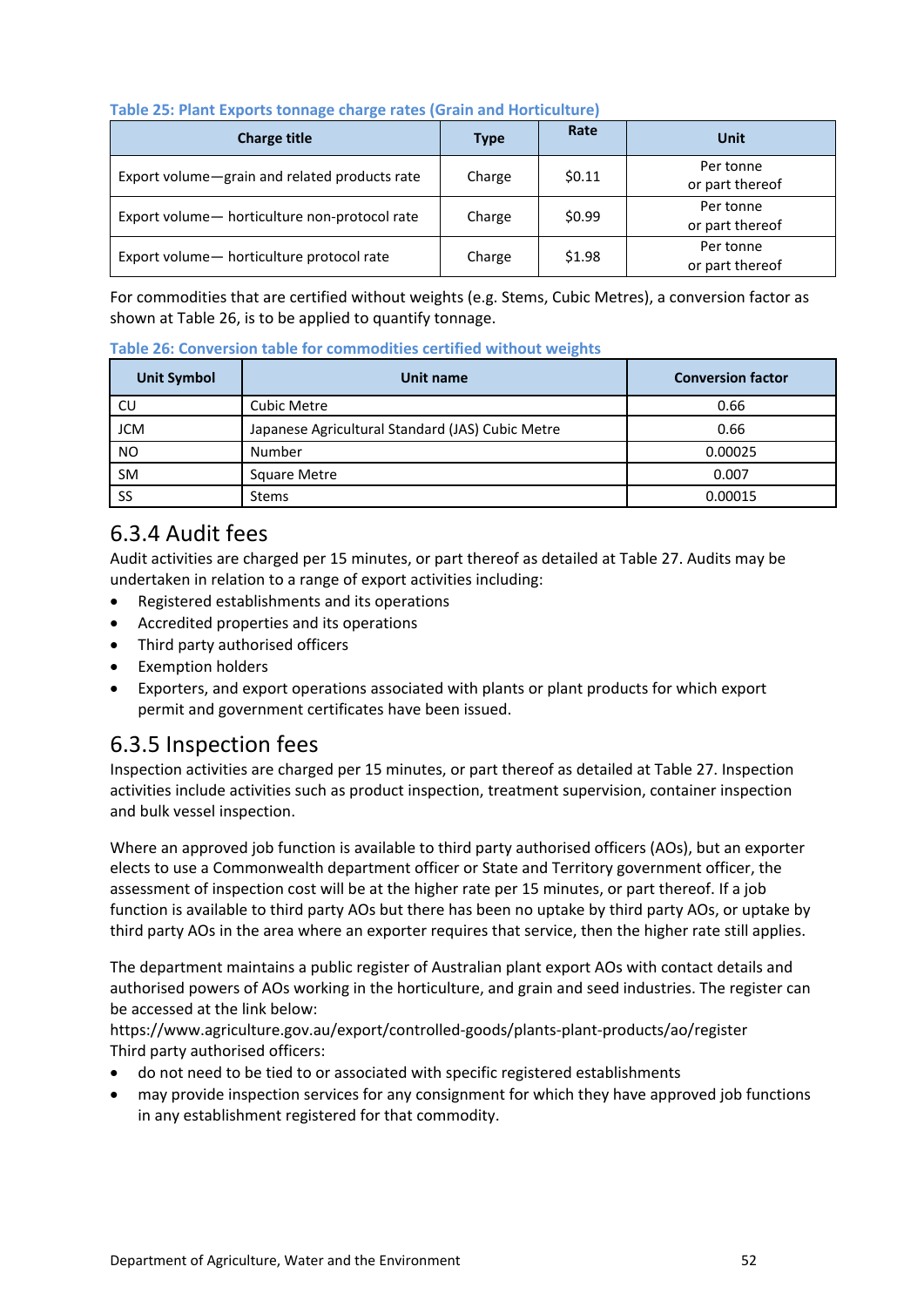| <b>Charge title</b>           | <b>Type</b> | Legislated rate | <b>Unit</b>     |
|-------------------------------|-------------|-----------------|-----------------|
| Audit                         | Fee         | \$35            | Per 15 minutes  |
|                               |             |                 | or part thereof |
|                               |             | \$35            | Per 15 minutes  |
| Core inspection               | Fee         |                 | or part thereof |
| Departmental Inspection where | Fee         | \$73            | Per 15 minutes  |
| third party AO available      |             |                 | or part thereof |

**Table 27: Plant Export audit and inspection fees (Grain and Horticulture)**

# <span id="page-52-0"></span>6.3.6 **Documentation fees**

Documentation fees are charged to the exporter for each government certificate, export permit or other export document issued by the department. Examples of export documents issued by the department include:

- export permits
- phytosanitary certificates and phytosanitary certificates for re-export
- other government certificates, such as certificates as to condition, USDA 556 and IRADS system certificates.

Applicable documentation fees and charges depend on the size of the consignment. Details of the fees and charges for consignments of plants and plant products over 10kg or 10L are provided at Table 28 and 28A, and the fees for consignments of plants and plant products no more than 10kg or 10L is captured in Table 28B.

Fees and charges for government certificates apply per certificate issued. For example, where goods from one notice of intention to export are broken down and covered by multiple phytosanitary certificates, each phytosanitary certificate will incur the fee and charge.

To reflect the additional cost incurred in the issue and delivery of manual certification, a separate fee applies to each export permit, each certificate and each additional document that is issued manually. Certificates issued from the Plant Export Management System (PEMS), such as calibration certificates, incur the manual certificate rate.

Where an importing country mandates manual documentation only and the exporter is using the Export Documentation System (EXDOC) the lesser charge (electronic certificates) applies.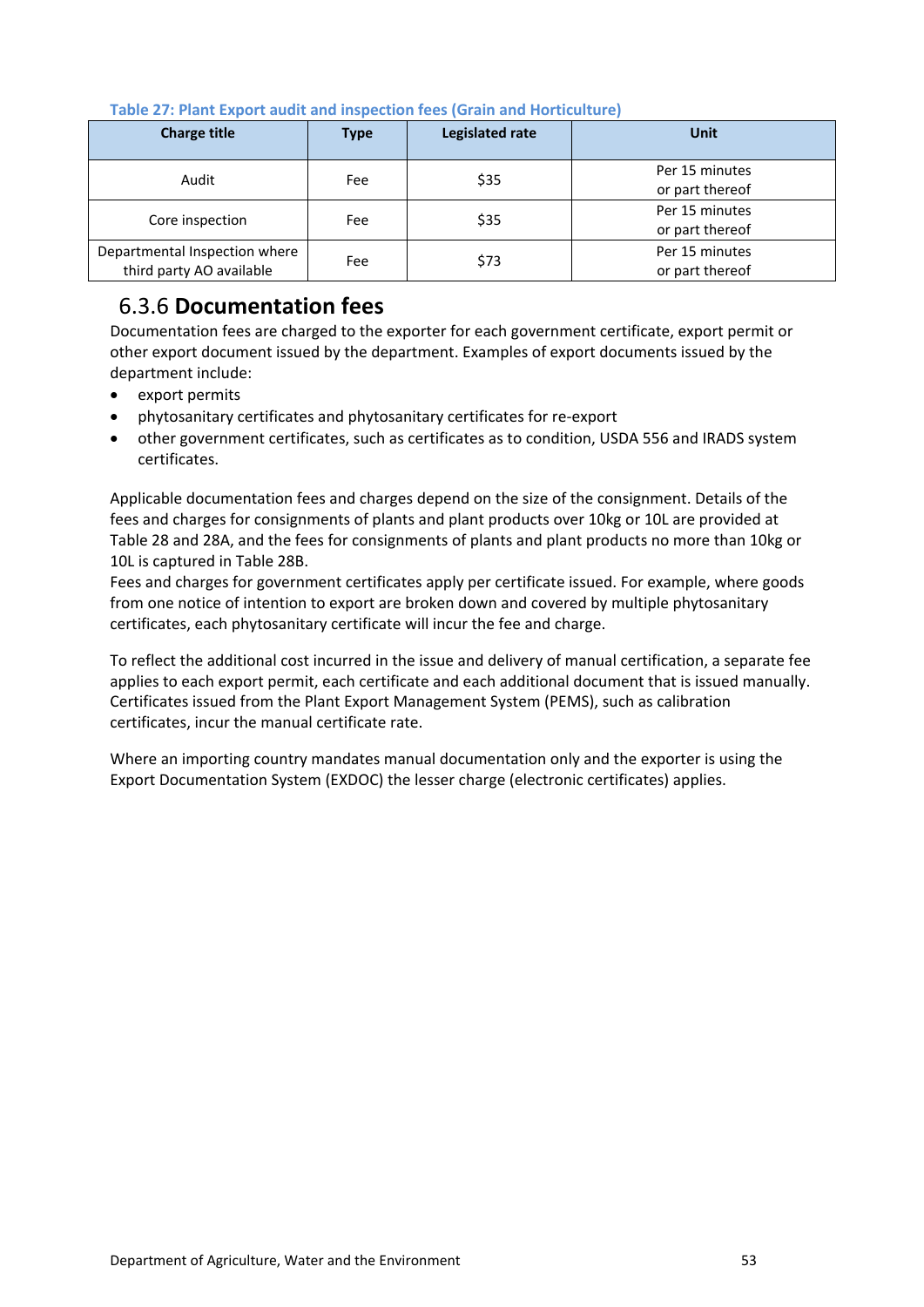| <b>Charge title</b>                                                                                           | <b>Type</b> | Legislated rate | <b>Total Charge</b> | <b>Unit</b>  |
|---------------------------------------------------------------------------------------------------------------|-------------|-----------------|---------------------|--------------|
| Phytosanitary certificate issued                                                                              | Charge      | \$34            | \$46                | Per document |
| electronically                                                                                                | Fee         | \$12            |                     |              |
| Electronically issued export<br>document (includes permits and<br>other government certificates)              | Fee         | \$12            | \$12                | Per document |
| Manual document (includes export<br>permits, phytosanitary certificates<br>and other government certificates) | Fee         | \$97            | \$97                | Per document |
| Replacement certificate (see 6.1.5)                                                                           | Fee         | \$533           | \$533               | Per document |

### **Table 28 Grain and Seed Export document fees and charges for consignments over 10kg or 10L**

#### **Table 28A Horticulture Export document fees and charges for consignments over 10kg or 10L**

| <b>Charge title</b>                                                                                           | <b>Type</b> | Legislated rate | <b>Total Charge</b> | <b>Unit</b>  |
|---------------------------------------------------------------------------------------------------------------|-------------|-----------------|---------------------|--------------|
| Phytosanitary certificate issued                                                                              | Charge      | \$58            | \$76                | Per document |
| electronically                                                                                                | Fee         | \$18            |                     |              |
| Electronically issued export<br>document (includes permits and<br>other government certificates)              | Fee         | \$18            | \$18                | Per document |
| Manual document (includes export<br>permits, phytosanitary certificates<br>and other government certificates) | Fee         | \$152           | \$152               | Per document |
| Replacement certificate (see 6.1.5)                                                                           | Fee         | \$533           | \$533               | Per document |

**Note:** services provided outside of ordinary hours for issuing export documents and other government certificates for plant and plant product exports are not subject to the additional fees. Services provided outside ordinary hours are only associated with time-based activity fees (see section 3.3.9 and section 2-10 of the Fees and Payments Rules 2021).

**Note:** Where an importing country mandates manual documentation only and the exporter is using the Export Documentation System (EXDOC), the lesser charge (electronic certificates) applies.

Where the plants and plant products covered by the notice of intention to export are no more than 10kg or 10L, they do not require an export permit and no export permit fee is applied. Manually issued documents, including export permits, are charged at the same fee as for consignments exceeding 10kg or 10L.

Documentation charges for government certificates do not apply for consignments equal to or less than 10kg or 10L. However documentation fees do still apply. As consignments equal to or less than 10kg or 10L are taken to not be prescribed goods, the non-prescribed fees apply, unless the Tariff Rate Quota applies. Table 28B outlines the document fees and charges for consignments of plants and plant products equal to or less than 10kg or 10L where non-prescribed fees apply.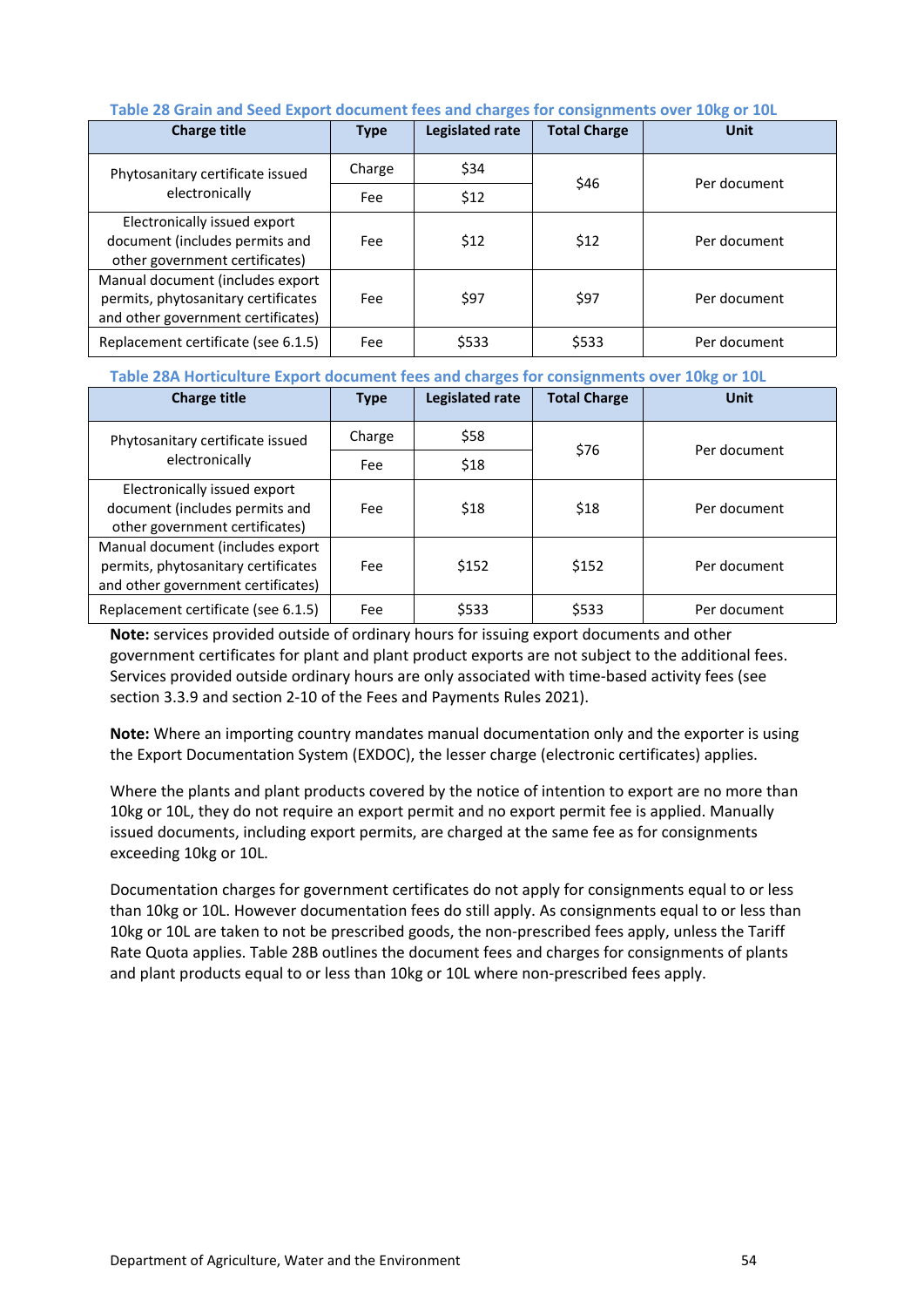### **Table 28B Grain and seed Export document fees and charges for consignments equal to or less than 10kg or 10L**

| <b>Charge title</b>                                                                                           | <b>Type</b> | Legislated rate | <b>Total Charge</b> | <b>Unit</b>  |
|---------------------------------------------------------------------------------------------------------------|-------------|-----------------|---------------------|--------------|
| Phytosanitary certificate or other<br>government certificate issued                                           | Charge      | Not applicable  | \$17                | Per document |
| electronically                                                                                                | Fee         | \$17            |                     |              |
| Electronically issued export permits                                                                          | Fee         | Not applicable  | \$0                 | Per document |
| Manual document (includes export<br>permits, phytosanitary certificates<br>and other government certificates) | Fee         | \$41            | \$41                | Per document |
| Replacement certificate (see 6.1.5)                                                                           | Fee         | \$533           | \$533               | Per document |

**Table 28C Horticulture Export document fees and charges for consignments equal to or less than 10kg or 10L**

| <b>Charge title</b>                                                                                           | <b>Type</b> | Legislated rate | <b>Total Charge</b> | <b>Unit</b>  |                      |  |
|---------------------------------------------------------------------------------------------------------------|-------------|-----------------|---------------------|--------------|----------------------|--|
| Phytosanitary certificate or other<br>government certificate issued                                           | Charge      | Not applicable  |                     |              | \$17<br>Per document |  |
| electronically                                                                                                | Fee         | \$17            |                     |              |                      |  |
| Electronically issued export permits                                                                          | Fee         | Not applicable  | \$0                 | Per document |                      |  |
| Manual document (includes export<br>permits, phytosanitary certificates<br>and other government certificates) | Fee         | \$41            | \$41                | Per document |                      |  |
| Replacement certificate (see 6.1.5)                                                                           | Fee         | \$533           | \$533               | Per document |                      |  |

**Note:** services provided outside of ordinary hours for issuing export documents and other government certificates for plant and plant product exports are not subject to the additional fees. Services provided outside ordinary hours are only associated with time-based activity fees (see section 3.3.9 and section 2-10 of the *Fees and Payments Rules 2021*).

### 6.3.6.1 *Certified copies of Phytosanitary Certificates*

If the regulated entity wishes, certified copies of phytosanitary certificates can be obtained through a Justice of the Peace, Commissioner for Declarations, Commissioner for Affidavits or the suitable certifying official for the State involved. The department may still certify true copies. However, this practice incurs the appropriate manual document charge.

To reflect the additional cost incurred in the delivery of manual certification and certified copies, a separate fee applies to each export permit, each certificate and each additional document that is provided.

### Scenario 45 - small exporter/ grower category

A table grape grower applies to become a registered establishment to export table grapes. He plans to inspect the grapes at his own shed. He anticipates exporting no more than 400 tonnes of grapes per annum in five equal consignments of 80 tonnes. He uses an External Authorised Officer employed by a neighbouring farm. The establishment is audited once a year taking around 4 hours. The grower is charged as follows:

| Application charge               |          | \$581 |
|----------------------------------|----------|-------|
| SHPRE annual registration charge |          | \$913 |
| Phytosanitary certificate        | 5 x \$76 | \$380 |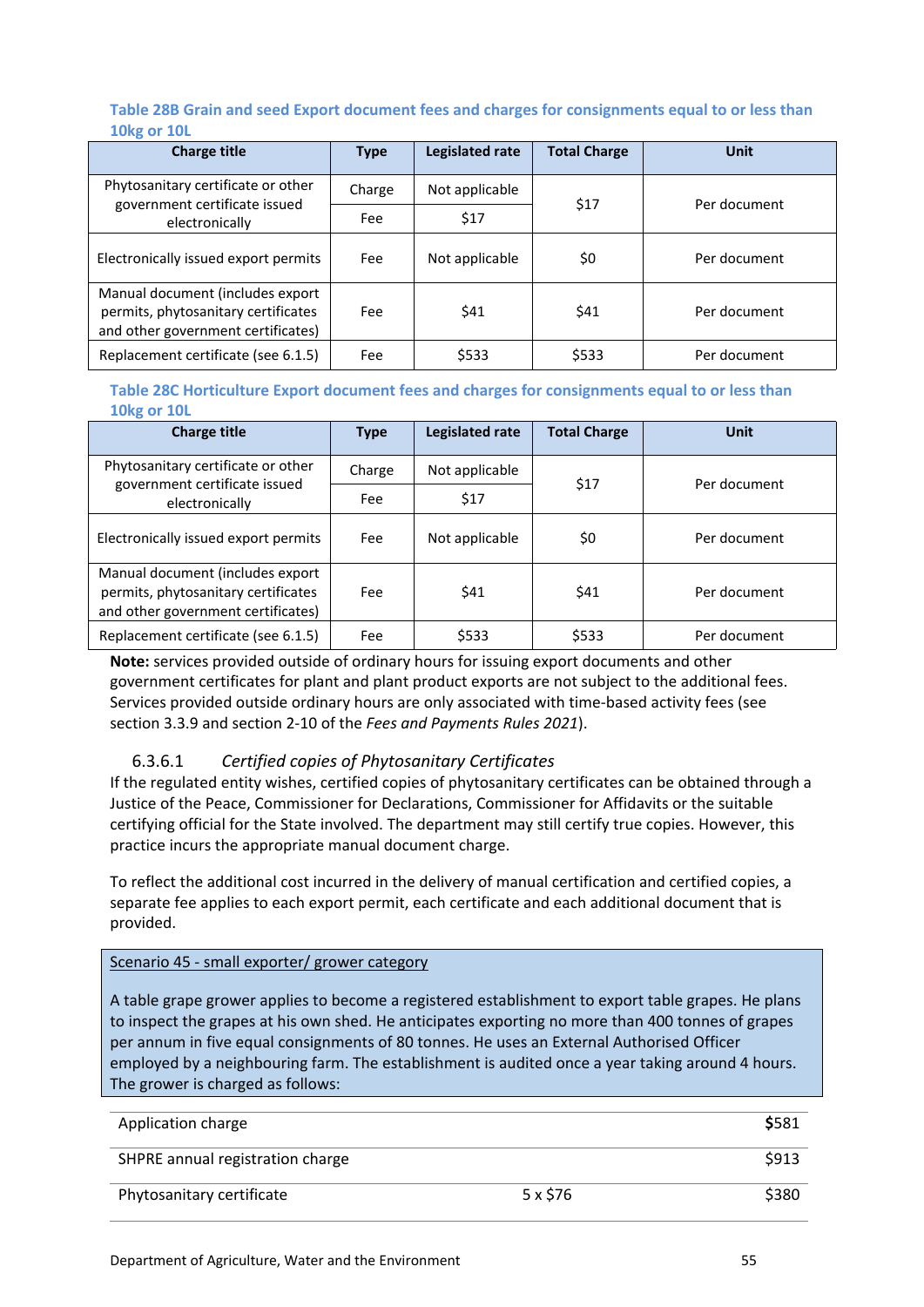| Tonnage charge                                | 400 x \$1.98 | \$792   |
|-----------------------------------------------|--------------|---------|
| Audit fee (4 hours $x$ 4 $\frac{1}{4}$ units) | 16 x \$35    | \$560   |
| Total                                         |              | \$3,226 |

### <span id="page-55-0"></span>6.3.7 **Third Party Authorised Officers**

6.3.7.1 *Third Party Authorised Officer Application Fees* An application fee applies to new third party authorised officer applicants. The application fee is required at the time of application and applies irrespective of the assessment outcome of the application.

A 'Learning and Assessment' fee applies per package (up to five job functions) for all applicants whose application to undertake training is approved. The fee provides for:

- access to the department's Learnhub portal;
- one session of facilitated training per job function within the package; and
- one competency assessment per job function within the package.

Competency assessments are not undertaken until payment of the 'Learning and Assessment' fee is received.

An 'Additional Learning and Assessment' fee applies per package for applicants assessed as not yet competent in any job function within the package and requiring mandatory additional learning and a further competency assessment. The fee applies on submission of an application for the mandatory training. The fee provides for:

- additional administration (including individual learning plan development);
- facilitated training; and
- a further competency-assessment.

An 'Approval' fee applies per appointment (approval) to job functions. Where appointments for the same package occur on separate occasions, a separate 'Approval' fee applies on each occasion.

### 6.3.7.2 *Annual charge*

An annual charge applies to each appointed Authorised Officer. The annual charge is for each financial year or part thereof covered by the appointment of the authorised officer.

| <b>Charge title</b>                      | <b>Type</b> | Legislated rate | Unit                            |
|------------------------------------------|-------------|-----------------|---------------------------------|
| AO Application                           | Fee         | \$242           | Per Application                 |
| AO Learning and Assessment               | Fee         | \$1,695         | Per Package                     |
| AO Additional Learning and<br>Assessment | Fee         | \$1,937         | Per Package                     |
| AO Instrument of<br>appointment          | Fee         | \$242           | Per Instrument of Appointment   |
| AO Audit (see 6.3.4)                     | Fee         | \$73            | Per 15 minutes or part thereof  |
| AO Annual Charge                         | Charge      | \$727           | Annual per year or part thereof |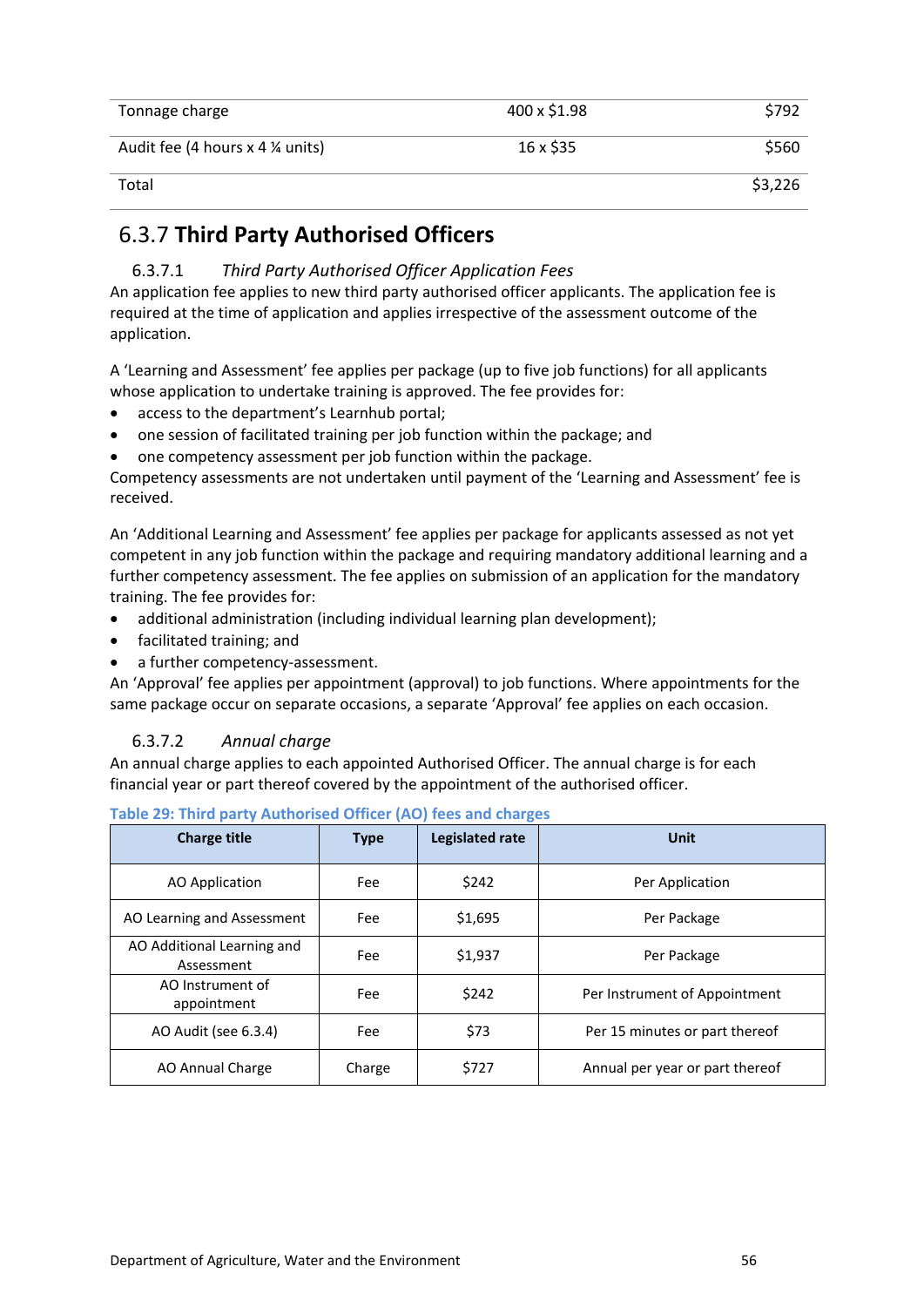### Scenario 45A – Authorised Officer appointment

Chris Pemsworth wants to become a plant export AO. Mr Pemsworth is employed at a grain bulk terminal that prepares grain for export in packages, shipping containers and directly into ship holds; therefore Mr Pemsworth applies for the *ECI3001 Export inspection of empty containers*, *BVI3001:1 Export inspection of empty bulk vessels: at berth* and *PGG3001 Export inspection of prescribed grain & plant products* job functions (with PGG3001 attachments 1: packaged; 2: bulk into containers; and 3: bulk into bulk vessels).

During Mr Pemsworth's assessments, he is found not yet competent in one of the three job functions that he has applied for. Mr Pemsworth requests to be appointed for the two job functions in which he was assessed as competent, so that he can begin performing those functions sooner. Mr Pemsworth ais appointed in January 2022 with an expiration date set for two years' time in January 2024.

Mr Pemsworth later undergoes another round of training and assessment for the remaining job function and is found competent on this second attempt. Mr Pemsworth then has a revised instrument of appointment issued to him which includes all three job functions in March 2022. Mr Pemsworth's appointment expiration date remains unchanged for January 2024.

Mr Pemsworth has two departmental audits during his appointment, each lasting two and a half hours. Mr Pemsworth is charged as follows:

| <b>AO Application</b>                                                 |                 | \$242   |
|-----------------------------------------------------------------------|-----------------|---------|
| AO Learning and Assessment (up to 5 job functions)                    |                 | \$1,695 |
| AO Instrument of appointment                                          |                 | \$242   |
| AO Additional Learning and Assessment (up to 5 job functions)         |                 | \$1,937 |
| AO Instrument of appointment                                          |                 | \$242   |
| Audit fee (5 hours x \$35 per 15 minutes or part thereof)             | 20 x \$35       | \$700   |
| Annual charge (2021-2022, 2022-2023 and 2022-2023 financial<br>years) | $2 \times $727$ | \$1,454 |
| <b>Total</b>                                                          |                 | \$6,512 |

# <span id="page-56-0"></span>**6.4 Meat Export Cost Recovery Arrangement**

The export of meat and meat products is a controlled activity and is regulated in accordance with the *Export Control Act 2020*. Exporters of meat and meat products must obtain an export permit prior to the goods departing Australia and additional export certification may be required by overseas government authorities to verify that the exported products comply with their respective import conditions.

Further information is provided in the relevant CRIS, which is available at https://www.agriculture.gov.au/fees

### <span id="page-56-1"></span>6.4.1 **Establishment charges**

Once registered a registration charge is payable for each month that an establishment is registered. Where an establishment registers mid-month the full charge is applicable regardless of the number of days in which the establishment was registered.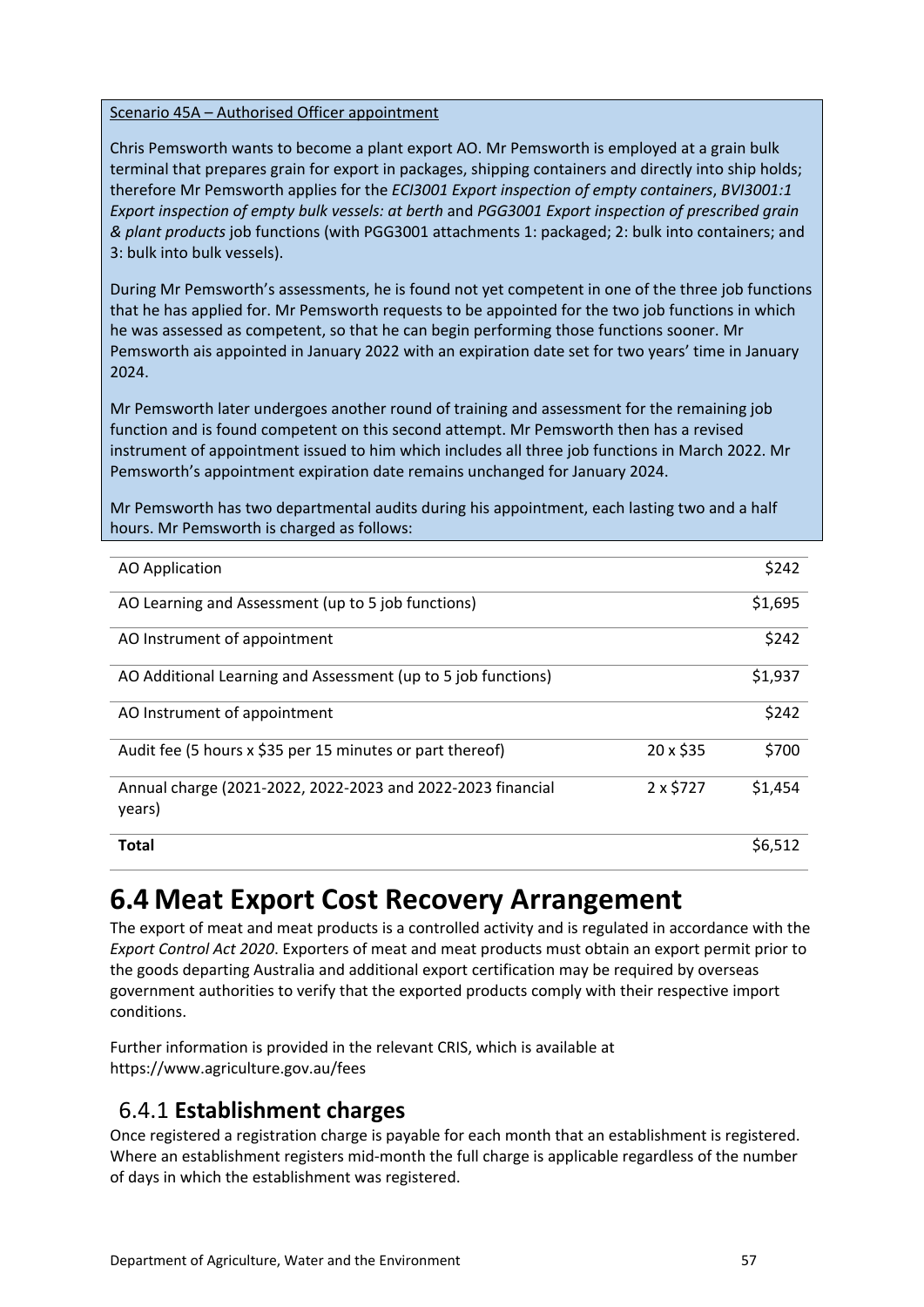Meat export cost recovery charges are broadly categorised into two components, establishment charges and throughput charges. These are detailed at Tables 30 and 31.

The Registration Charge applies to all establishments registered to produce, prepare, handle or store meat and meat products for export. The rate of charge is determined by the nature of operations carried out at the establishment.

The Storage & Transportation Establishment charge applies to the following types of establishments seeking export registration:

- Cold stores, cool stores and dry stores
- Freight forwarders
- Air container terminals
- Air transfer facilities
- Container depots and container terminals.

### **Table 30: Meat Export establishment charges**

| <b>Charge title</b>                     | <b>Type</b> | <b>Legislated rate</b> | Unit    |
|-----------------------------------------|-------------|------------------------|---------|
| Establishment-Abattoir                  | Charge      | \$759                  | Monthly |
| Establishment-Casings                   | Charge      | \$759                  | Monthly |
| Establishment-Storage & Transportation  | Charge      | \$759                  | Monthly |
| Establishment-Poultry                   | Charge      | \$1,129                | Monthly |
| <b>Establishment-Further Processing</b> | Charge      | \$1,129                | Monthly |
| Establishment-Independent Boning rooms  | Charge      | \$1,129                | Monthly |
| Meat export license*                    | Charge      | \$284                  | Annual  |

\* There is no charge for a meat export licence if you have a registered establishment.

## <span id="page-57-0"></span>6.4.2 **Throughput charges**

Throughput charges apply to all establishments that slaughter or dress animals for export. Throughput charges are calculated using the number of animals processed through an establishment in the previous calendar month. The rate of charge, as provided in Table 31, depends on the type of animals processed at the establishment.

**Table 31: Meat Export throughput charges**

| <b>Charge title</b>                                                                 | <b>Type</b> | Legislated rate | <b>Unit</b> |
|-------------------------------------------------------------------------------------|-------------|-----------------|-------------|
| Throughput – Full Unit (cow, bull, steer, heifer,<br>buffalo, camel, donkey, horse) | Charge      | \$0.40          | Animal      |
| Throughput – Pig                                                                    | Charge      | \$0.14          | Animal      |
| Throughput – Sheep/Goat/lamb                                                        | Charge      | \$0.10          | Animal      |
| Throughput – Deer/Game Deer                                                         | Charge      | \$0.08          | Animal      |
| Throughput – Emu/Ostrich                                                            | Charge      | \$0.06          | Animal      |
| Throughput – Calf                                                                   | Charge      | \$0.04          | Animal      |
| Throughput - Kangaroo/Wild Boar                                                     | Charge      | \$0.03          | Animal      |
| Throughput – Rabbit/Possum/Hare                                                     | Charge      | \$0.01          | Animal      |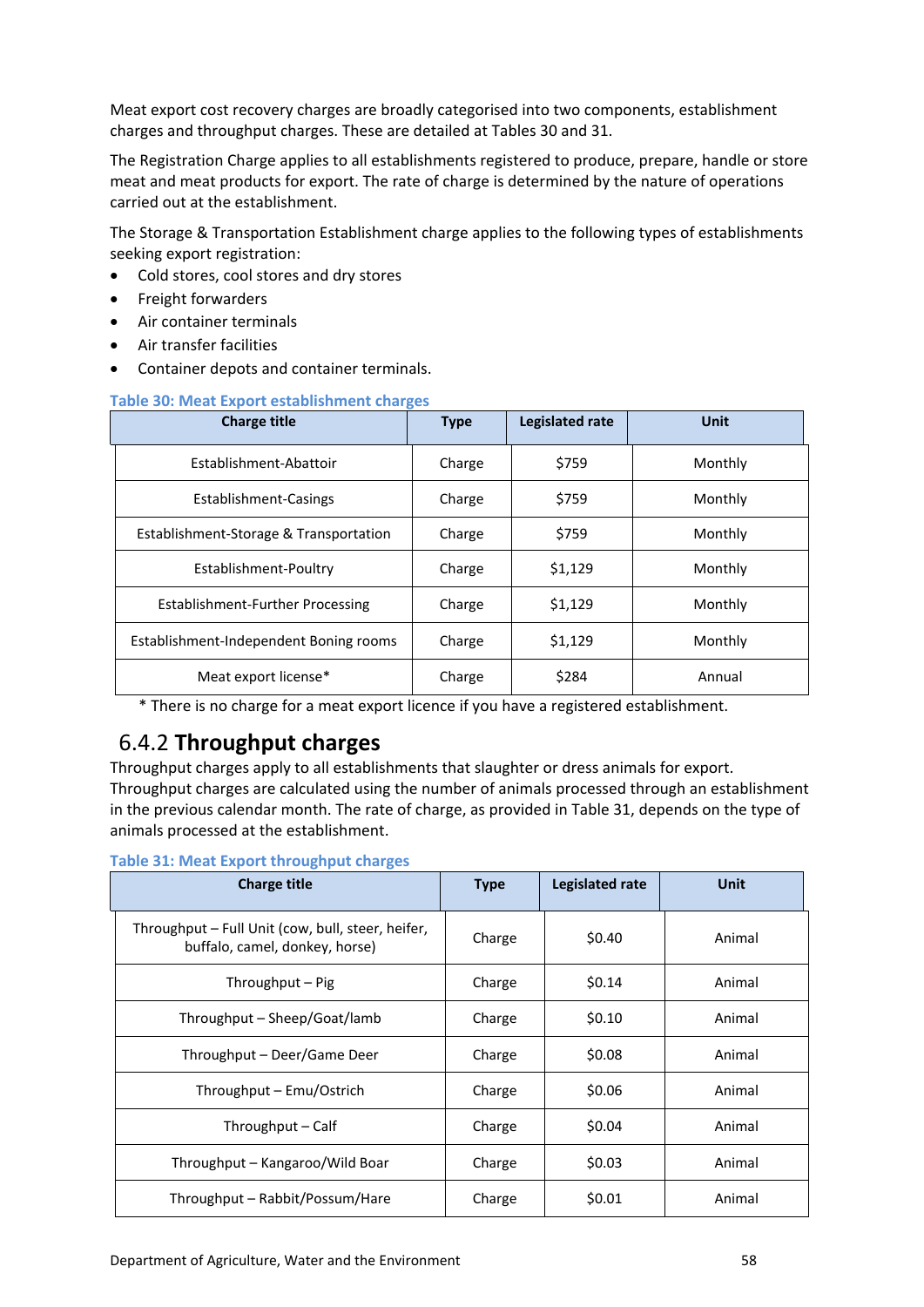## <span id="page-58-0"></span>6.4.3 **Documentation**

Export certificates issued for meat exports include a charge component and a fee component. The charges applicable for meat export certification, including tariff rate quota certificates, as outlined in Table 32.

| <b>Charge title</b>     | <b>Type</b> | Legislated rate | <b>Total</b> | <b>Unit</b> |
|-------------------------|-------------|-----------------|--------------|-------------|
| Electronic certificate  | Charge      | \$27            | \$32         | Document    |
|                         | Fee         | \$5             |              |             |
| Manual certificate      | Fee         | \$38            | \$38         | Document    |
| Replacement certificate | Fee         | \$500           | \$500        | Document    |

### **Table 32: Meat Export documentation charges**

### <span id="page-58-1"></span>Scenario 46 – Tariff Rate Quota (TRQ) certificates

Tariff Rate Quota (TRQ) certificates are presently invoiced as a total (combination) of a fee and charge component. The department invoice is for the combined total of these two components.

The total amount for a TRQ certificate for prescribed meat, prescribed meat products, prescribed milk or prescribed milk products is the same amount as the consignment's other export document (such as health certificate). At the time of publication, an application for this TRQ certificate is made through EXDOC.

The total amount for a TRQ certificate for all other goods (whether prescribed or non-prescribed) is captured through a separate charge. At the time of publication, an application for these types TRQ certificate is made through various manual application forms.

### The fees and charges for TRQ certificates are as follows:

### **Tariff Rate Quota (TRQ) certificate pricing table for prescribed meat and meat products**

| <b>Type of</b> |                                 |                 | Price (\$) |         |    |                 |         |
|----------------|---------------------------------|-----------------|------------|---------|----|-----------------|---------|
| charge         | Cost recovery charges Unit      |                 | 2020-21    | 2021-22 |    | 2022-23 2023-24 | 2024-25 |
| Charge         | TRO certificate - meat          | Per<br>document | 46         | 27      | 30 | 31              | 32      |
| Fee            | TRQ certificate - meat          | Per<br>document | 3          | 5.      | 5. | 5.              | 5.      |
|                | Total TRQ certificate -<br>meat | Per<br>document | 49         | 32      | 35 | 36              | 37      |

### **Tariff Rate Quota (TRQ) certificate pricing table for prescribed milk and milk products**

| Type of | Cost recovery charges Unit       |                 | Price (\$) |         |    |                 |         |
|---------|----------------------------------|-----------------|------------|---------|----|-----------------|---------|
| charge  |                                  |                 | 2020-21    | 2021-22 |    | 2022-23 2023-24 | 2024-25 |
| Charge  | TRO certificate - dairy          | Per<br>document | 15         | 22      | 26 | 30              | 30      |
| Fee     | TRQ certificate - dairy          | Per<br>document | 6          | 9       | 10 | 12              | 12      |
|         | Total TRQ certificate -<br>dairy | Per<br>document | 21         | 31      | 36 | 42              | 42      |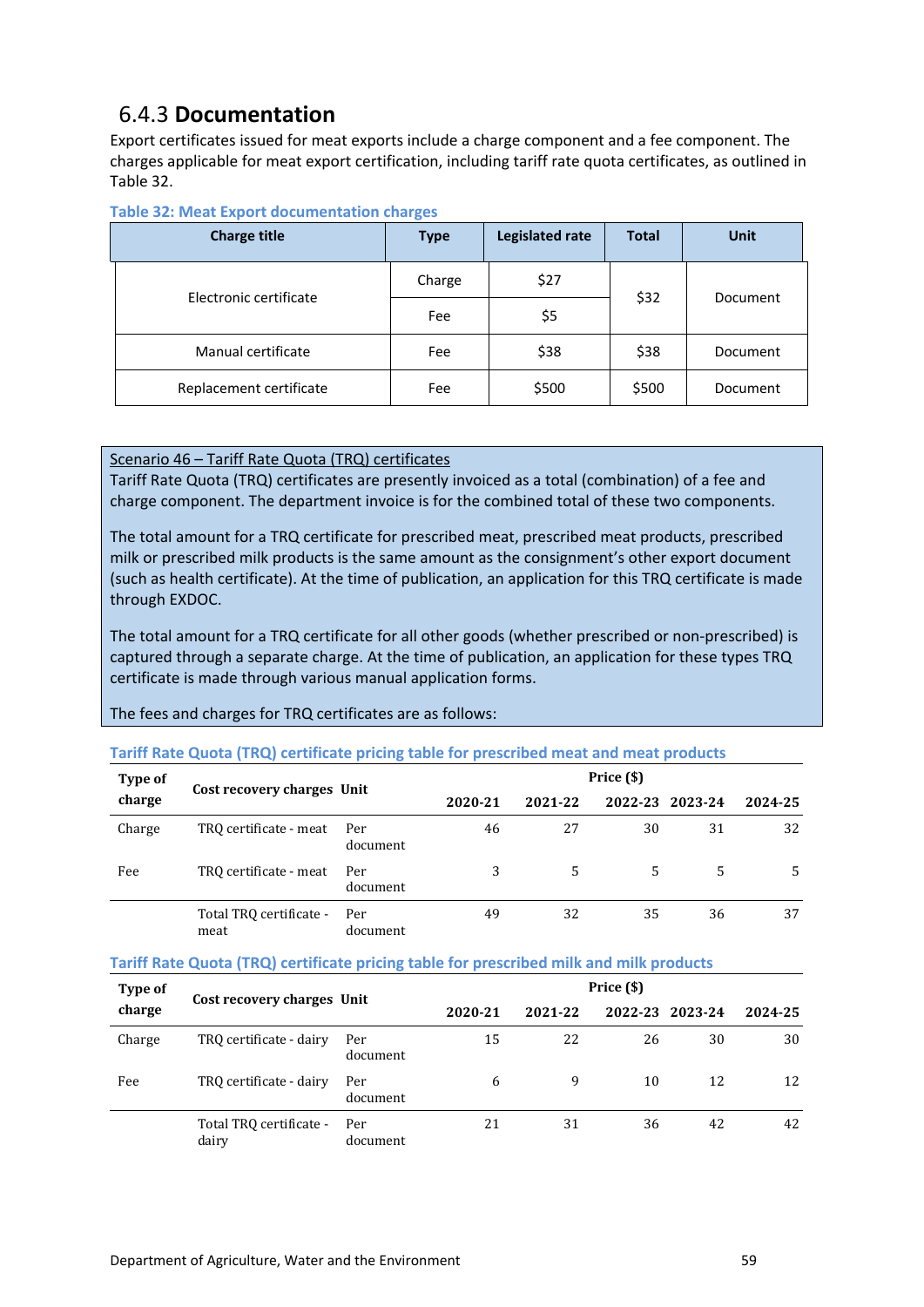## 6.4.4 **Audit fees**

Audit activities are charged per 15 minutes or part thereof. Where there is a need or a request for a specialist auditor (such as a veterinarian) to undertake an audit, a higher rate applies as detailed in Table 33.

### **Table 33: Meat Export audit fees**

| <b>Charge title</b>     | <b>Type</b> | Legislated rate | Unit                              |
|-------------------------|-------------|-----------------|-----------------------------------|
| Audit                   | Fee         | \$59            | Per 15 minutes<br>or part thereof |
| <b>Veterinary Audit</b> | Fee         | \$95            | Per 15 minutes<br>or part thereof |

### <span id="page-59-0"></span>6.4.5 **Inspection fees**

Meat inspections are charged at either the Food Safety Meat Assessor (FSMA) rate, or the higher On Plant Veterinarian (OPV) rate when veterinary competencies are required. Inspection fees in the meat export programme can also be agreed on an annual basis where an establishment operates under an agreed arrangement with the department, as detailed at Table 34.

### **Table 34: Meat Export Inspection fees**

| <b>Charge title</b>              | <b>Type</b> | Legislated rate | <b>Unit</b>     |
|----------------------------------|-------------|-----------------|-----------------|
| <b>FSMA</b>                      | Fee         | \$16,329        | Monthly         |
| FSMA planned audit- Quarter Hr   | Fee         | \$25            | Per 15 minutes  |
|                                  |             |                 | or part thereof |
| FSMA unplanned audit- Quarter Hr | \$35<br>Fee |                 | Per 15 minutes  |
|                                  |             |                 | or part thereof |
| <b>OPV</b>                       | Fee         | \$21,963        | Monthly         |
|                                  | Fee         | \$45            | Per 15 minutes  |
| OPV - Quarter Hr                 |             |                 | or part thereof |

### Scenario 46A – FSMA unplanned

John's establishment operates under a written arrangement with the department and is allocated an FSMA and OPV on a monthly basis. In addition, and as part of this written arrangement the establishment requires additional planned quarter hour services (4 x 15 minutes unit) and is charged the quarter hour planned rate. At times during the course of the month the establishment request additional 2 quarter hour services but fails to provide sufficient notification to alter their current arrangement. This additional service request will be deemed unplanned and charged at the quarter hour unplanned rate. John's Establishment is charged as follows for the month of June:

| <b>FSMA Planned</b>   | 4 x \$25     | \$100    |
|-----------------------|--------------|----------|
| <b>FSMA Unplanned</b> | 2 x \$35     | \$70     |
| OPV - monthly fee     | 1 x \$21 963 | \$21963  |
| FSMA – monthly fee    | 1 x \$16 329 | \$16 329 |
| Total                 |              | \$38 462 |

## <span id="page-59-1"></span>6.4.6 **Services outside ordinary hours (Overtime)**

For regulatory functions performed in relation to meat and meat products, the ordinary hours of duty are between 5:30am and 5:30pm on a weekday.

Functions undertaken outside ordinary hours of duty include those provided:

- on a weekday between 5.30 pm and 5.30 am
- on a weekend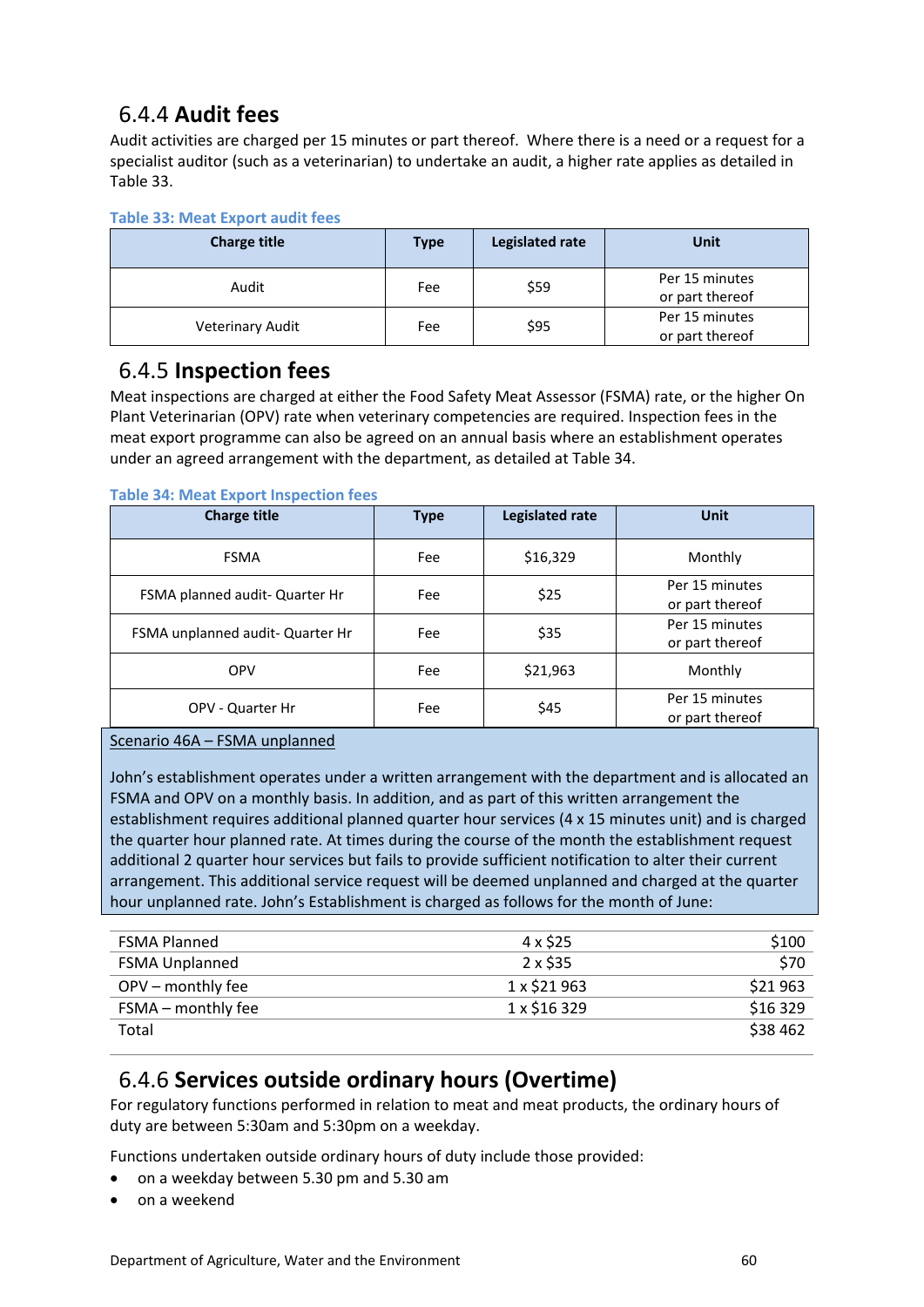on a departmental holiday (defined in section 3.3.9).

Overtime rates are applicable for regulatory functions performed outside of the ordinary hours of duty. If the authorised officer is entitled to be paid overtime for performing the service during the period, the fee in connection with providing the service are set out in Table 36 Meat Export overtime fees.

| <b>Table 36: Meat Export Overtime fees</b>                                                                                                                                                                                                                          |             |                        |                                   |
|---------------------------------------------------------------------------------------------------------------------------------------------------------------------------------------------------------------------------------------------------------------------|-------------|------------------------|-----------------------------------|
| <b>Overtime Fee</b>                                                                                                                                                                                                                                                 | <b>Type</b> | <b>Legislated Rate</b> | <b>Unit</b>                       |
| Service performed by an authorised officer who is not a veterinarian during a period that:<br>(a) does not end immediately before, or start immediately after, a service performed by the officer during<br>ordinary hours of duty; and<br>(b) is less than 4 hours |             |                        |                                   |
| where the officer performing the service is entitled<br>to single time overtime                                                                                                                                                                                     | Fee         | \$166.88               | Per occurrence                    |
| where the officer performing the service is entitled<br>to time and a half overtime                                                                                                                                                                                 | Fee         | \$250.24               | Per occurrence                    |
| where the officer performing the service is entitled<br>to double time overtime                                                                                                                                                                                     | Fee         | \$333.76               | Per occurrence                    |
| where the officer performing the service is entitled<br>to double time and a half overtime                                                                                                                                                                          | Fee         | \$417.12               | Per occurrence                    |
| Service performed by an authorised officer who is not a veterinarian where (a) and (b) do not apply                                                                                                                                                                 |             |                        |                                   |
| where the officer performing the service is entitled<br>to single time overtime                                                                                                                                                                                     | Fee         | \$10.43                | Per 15 minutes<br>or part thereof |
| where the officer performing the service is entitled<br>to time and a half overtime                                                                                                                                                                                 | Fee         | \$15.64                | Per 15 minutes<br>or part thereof |
| where the officer performing the service is entitled<br>to double time overtime                                                                                                                                                                                     | Fee         | \$20.86                | Per 15 minutes<br>or part thereof |
| where the officer performing the service is entitled<br>to double time and a half overtime                                                                                                                                                                          | Fee         | \$26.07                | Per 15 minutes<br>or part thereof |
| Service performed by an authorised officer who is a veterinarian during a period that:<br>(c) does not end immediately before, or start immediately after, a service performed by the officer during<br>ordinary hours of duty; and<br>(d) is less than 3 hours     |             |                        |                                   |
| where the officer performing the service is entitled<br>to time and a half overtime                                                                                                                                                                                 | Fee         | \$291.12               | Per occurrence                    |
| where the officer performing the service is entitled<br>to double time overtime                                                                                                                                                                                     | Fee         | \$388.08               | Per occurrence                    |
| where the officer performing the service is entitled<br>to double time and a half overtime                                                                                                                                                                          | Fee         | \$485.16               | Per occurrence                    |
| Service performed by an authorised officer who is a veterinarian where (c) and (d) do not apply                                                                                                                                                                     |             |                        |                                   |
| where the officer performing the service is<br>entitled to time and a half overtime                                                                                                                                                                                 | Fee         | \$24.26                | Per 15 minutes<br>or part thereof |
| where the officer performing the service is<br>entitled to double time overtime                                                                                                                                                                                     | Fee         | \$32.34                | Per 15 minutes<br>or part thereof |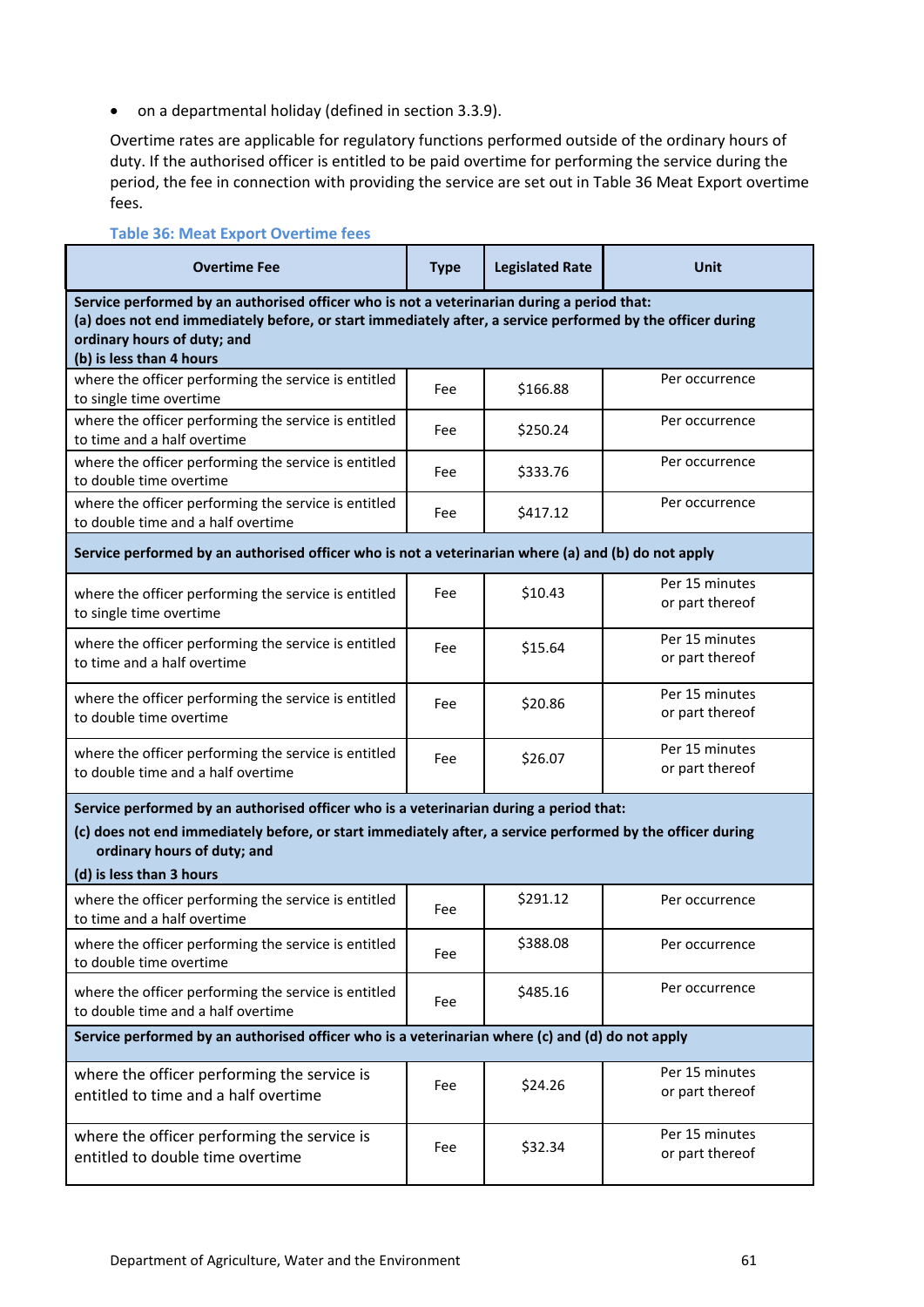| <b>Overtime Fee</b>                                                                        | <b>Type</b> | <b>Legislated Rate</b> | Unit                              |
|--------------------------------------------------------------------------------------------|-------------|------------------------|-----------------------------------|
| where the officer performing the service is<br>entitled to double time and a half overtime | Fee         | \$40.43                | Per 15 minutes<br>or part thereof |

**Note:** the fee imposed in this section is in addition to the fees imposed under section 6.4.3 Documentation, 6.4.4 Audit and 6.4.5 Inspection Fees.

# <span id="page-61-0"></span>6.4.7 **Regulatory functions provided under an arrangement**

An establishment may enter into an arrangement with the department to allocate inspection staff to the establishment on an annual / monthly basis. Inspectors are provided to a maximum of 40 hours per week for FSMA and veterinary services. Additional fees apply for functions provided in excess of these hours.

Functions supplied on an annual / monthly basis are managed under written agreement between the delegate of the Secretary and the export registered establishment. The matters outlined in such an agreement are referred to as the agreed allocation.

The department reserves the right to request payment prior to the provision of service.

### 6.4.7.1 *Changes to agreed allocation of on-plant functions*

Notice is to be given to the delegate of the Secretary in writing by the establishment. Four weeks' notice is required to alter monthly / annual arrangements. Where a delegate of the Secretary becomes aware of a reduction in the required allocation through other means, notice may be taken as being received on the day the delegate becomes aware.

Where sufficient notice is provided, a pro rata reduction in the monthly charges to the day on which the functions cease or vary is to be applied.

Where insufficient notice is provided, functions will continue to be charged at the pre-existing rate for the four weeks' notice period. No reduction in charges will be made within the four-week period, unless the department is able to redeploy the resource to another establishment.

Where functions are allocated on a monthly / annual basis and at least two weeks' notice is provided in advance of a shutdown period, no fee will be payable for the shutdown period. A pro rata reduction in the monthly charges will be applied for the period of shutdown.

Scenario 46A - Meat Export Establishments

John's Establishment is registered as an Abattoir with the Department of Agriculture and is required to meet certain conditions under the Export Control Act 2020 to export meat and meat products from Australia. John's establishment is not charged separately for a meat export license as it pays a monthly registration fee.

The establishment operates under a written arrangement with the department and is allocated an FSMA and OPV on a monthly basis. In the month of June, the establishment slaughtered 8,000 head of cattle. Throughput charges apply and are calculated per animal processed in the previous calendar month. This charge varies depending on the animal. The establishment also applied for 200 electronic certificates to facilitate the export of products out of Australia and into the importing country. John's Establishment is charged as follows for the month of June:

| Establishment - Abattoir charge                   | $1 \times $759$ | \$759    |
|---------------------------------------------------|-----------------|----------|
| Throughput - Full unit (cow, bull, steer, heifer, | 8 000 x \$0.40  | \$3 200  |
| buffalo, camel, donkey, horse) charge             |                 |          |
| Electronic Certificate charge                     | 200 x \$32      | \$6 400  |
| OPV - monthly fee                                 | 1 x \$21 963    | \$21963  |
| FSMA - monthly fee                                | 1 x \$16 329    | \$16 329 |
| Total                                             |                 | \$48 651 |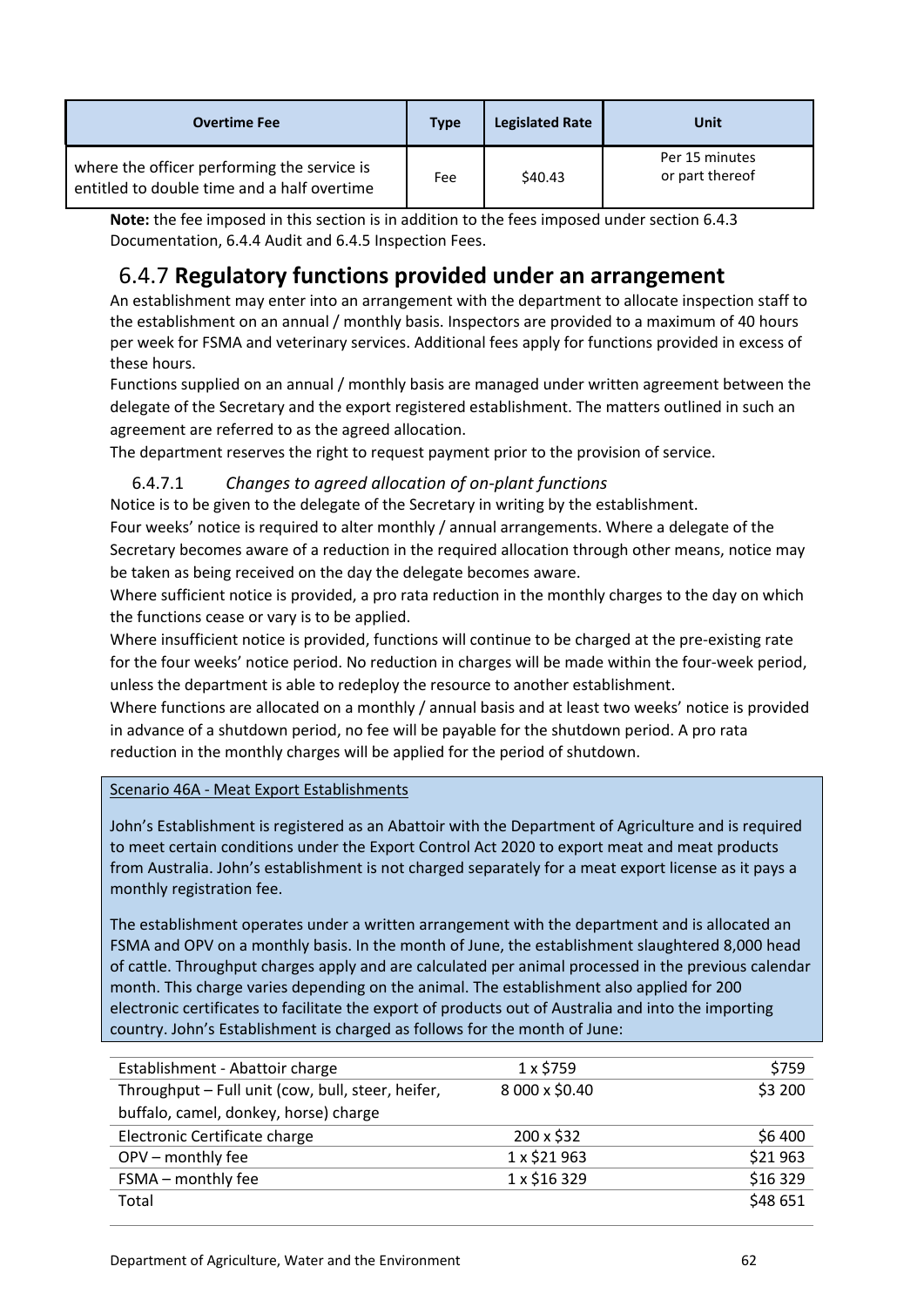# <span id="page-62-0"></span>**6.5 Dairy Export Cost Recovery Arrangement**

The export of dairy products is a controlled activity and is regulated in accordance with the *Export Control Act 2020*. Exporters of dairy products must obtain an export permit prior to the departure of goods from Australia and additional export certification may be required by overseas government authorities to verify that the exported products comply with their import conditions. The department regulates and provides oversight at various points throughout the export supply chain. This includes registering establishments that manufacture, store, handle and load milk and milk products for export. The department also has controls and regulations in place for the issuance of government export certification.

Further information is provided in the relevant CRIS, which is available at https://www.agriculture.gov.au/fees

# <span id="page-62-1"></span>6.5.1 **Establishment charges**

The registration period for dairy export facilities is the financial year and a registration charge is payable at the beginning of each registration period. Table 37 provides details of the charges.

Where a request for a new registration is processed on or before 1 January, the full year charge is to be applied. Where it is processed after 1 January, the part year charge is to be applied.

The Storage Establishment – Dairy registration charge applies to the following types of establishments seeking export registration:

- Cold stores, cool stores and dry stores
- Freight forwarders
- Air container terminals
- Air transfer facilities
- Container depots and container terminals

### **Table 37: Dairy Export Establishment charges**

| Cost recovery charges - establishment                                | <b>Type</b> | Legislated rate | Unit                                                |
|----------------------------------------------------------------------|-------------|-----------------|-----------------------------------------------------|
| Corporation/Co-operative exporting<br>$\geq$ 2000 tonnes             | Charge      | \$11,177        | Per financial year                                  |
| Corporation/Co-operative exporting<br>$\geq$ 2000 tonnes (part year) | Charge      | \$5,588.50      | Registered after 1 January in<br>the financial year |
| Corporation/Co-operative exporting<br>$<$ 2000 tonnes                | Charge      | \$6,182         | Per financial year                                  |
| Corporation/Co-operative exporting <<br>2000 tonnes (part year)      | Charge      | \$3,091         | Registered after 1 January in<br>the financial year |
| Storage establishment - Dairy                                        | Charge      | \$2,632         | Per financial year                                  |
| Storage establishment - Dairy<br>(part year)                         | Charge      | \$1,316         | Registered after 1 January in<br>the financial year |

## <span id="page-62-2"></span>6.5.2 **Inspection and audit fees**

Inspection and audit activities are charged per 15 minutes, or part thereof as detailed in Table 38. The general provisions set out at the beginning of these guidelines apply when determining matters such as start and finish times, chargeable time and other matters.

### **Table 38: Dairy Export audit, inspection and assessment fees**

| <b>Charge type</b> | <b>Type</b> | <b>Legislated rate</b> | Unit |
|--------------------|-------------|------------------------|------|
|--------------------|-------------|------------------------|------|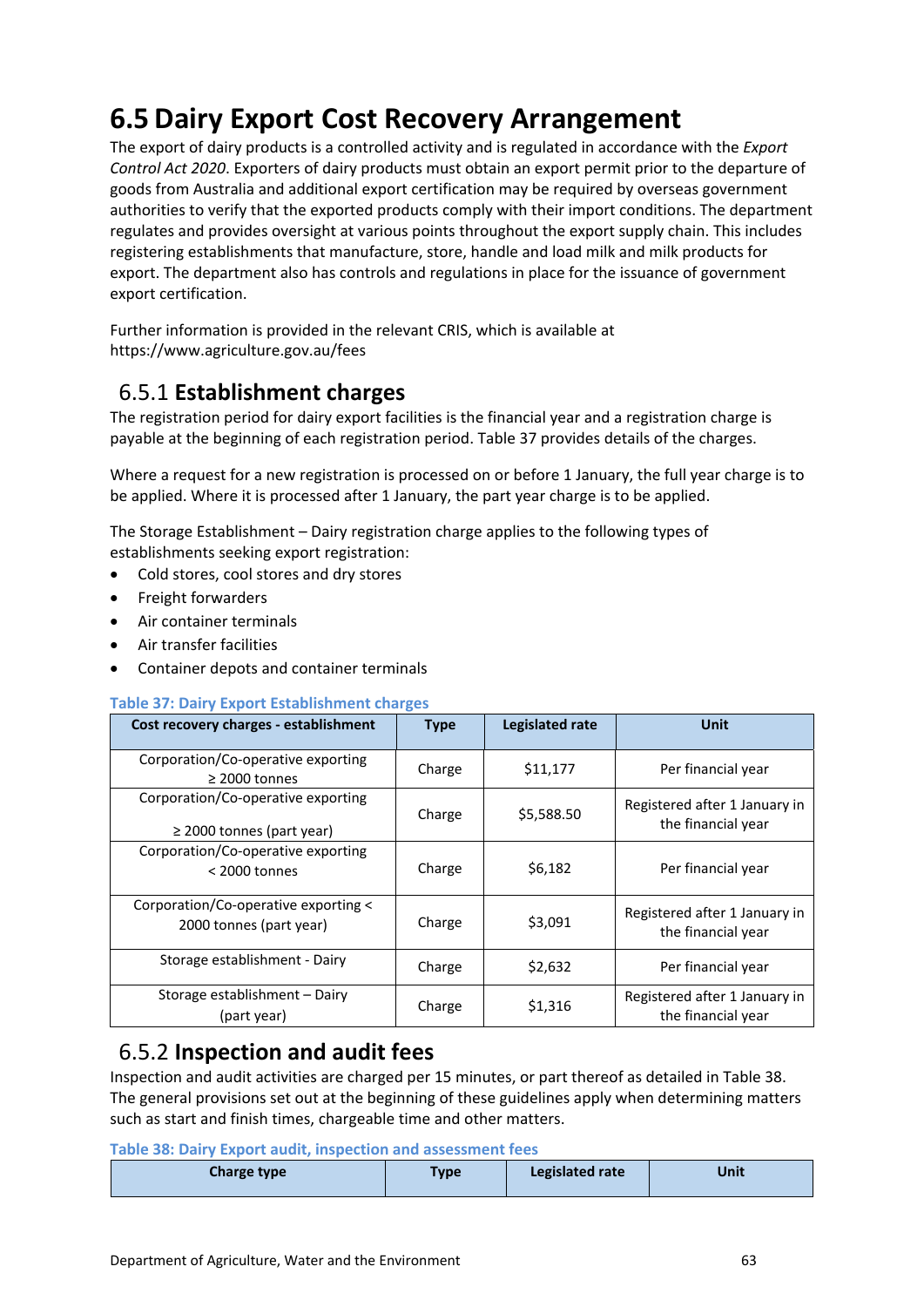| Audit      | \$48<br>Fee |      | Per 15 minutes  |
|------------|-------------|------|-----------------|
|            |             |      | or part thereof |
| Inspection | Fee         |      | Per 15 minutes  |
|            |             | \$53 | or part thereof |

### <span id="page-63-0"></span>6.5.3 **Documentation charges**

Export certificates issued for dairy exports include a charge component and a fee component. The charges applicable for dairy export certification, including dairy tariff rate quota certificates, are outlined in Tables 39.

### **Table 39: Dairy Export documentation charges and fees**

| <b>Cost recovery Charges - Documentation</b> | <b>Type</b> | Legislated rate | <b>Total</b> | <b>Unit</b> |
|----------------------------------------------|-------------|-----------------|--------------|-------------|
| Document - Electronic                        | Charge      | \$22            | \$31         | Document    |
|                                              | Fee         | \$9             |              | Document    |
| Document - Manual                            | Fee         | \$145           | \$145        | Document    |
| Replacement Certificate                      | Fee         | \$533           | \$533        | Document    |

# <span id="page-63-1"></span>**6.6 Fish and Egg Export Cost Recovery Arrangement**

The export of fish and egg products is a controlled activity and is regulated in accordance with the *Export Control Act 2020*. Exporters of fish and egg products must obtain an export permit prior to the departure of goods from Australia and additional export certification may be required by overseas government authorities to verify that the exported products comply with their respective import conditions. Further information is provided in the relevant CRIS, which is available at https://www.agriculture.gov.au/fees

### <span id="page-63-2"></span>6.6.1 **Establishment charges**

The registration period for fish and egg export facilities to the financial year. A registration charge, as detailed in Table 40 is payable at the beginning of each new registration period. Where a request for a new registration is processed on or before 1 January, the full year charge is to be applied. Where it is processed after 1 January, the part year charge is to be applied.

The Storage Establishment – Fish registration charge applies to the following types of establishments seeking export registration:

- Cold stores, cool stores and dry stores
- Freight forwarders
- Air container terminals
- Air transfer facilities
- Container depots and container terminals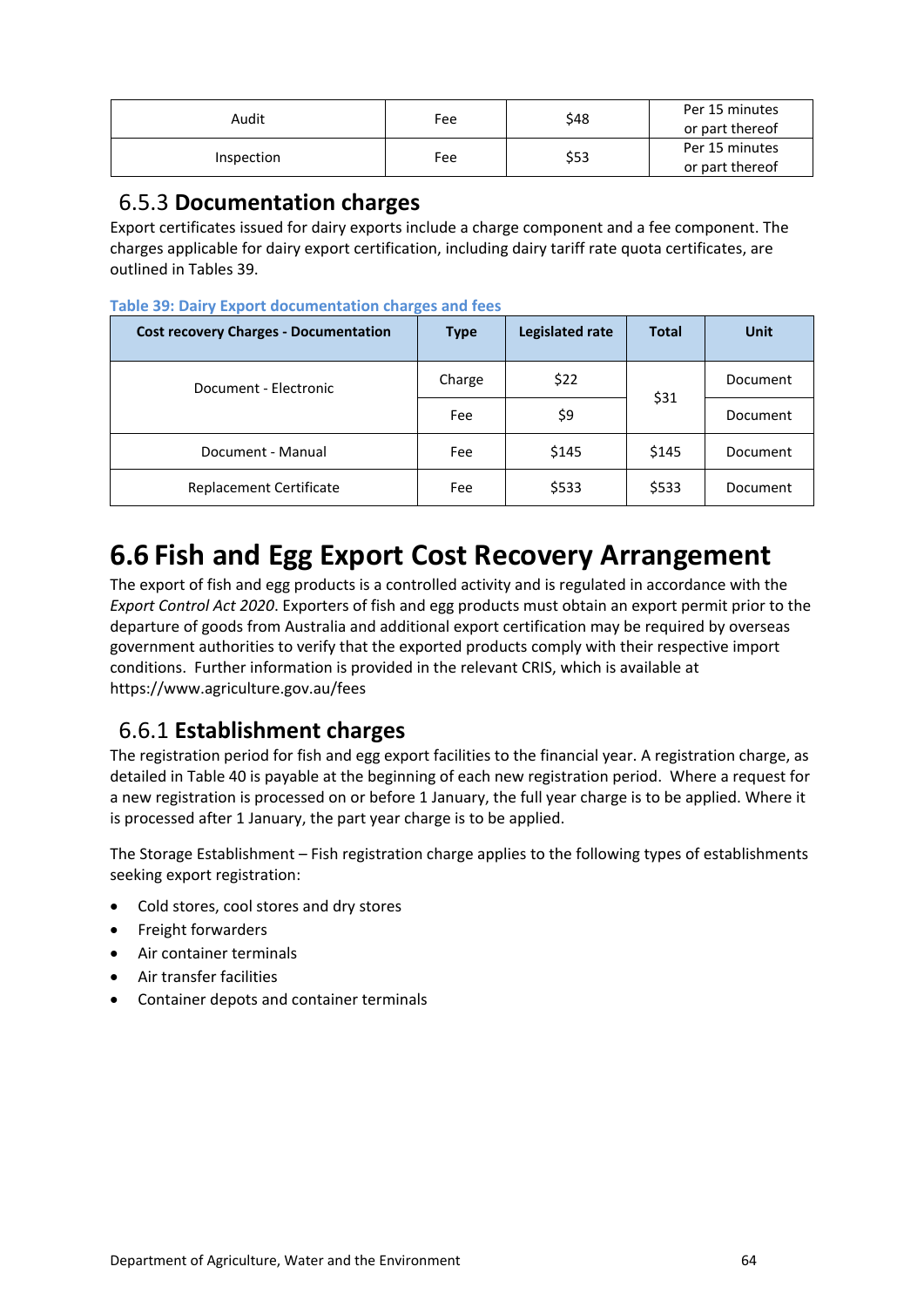| Cost recovery charges - establishment                        | <b>Type</b> | <b>Legislated rate</b> | <b>Unit</b>                                         |
|--------------------------------------------------------------|-------------|------------------------|-----------------------------------------------------|
| Storage establishment                                        | Charge      | \$1,957                | Per financial year                                  |
| Storage establishment (part year)                            | Charge      | \$978.50               | Registered after 1 January<br>in the financial year |
| <b>Vessel (Preparation Not Direct Export)</b>                | Charge      | \$1,305                | Per financial year                                  |
| <b>Vessel (Preparation Not Direct Export)</b><br>(part year) | Charge      | \$652.50               | Registered after 1 January<br>in the financial year |
| <b>Vessel (Preparation Direct Export)</b>                    | Charge      | \$2,609                | Per financial year                                  |
| <b>Vessel (Preparation Direct Export)</b><br>(part year)     | Charge      | \$1,304.50             | Registered after 1 January<br>in the financial year |
| Land establishment - Live Only                               | Charge      | \$1,305                | Per financial year                                  |
| Land establishment - Live Only (part<br>year)                | Charge      | \$652.50               | Registered after 1 January<br>in the financial year |
| Land establishment - Processing                              | Charge      | \$2,609                | Per financial year                                  |
| Land establishment - Processing (part<br>year)               | Charge      | \$1,304.50             | Registered after 1 January<br>in the financial year |
| Egg establishment                                            | Charge      | \$1,957                | Per financial year                                  |
| Egg establishment (part year)                                | Charge      | \$978.50               | Registered after 1 January<br>in the financial year |

### **Table 40: Fish and Egg Export establishment charges**

### <span id="page-64-0"></span>6.6.2 **Inspection and audit fees**

Inspection and audit activities are charged per 15 minutes or part thereof, charges are provided in Table 41.

| Table 41: Fish and Egg Export audit and inspection fees |  |  |  |  |  |
|---------------------------------------------------------|--|--|--|--|--|

| Cost recovery fees Fish and Egg | Type | Legislated rate | Unit                              |
|---------------------------------|------|-----------------|-----------------------------------|
| Audit                           | Fee  | \$53            | Per 15 minutes or part<br>thereof |
| Inspection                      | Fee  | \$53            | Per 15 minutes or part<br>thereof |

### <span id="page-64-1"></span>6.6.3 **Documentation charges**

Certificates issued for fish and egg exports include a charge component and a fee component. The charges applicable for fish and egg export certification are outlined in Table 42.

|  |  |  | Table 42: Fish and Egg Export documentation charges |  |
|--|--|--|-----------------------------------------------------|--|
|  |  |  |                                                     |  |

| <b>Cost recovery charges - Documentation</b> | <b>Type</b> | Legislated rate | <b>Total</b> | Unit     |
|----------------------------------------------|-------------|-----------------|--------------|----------|
| Electronic Document                          | Charge      | \$29            | \$35         | Document |
| Electronic permit                            | Fee         | \$6             |              | Document |
| Manual permit                                | Fee         | \$107           | \$107        | Document |
| Electronic health certificate                | Fee         | \$6             | \$6          | Document |
| Manual health certificate                    | Fee         | \$107           | \$107        | Document |
| Replacement certificate                      | Fee         | \$533           | \$533        | Document |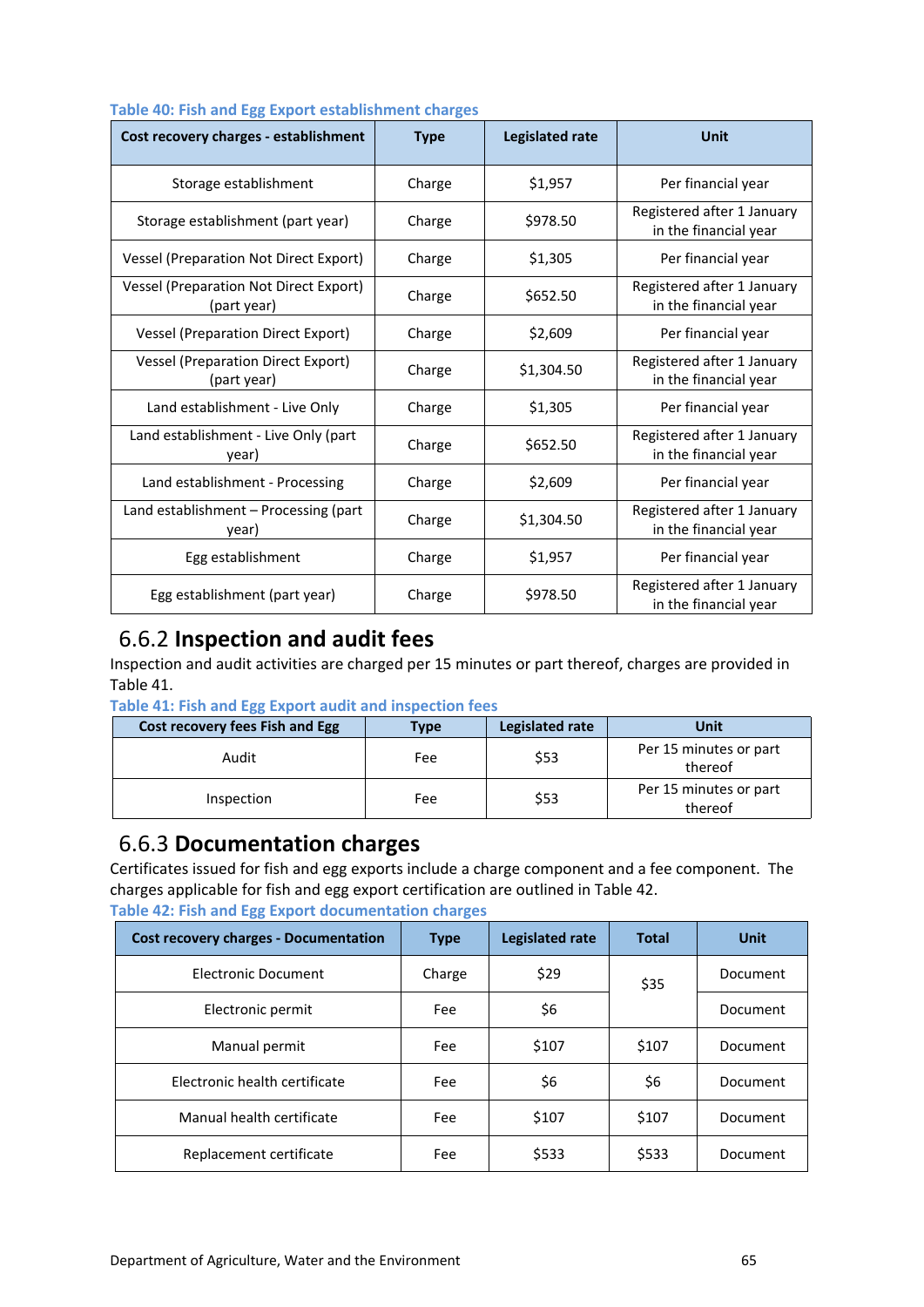# <span id="page-65-0"></span>**6.7 Non Prescribed Goods (NPG) Export Cost Recovery Arrangement**

Australian export legislation allows the department to issue government certification for the export of non-prescribed goods. This certification is based on the importing country requirements. Further information is provided in the relevant CRIS, which is available at https://www.agriculture.gov.au/fees

# <span id="page-65-1"></span>6.7.1 **Audit and inspection fees for NPG**

Inspection and audit activities of goods in relation to which an application for a government certificate has been made under subsection 65(1) of the *Export Control Act 2020* are charged per 15 minutes or part thereof. The fees are provided at Table 43.

**Table 43: Non Prescribed Goods (NPG) Audit and inspection fees**

| Cost recovery fees - Audit | <b>Type</b> | <b>Legislated Rate</b> | Unit                              |
|----------------------------|-------------|------------------------|-----------------------------------|
| Audit                      | Fee         | \$43                   | Per 15 minutes<br>or part thereof |
| Inspection                 | Fee         | \$43                   | Per 15 minutes<br>or part thereof |

### <span id="page-65-2"></span>6.7.2 **Documentation charges for NPG**

Certificates issued for non-prescribed goods include a charge component and a fee component. The fees and charges applicable for non-prescribed goods export certification are outlined in Table 44.

| Charge type                          | <b>Type</b> | Legislated rate | <b>Total Charge</b> | <b>Unit</b> |
|--------------------------------------|-------------|-----------------|---------------------|-------------|
| General Export Certificate -         | Charge      | \$45            | \$62                | Document    |
| Electronic                           | Fee         | \$17            |                     |             |
| Certificate issued under             | Charge      | \$110           | \$127               | Document    |
| arrangement*                         | Fee         | \$17            |                     |             |
| General Export Certificate - Manual  | Charge      | \$45            | \$86                | Document    |
|                                      | Fee         | \$41            |                     |             |
| Certificate issued under arrangement | Charge      | \$110           | \$151               | Document    |
| Manual                               | Fee         | \$41            |                     |             |
| Replacement certificate              | Fee         | \$533           | \$533               | Document    |

**Table 44: Non Prescribed Goods (NPG) documentation charges**

\* A higher charge is applied where the Department carries out regular audits in relation to the goods for the purpose of assisting the Secretary to decide whether to issue a government certificate under section 67 of the *Export Control Act 2020*.

### **Table 45: Tariff Rate Quota documentation charges**

Where relevant, these fees and charges apply in the same way across all agricultural exports, and are documented in the final 2021 22 CRIS for each arrangement.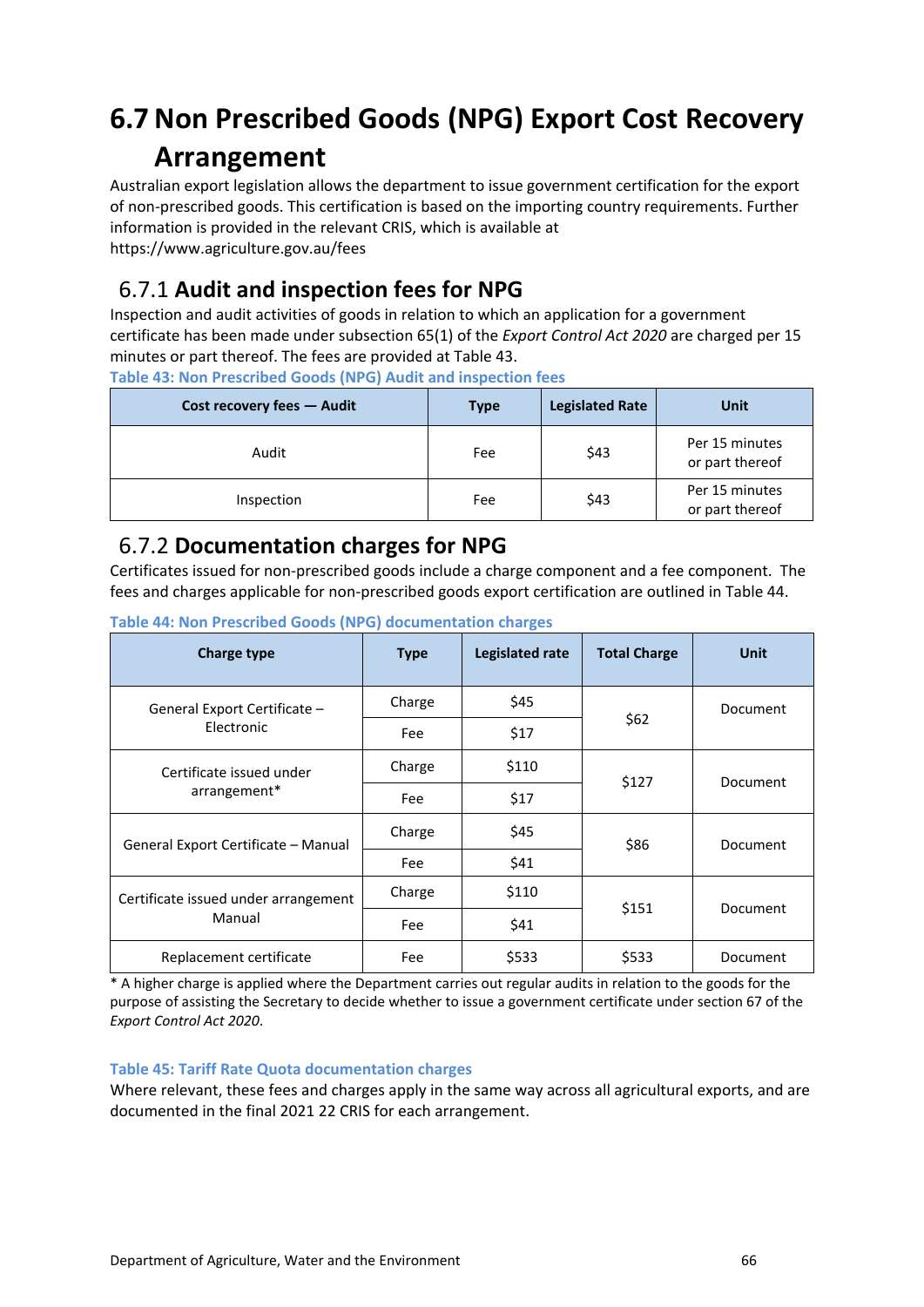| <b>Charge type</b>         | <b>Type</b> | Legislated rate | <b>Total Charge</b> | Unit     |
|----------------------------|-------------|-----------------|---------------------|----------|
|                            | Charge      | \$43            |                     | Document |
| Electronic TRQ Certificate | Fee         | \$16            | \$59                |          |
| Manual TRQ Certificate     | Charge      | \$43            | \$81                | Document |
|                            | Fee         | \$38            |                     |          |
| Replacement certificate    | Fee         | \$533           | \$533               | Document |

# <span id="page-66-0"></span>**7 Version history**

Table 45 details the published date and amendment details for this document.

**Table 45: Version history of departmental charging guidelines** 

| <b>Version</b> | <b>Date</b>    | <b>Amendment details</b>                                                                                                                                                                                                                                                                                                                                                                                        |
|----------------|----------------|-----------------------------------------------------------------------------------------------------------------------------------------------------------------------------------------------------------------------------------------------------------------------------------------------------------------------------------------------------------------------------------------------------------------|
| 1.0            | 1 January 2020 | New Departmental Charging guidelines replacing<br>previous versions.                                                                                                                                                                                                                                                                                                                                            |
| 2.0            | 28 March 2021  | New Departmental Charging guidelines replacing<br>previous versions. Updates addressed the new<br>Export Control Act 2020 legislation framework.<br>All export sections of the guidelines were updated<br>to reflect the transition to the new legislation.<br>Minor terminology amendments and clarifications<br>were also made to the general provisions and<br>definitions at the beginning of the document. |
| 3.0            | 30 June 2021   | New Departmental Charging guidelines replacing<br>previous versions to reflect new Exports Cost<br>Recovery Implementation Statements that<br>commence 1 July 2021.                                                                                                                                                                                                                                             |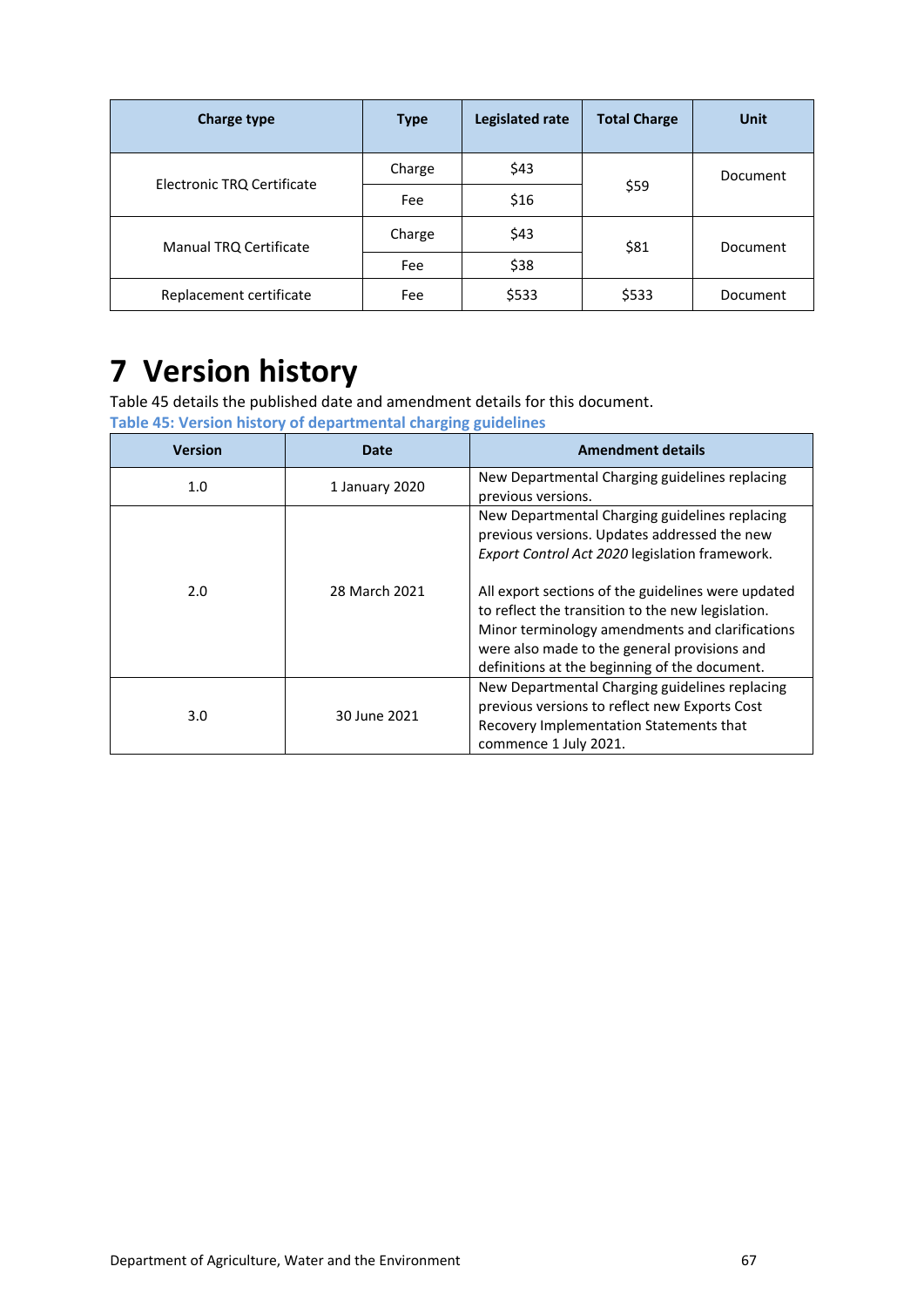### <span id="page-67-0"></span>**8 Attachment A - Additional detail on fee bearing and non-fee bearing activities**

### **Fee bearing activities for inspections**

Fee bearing activities associated with inspections may be undertaken at the inspection site and/or in the office before/after attending the inspection site. Fee bearing activities may also arise due to issues or non-compliance identified in surveillance activities. The following sections outline some common fee bearing inspection activities.

### **Pre-inspection**

Fee bearing pre-inspection activities may include:

- assessing information in the declaration / documentation in preparation for the inspection
- reviewing the department's import conditions and/or permits
- verifying importing country requirements (exports)
- assessing biosecurity directions or Food Control Certificates relating to the consignment
- viewing information in the Maritime Arrivals Reporting System (MARS) regarding the risks associated with the vessel including its compliance history
- requesting clarification or additional material from the regulated entity in order to assess and manage the consignment
- preparing paperwork required for an inspection
- any other preparatory work required to conduct an inspection.

### **Inspection**

Fee bearing inspection activities may include:

- travel from the agreed meeting place with the regulated entity to the inspection area
- time waiting for representatives of the regulated entity at the agreed meeting place from the agreed time
- time waiting for the consignment to be ready for inspection
- conducting the inspection
- attendance at export load-outs
- issuing directions/organising follow up activities required as a result of an inspection
- supervision of treatments including travel from the inspection area to the treatment area
- analysing treatment results and verifying completion of follow up activities,
- activity directly related to responding to and remediating a non-compliance identified during a surveillance direction
- examining relevant documents in preparation for the inspection.

Note: Travel includes any driving or walking required from arrival at a facility to move from the premise entrance/agreed meeting place to and from the designated inspection area.

### **Post inspection**

Fee bearing post inspection activities may include:

- finalising and recording inspections including systems entry
- completing post inspection paperwork
- releasing consignments / goods.

### **Other requested services**

Any other service where the services of an authorised officer are made available for a specific purpose following a written request from an individual or company (food export inspections).

### **Non-fee bearing activities for inspections**

Non-fee bearing inspection activities may include:

- Organising initial inspection appointments
- workforce and business management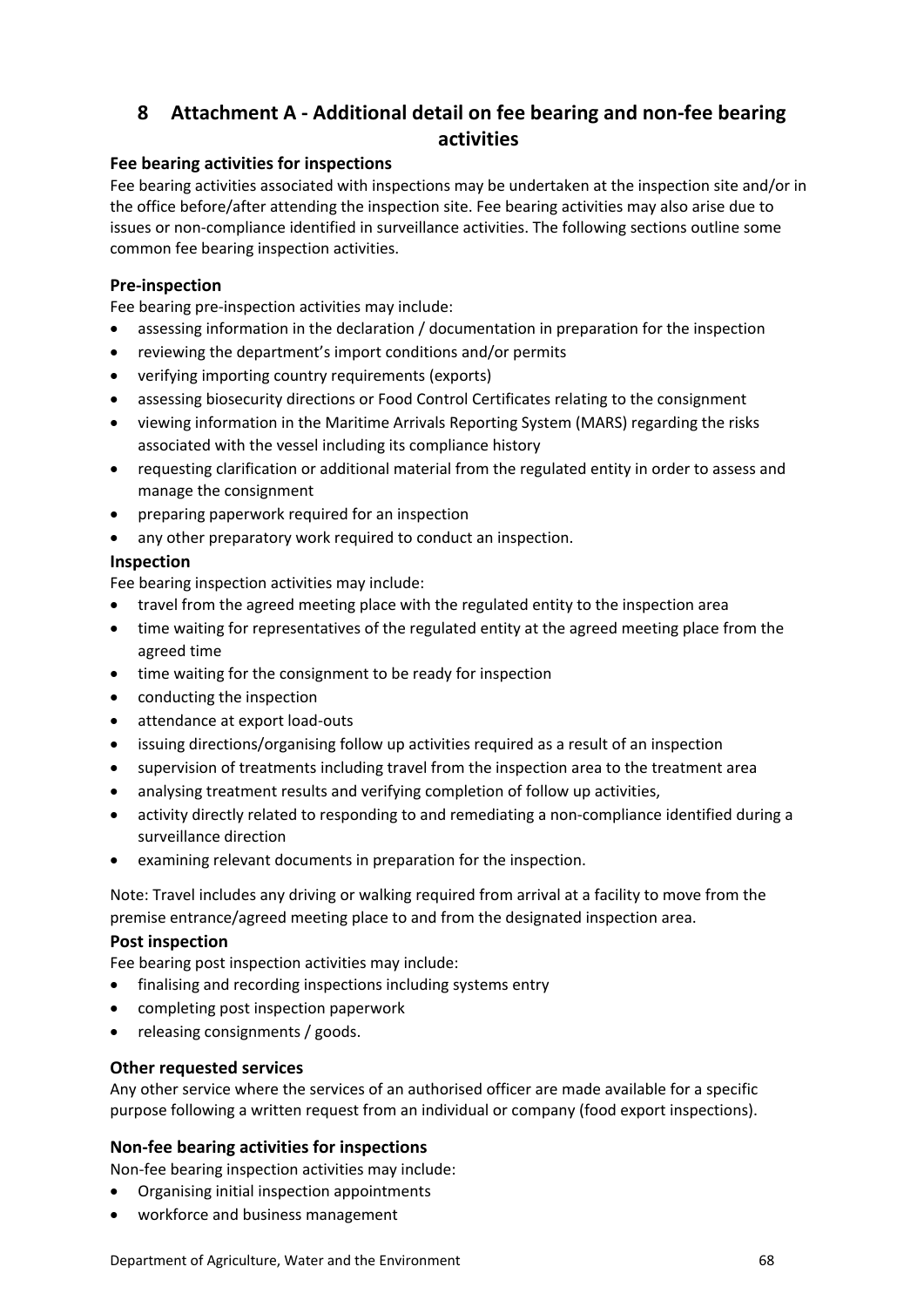- surveillance activities including wharf and vessel surveillance, and CCV
- staff attending inspections that are undergoing training, assessment or mentoring
- attendance of visiting program experts at inspections
- attendance of management for verification or for stakeholder engagement
- travel to and from department office to the agreed meeting place for the inspection
- statistical reporting
- developing or providing input into policy and instructional material
- working directly with policy programs to manage biosecurity and imported food risks related to an inspection including risk profiling and assessment, reporting, analysis and intelligence
- managing incidents includes coordinating and managing any incident including post border detections and biosecurity and imported food incidents
- supporting enforcement investigations
- attending to general phone and email enquiries.

### **Surveillance**

Charges do not apply to the conduct of surveillance (direction). If during the surveillance, non-compliance is detected, all activity directly related to responding to and remediating the noncompliance is chargeable and department fees will be applied. This includes additional remedial action or reinspection by the department at a later time such as responding to and remedial activities to address non-compliance identified in a cargo compliance verification (CCV).

### **Fee bearing activities for audits**

Chargeable activities may be undertaken in association with auditing of establishments, approved arrangements and undertaking audit or training of external parties. Chargeable activities associated with audits may be undertaken on-site and/or in the office before/after attending the audit site. Audit charges will also apply when the department undertakes a remote audit (i.e. using video conference facilities, and/or photographic evidence). The following sections outline some common chargeable audit activities.

### **Pre-audit**

Chargeable pre-audit activities may include:

- on-site and off-site meetings with regulated entities to discuss requirements as part of an application providing formal notification of the audit
- undertaking trace forward and trace back exercises
- examining relevant documents in preparation for audit
- reviewing previous audit reports and/or corrective action requests.

### **Audit**

Chargeable audit activities may include:

- travel from the agreed meeting place with the regulated entity to the audit areas
- time waiting for the regulated entity at the agreed meeting place from the agreed time
- conducting the audit
- audit report writing
- time waiting for the vessel, establishment, consignment or regulated entity to be ready
- reviewing corrective actions undertaken in respect of a corrective action request, and
- other audit functions requested by an exporter or as required under legislation or importing country requirements.

### **Post audit**

Chargeable post audit activities may include:

- revising protocol and work plans
- corrective action request management